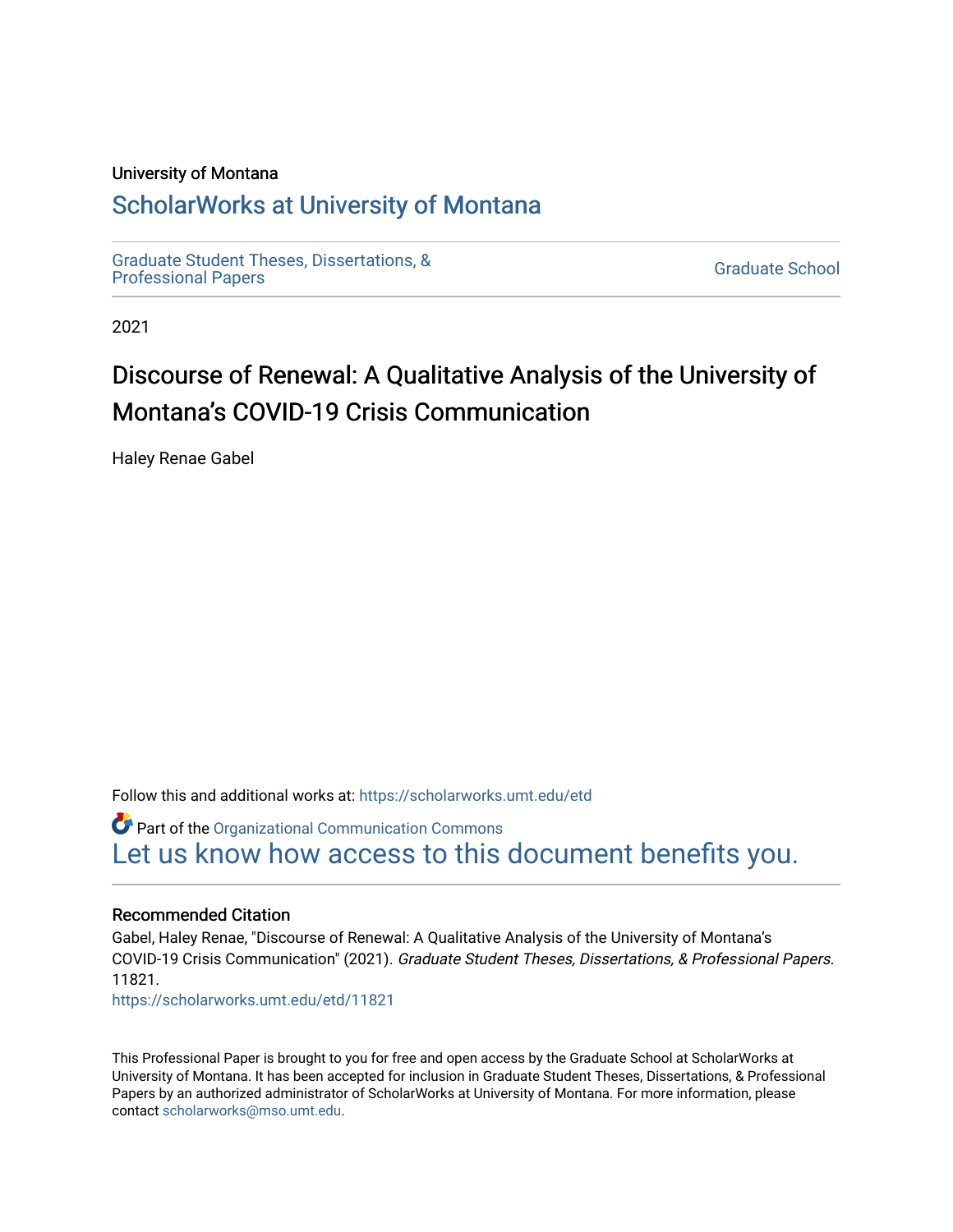## DISCOURSE OF RENEWAL: A QUALITATIVE ANALYSIS OF THE UNIVERSITY OF MONTANA'S COVID-19 CRISIS COMMUNICATION

By

## HALEY RENAE GABEL

B.S., Minnesota State University of Moorhead, Moorhead, MN, 2016

Professional Paper

presented in partial fulfillment of the requirements for the degree of

> Master of Arts in Communication Studies

The University of Montana Missoula, MT

December 2021

Approved by:

Scott Whittenburg, Dean of The Graduate School Graduate School

> Joel Iverson, Chair Communication Studies

> Greg Larson Communication Studies

Meg Ann Traci School of Public and Community Health Sciences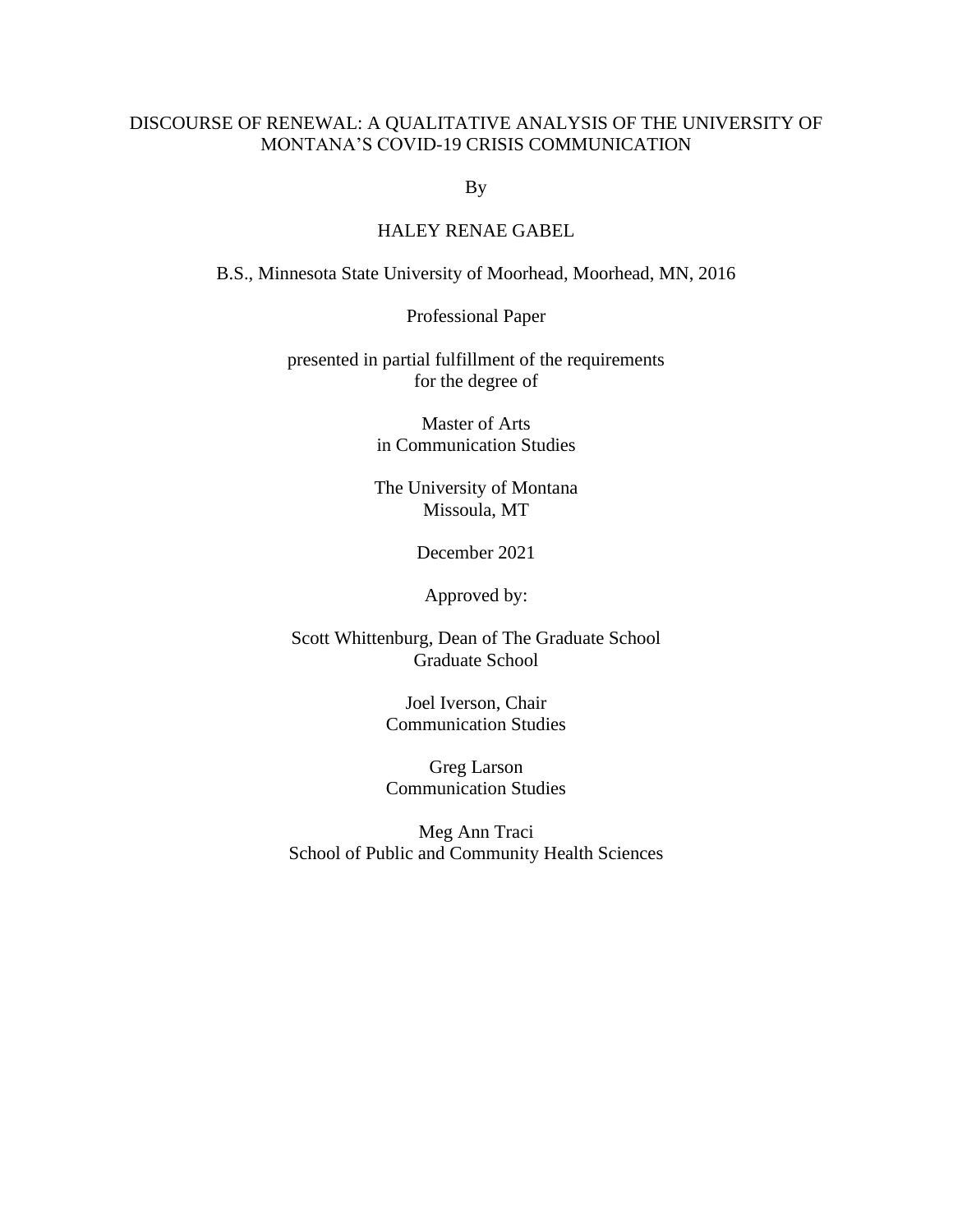## *Gabel, Haley, M.A., December 2021 Communication Studies*

Discourse of Renewal: A Qualitative Analysis of the University of Montana's COVID-19 Crisis Communication

Chairperson: Dr. Joel Iverson

 The COVID-19 pandemic has proven to be a public health crisis that has affected lives and impacted organizations across the world. The pandemic has interrupted student learning and threatened universities nationwide. Crises are trying times for organizations, and when faced with a crisis, an organization has an obligation to keep its members informed; therefore, it must carefully choose how to respond and communicate about the crisis. This study uses discourse of renewal theory as a lens to analyze the University of Montana's communication about COVID-19, studying 37 pages of university emails and documents on the university website. Results indicate that messages did not explicitly reflect renewal elements, but rather revealed themes that connect to features of renewal theory.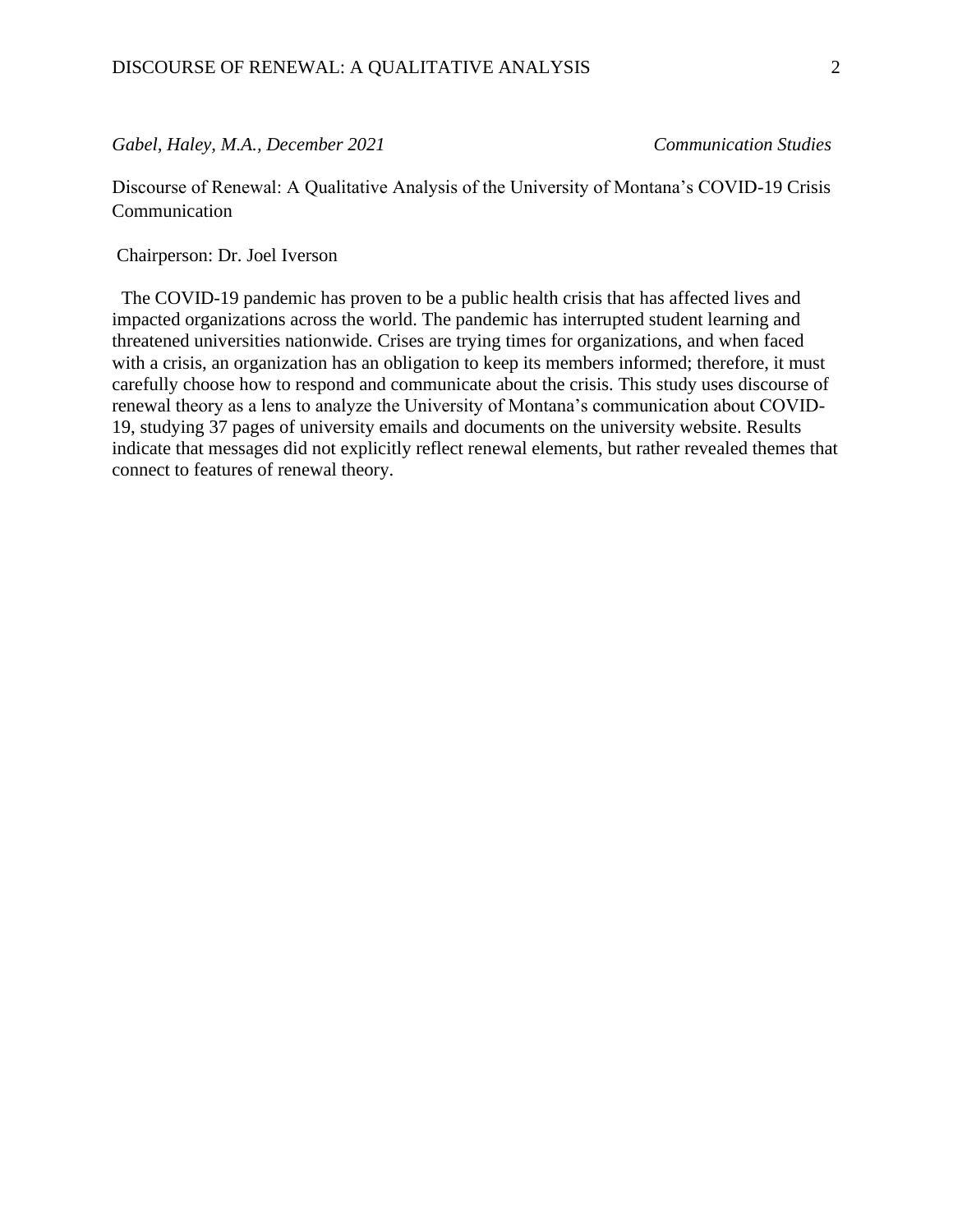#### **Acknowledgments**

Undoubtedly, finishing the requirements for a master's degree is a task that cannot be accomplished alone. I have much gratitude for various people in my life who've offered expertise, moral support, and guidance throughout this journey.

First and foremost, I would like to thank my advisor, Dr. Joel Iverson, for his insight and knowledge in crisis communication. He is a brilliant scholar and a great friend. I am eternally grateful for his advice, words of encouragement, and time spent outside the office dedicated to helping me accomplish this goal. I could never have done it without him. Likewise, I am thankful for my committee members, Dr. Greg Larson and Dr. Meg Ann Traci, for offering their time, expertise, and suggestions. It has been a pleasure to have them both on my committee.

Additionally, I am immensely grateful for my daughter, Violet, who is my greatest blessing. Her smile, laughter, and vivacious personality have helped me in more ways than I could ever explain, and her mere existence has given me more motivation to finish this degree. I also have much appreciation for various other family members and friends, whose moral support helped me through all my trials and tribulations the past few years. They've never doubted my ability to finish.

Lastly, I would like to thank my former fellow communication studies graduate students, especially Sabrina Singh, who have offered feedback and shared their wisdom along the way.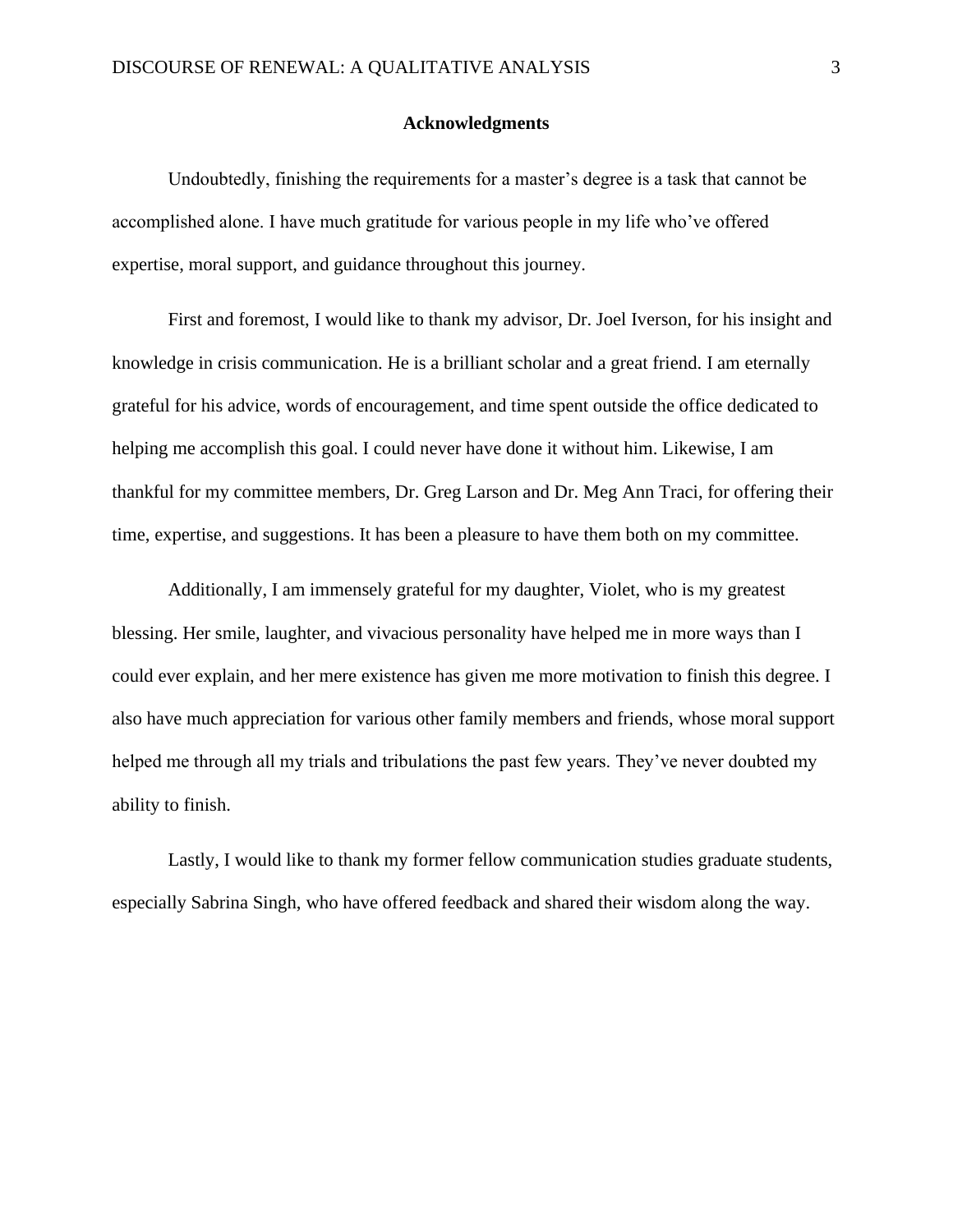#### **Introduction**

The purpose of this project is to understand how universities are communicating about the COVID-19 pandemic to their communities. Crises can cause many struggles but also hold a potential site of growth for an organization. This paper uses the discourse of renewal theory as a lens to examine the University of Montana's public-facing communication of the COVID-19 crisis. This study of discourse of renewal analyzes documents sent by the University of Montana (UM) during the initial 8 months of the COVID-19 pandemic in the US to help identify places where the university can grow in terms of its crisis communication and as an organization.

The data will seek to help answer the following research questions:

- 1. How does the University of Montana's COVID-19 crisis communication reflect the discourse of renewal and its four subcomponents?
- 2. Moving forward, what recommendations can be made for the University of Montana to engage in discourse of renewal when dealing with the COVID-19 crisis and future crises?

## **Rationale**

In the last decade, the United States has battled a wide variety of public health crises, from opioid abuse and gun violence to the 2014 Flint water crisis. Unquestionably, however, one public health crisis has emerged to become the most memorable of all. As of August 21, 2021, COVID-19 had taken the lives of roughly 700,000 Americans; in the year 2020, it was the third leading cause of death in the United States (CDC, 2021d).

The COVID-19 pandemic has proven itself to be an unprecedented global crisis that has affected nearly every aspect of the world we live in, from how we work, to how we learn, to how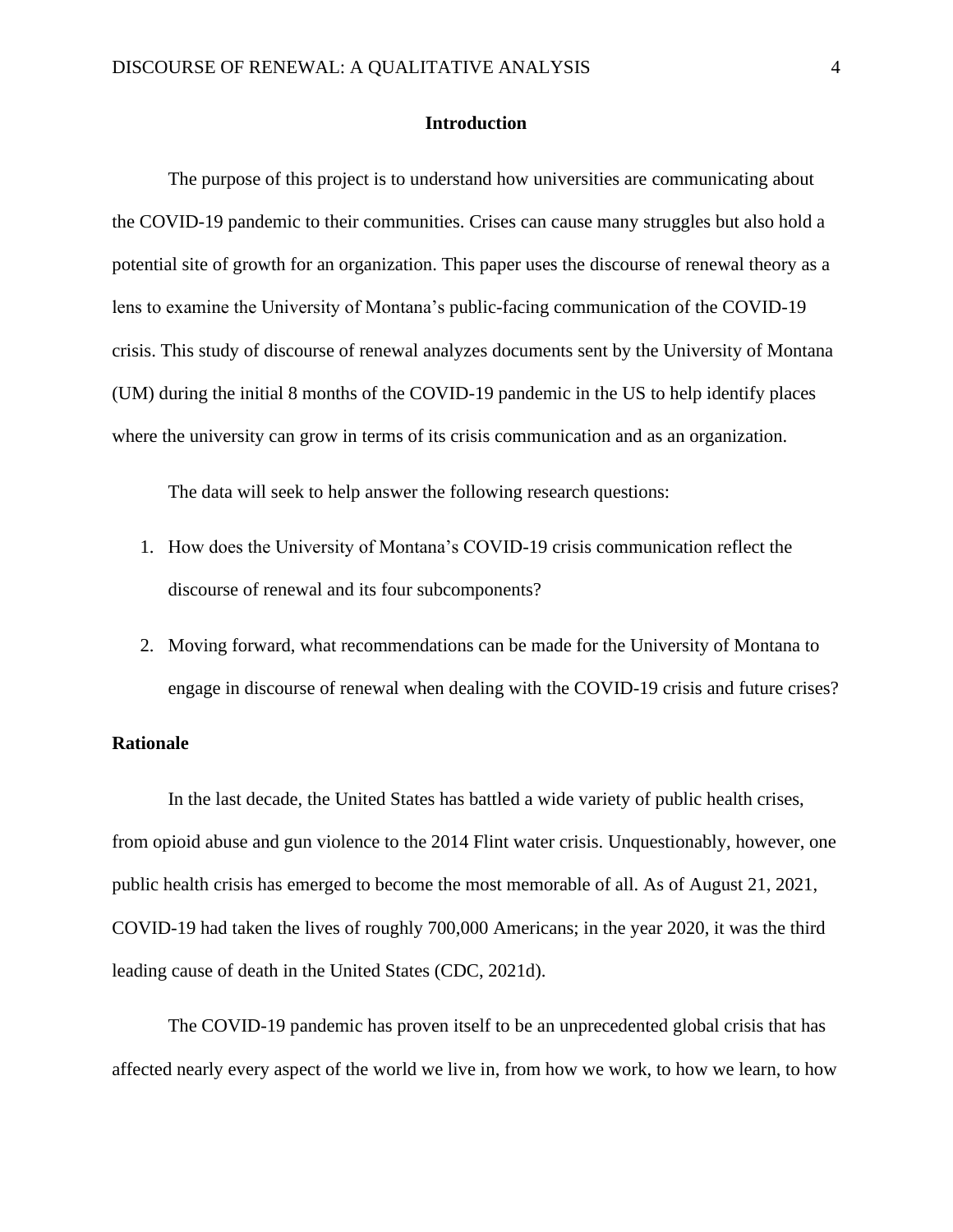we travel, to even how we interact. Strict physical distancing measures have morphed our existence into a more virtual one, encouraging "tele-everything", including "telework, telemedicine, virtual schooling, e-commerce and more" (Anderson et al., 2021). National border shutdowns and state-to-state travel restrictions haven't just kept people from going on vacation; these shutdowns, restrictions, and quarantines have even kept loved ones apart (Fitzgerald, 2020). Not only has COVID-19 impacted our day-to-day life; its impacts have had consequences on businesses and have even disrupted world trade and movements (Hidalgo, 2020).

The socio-economic implications of COVD-19 are endless, affecting agriculture, manufacturing industry, finance industry, healthcare and pharmaceutical industry, food sector, family dynamics, and more (Nicola et al., 2020). The pandemic has also posed a major disruption to higher education. "The pandemic threatens to significantly alter nearly every aspect of college life, from admissions and enrollment to collegiate athletics. These concerns extend to the financial future of higher education institutions in a time of considerable financial instability, both in the form of unexpected costs and potential reductions in revenue" (Smalley, 2021, para. 1). Universities were not prepared for these increased costs, considering their budgets already fluctuate from year to year based on student enrollment. Many universities across the United States, including the University of Montana, were already struggling before the pandemic, and the increased costs associated with running a university during COVID-19 (i.e., online instruction and proper cleaning of facilities) puts many universities on an uncertain financial path. In spring, 2020 semester alone, officials estimated that coronavirus would cost Montana University Systems \$18 million dollars before the end of the school year (Neuman, 2020).

Unfortunately, infectious diseases are a part of human history, and if history is any indicator, they are not going away anytime soon. A crisis such as a pandemic can have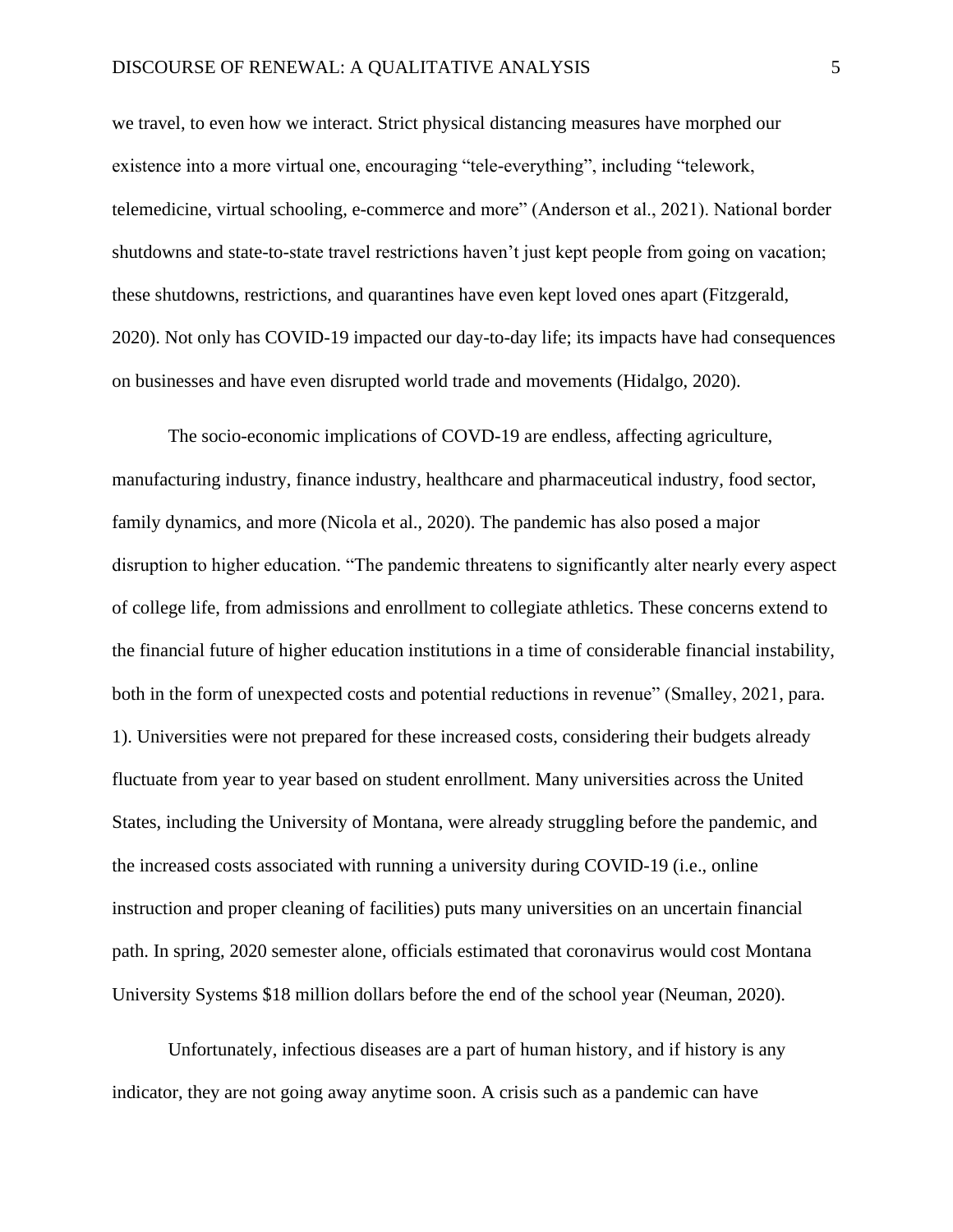devastating effects on students and greatly threaten a university's financial situation (Booker Jr, 2014). During outbreaks of infectious diseases, a university has a financial and organizational imperative to control the narrative regarding the outbreak on their college campus.

Universities have an imperative to control the narrative during a crisis for two reasons. First, in times of crisis, those connected to a university (students, faculty, staff) look to the university's administration for guidance about how to respond to the crisis. Second, by controlling the narrative, a university can potentially avoid bad press, which can tarnish the university's reputation.

Although it is difficult to prevent any emerging infectious disease from impacting an organization, we can change our responses to such crises as they emerge and create better responses to help support the members of an organization and the communities they serve. Colleges were hit especially hard by coronavirus and are eager to return to normal operations (Nietzel, 2021). However, students and faculty are hesitant to return to such operations when COVID-19 is still killing people across the world (Hartocollis, 2020; Lumpkin, 2020). By understanding how one university handled this crisis, it is possible to understand how other universities can handle these types of crises, which is vital considering that we may have more waves of COVID-19; furthermore, coronavirus likely won't be the last global pandemic that will threaten college campuses.

#### **Literature Review**

In order to understand how COVID-19 impacted college campuses across the United States, it is essential to know what the disease is and how it quickly became a crisis that has threatened public health and college institutions nationwide.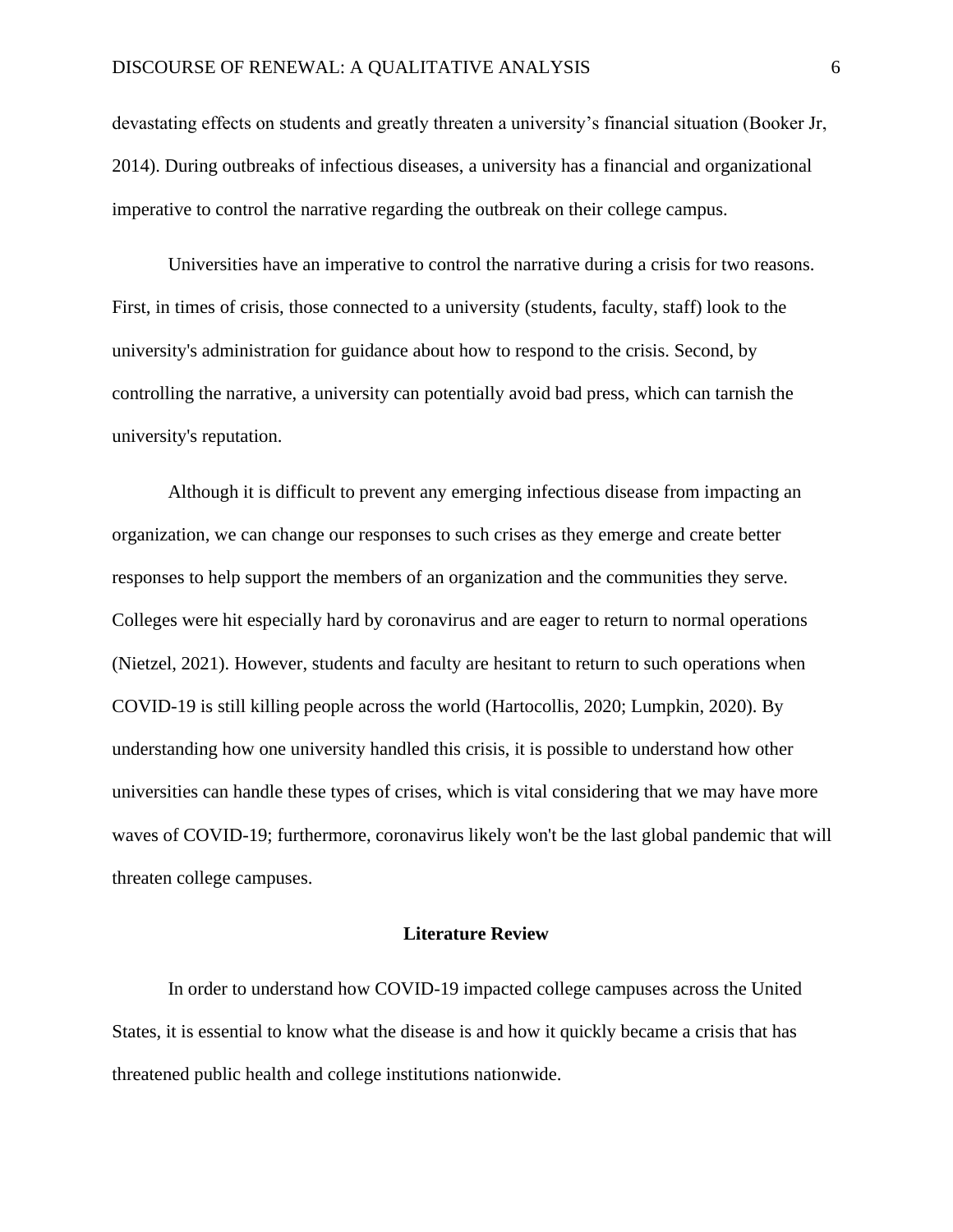#### **COVID-19**

According to the World Health Organization (WHO), "The coronavirus disease (COVID-19) is an infectious disease caused by a newly discovered coronavirus." (World Health Organization, n.d.). A "novel" disease is a new disease that has not previously been identified. The coronavirus disease, a name officially given by the WHO on February 11, 2020 is abbreviated "COVID-19"; CO' standing for 'corona,' 'VI' for 'virus,' and 'D' for disease (World Health Organization, n.d.). The WHO first became aware of the new virus in 2019, which is the reason for the "19" in the name.

Many different types of coronaviruses exist, such as ones that cause common colds, which typically include mild upper-respiratory symptoms (National Institute of Allergy  $\&$ Infectious Diseases, 2021). Like other contagious respiratory infections, COVID-19 is mainly spread through exposure to respiratory droplets in the air when an infected person coughs or sneezes; however, it has a much higher mortality rate than other respiratory illnesses (Maragakis, 2021). When compared with influenza, for example, COVID-19 has a mortality rate approximately 10 times higher than most flu strains (Maragakis, 2021). Those most at risk for severe illness, including hospitalization or death, include people aged 65 or older, and those with underlying health conditions such as diabetes, heart disease, chronic respiratory disease, overweight or obesity, pregnancy, cancer, other immunocompromising diseases, and more (CDC, 2021b).

## *Becoming a Crisis*

When China first reported news of an outbreak of a "novel" dangerous virus on December 30th, 2019, it became clear that this disease had definite potential to impact the entire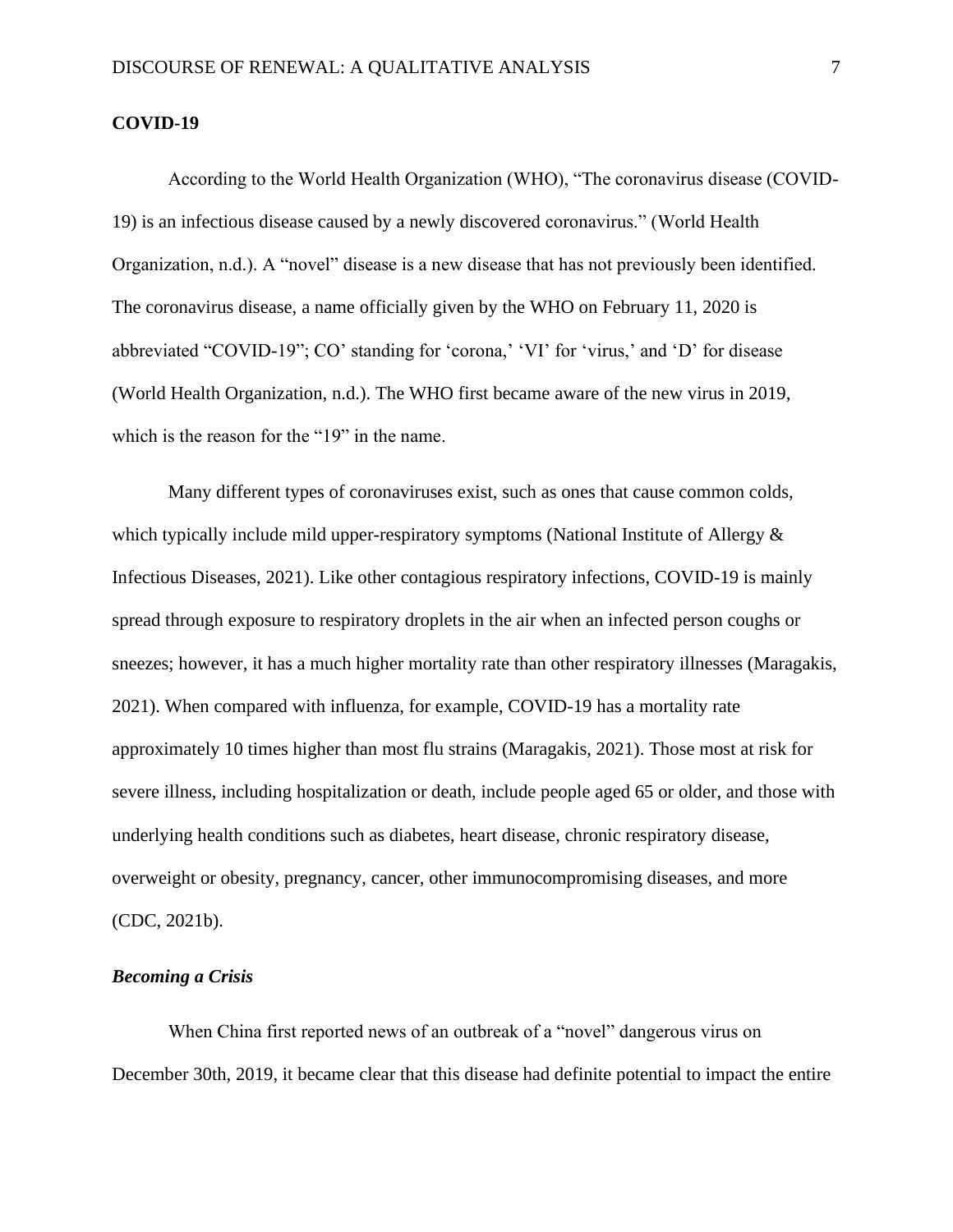world. Afterall, the outbreak began in Wuhan, China, a city with a population larger than 11 million and with one of the largest transportation hubs in China (Levenson, 2020).

At the time of the CDC's first update on the then-new coronavirus outbreak in January 2020, China had just 45 cases and two deaths. Two cases in Thailand and one in Japan were directly linked to travel from Wuhan. That day, the CDC began screening passengers on direct and connecting flights from Wuhan at New York, JFK, and San Francisco airports in the United States; unfortunately, this action was too late.

Just weeks later, the first case of COVID-19 was confirmed in the United States, on January 21, 2020, and was linked to direct travel from Wuhan. In mid-February, 2020, community transmission in the US was confirmed. By mid-March, all 50 states, the District of Columbia, New York City, and four U.S. territories had reported cases of COVID-19 (CDC, 2020).

By the end of 2020, the United States surpassed 20 million infections and more than 346,000 deaths from COVID-19. Globally, cases rose to 83,832,334 and 1,824,590 deaths (American Journal of Medical Care, 2021).

## *COVID-19 Vaccine Rollout*

With a global pandemic taking the lives of people around the world daily, the FDA began to expedite clinical trials on developing vaccines to help protect people from the coronavirus. (FDA, 2021a). Fortunately, in just a little under one year after COVID-19 was first detected, the Pfizer/ BioNTech vaccine was approved via emergency authorization from the FDA on December 11, 2020 for people aged 16 and older (FDA, 2021a). One week later, on December 18, Moderna received emergency use authorization (EUA) for its vaccine against the disease in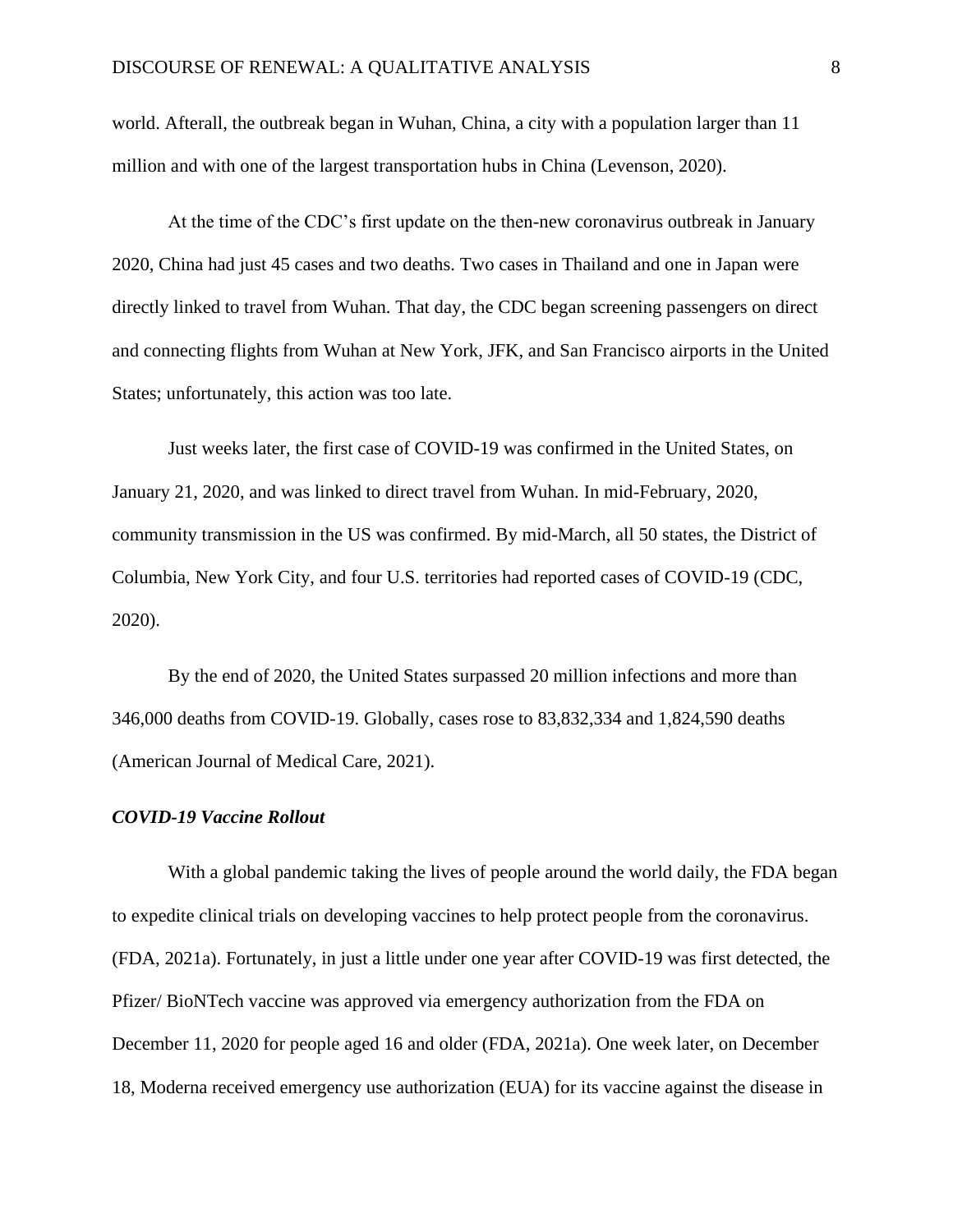adults ages 18 and older (FDA, 2021a). The Johnson & Johnson vaccine received EUA on February 27<sup>th</sup>, 2021, for indication in adults ages 18 and older (FDA, 2021a).

On May  $10^{th}$ , 2021, the FDA expanded its EAU for the Pfizer vaccine to include adolescents aged 12-15 (FDA, 2021b). The Pfizer vaccine became the first to receive actual FDA approval on August 23, 2021 (FDA, 2021c); just a couple months later, on October 29, 2021, Pfizer received EUA for use in children ages 5-11 (FDA, 2021d).

On November 19, 2021, the FDA approved the use of booster shots for Americans 18 and older after 6 months past receiving their second Pfizer or Moderna vaccine (CDC, 2021f). As of December, 2021, there is no vaccine authorized for use in children under age 5.

**Montana Bans Vaccine Requirements.** While many corporate companies such as Google, Facebook, United Airlines, and Walmart began requiring vaccines for employees to return to work in-person, Montana businesses became unable to do so when Republican Governor, Greg Gianforte, passed a state law banning vaccine mandates by employers (Samuels, I., 2021).

The law, which took effect in the summer of 2021, states that vaccine requirements for employees are considered discrimination and violate human rights. Montana House Bill 702 "prohibits an employer from refusing employment, barring a person from employment, or discriminating in any term, condition, or privilege of employment based on vaccination status or whether the person has an immunity passport" (NBC Montana, 2021). The exemption includes long term care, and healthcare facilities where compliance would result in violtating regulations or guidance set by Medicare or Medicaid services or the centers for disease control and prevention. (Montana State News Bureau, 2021).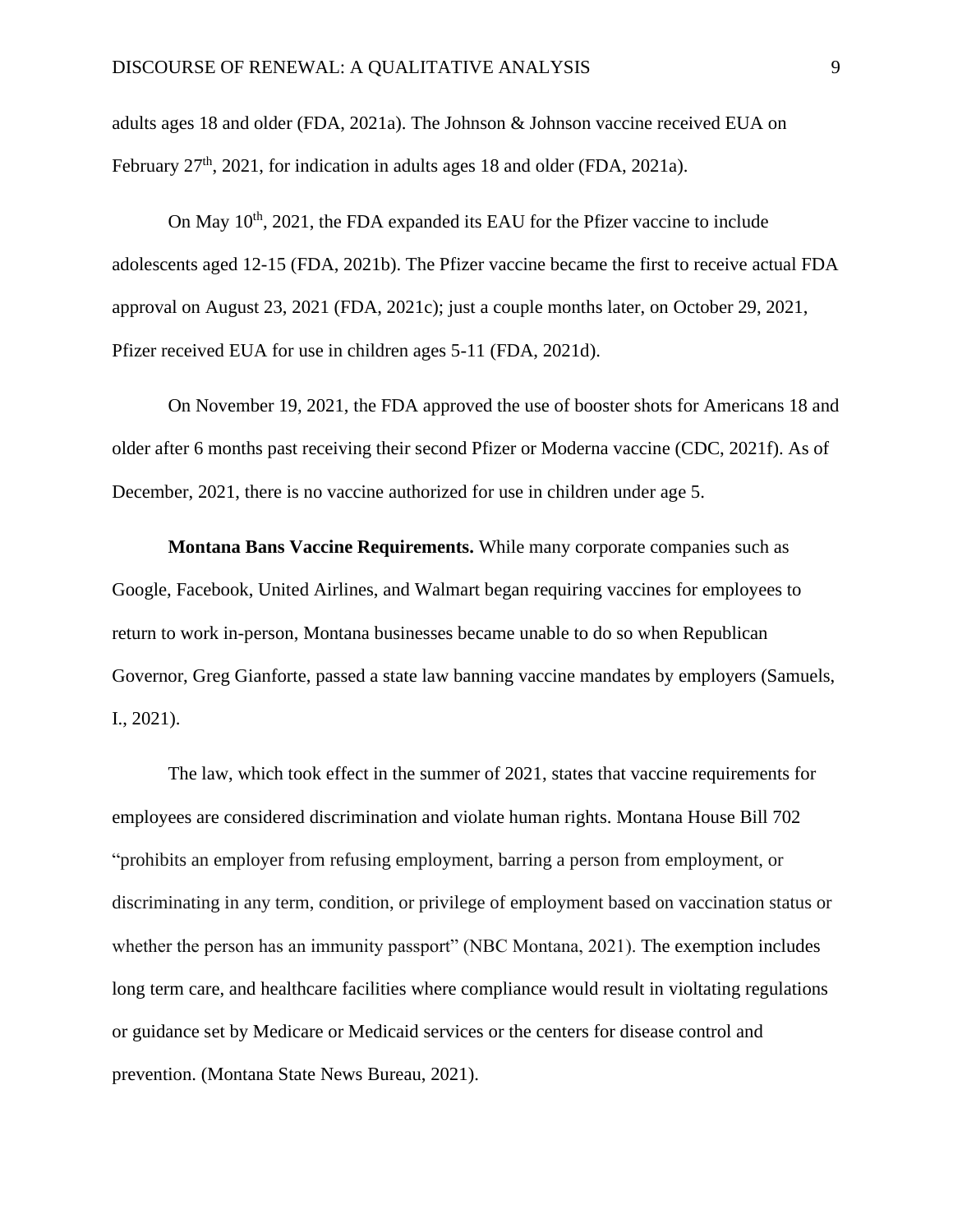Such a law makes it difficult to control the spread of disease in an area where it's illegal for businesses to mandate vaccines for employees.

Amidst a global pandemic killing off people by the thousands and threatening lives of everyone in its path, universities have had to adapt to life in a pandemic. Because the illness is airborne, college campuses are a breeding ground for the virus. Socializing, dorm life, meeting or studying with friends, attending in-person classes or events, and use of public transportation are all activities that involve prolonged personal contact; these activities make college campuses a high-risk environment for spreading the virus (CDC, 2021e).

#### *Impact of COVID-19 on College Campuses*

COVID-19 has wreaked havoc on colleges and universities across the United States. The pandemic has affected universities, as well as students, on many different levels. The crisis has impacted universities on a financial level and has also caused major disruption to student learning (Garcia & Weiss, 2020).

Following CDC recommendations on COVID-19 responses such as social distancing to reduce spread, college campuses across the United States have had to adapt to new ways of learning. As of September 9, 2020, only about four percent of colleges were conducting fully inperson and 23% primarily in-person instruction, with the remaining using hybrid models or teaching primarily or fully online (Walke, et al., 2020). University of Montana president, Seth Bodnar, noted that during Fall 2020 semester, roughly 4,000 of the university's courses were pushed online, hundreds of indoor classrooms were rearranged, and approximately 12 outdoor classrooms were set up on the Missoula campus.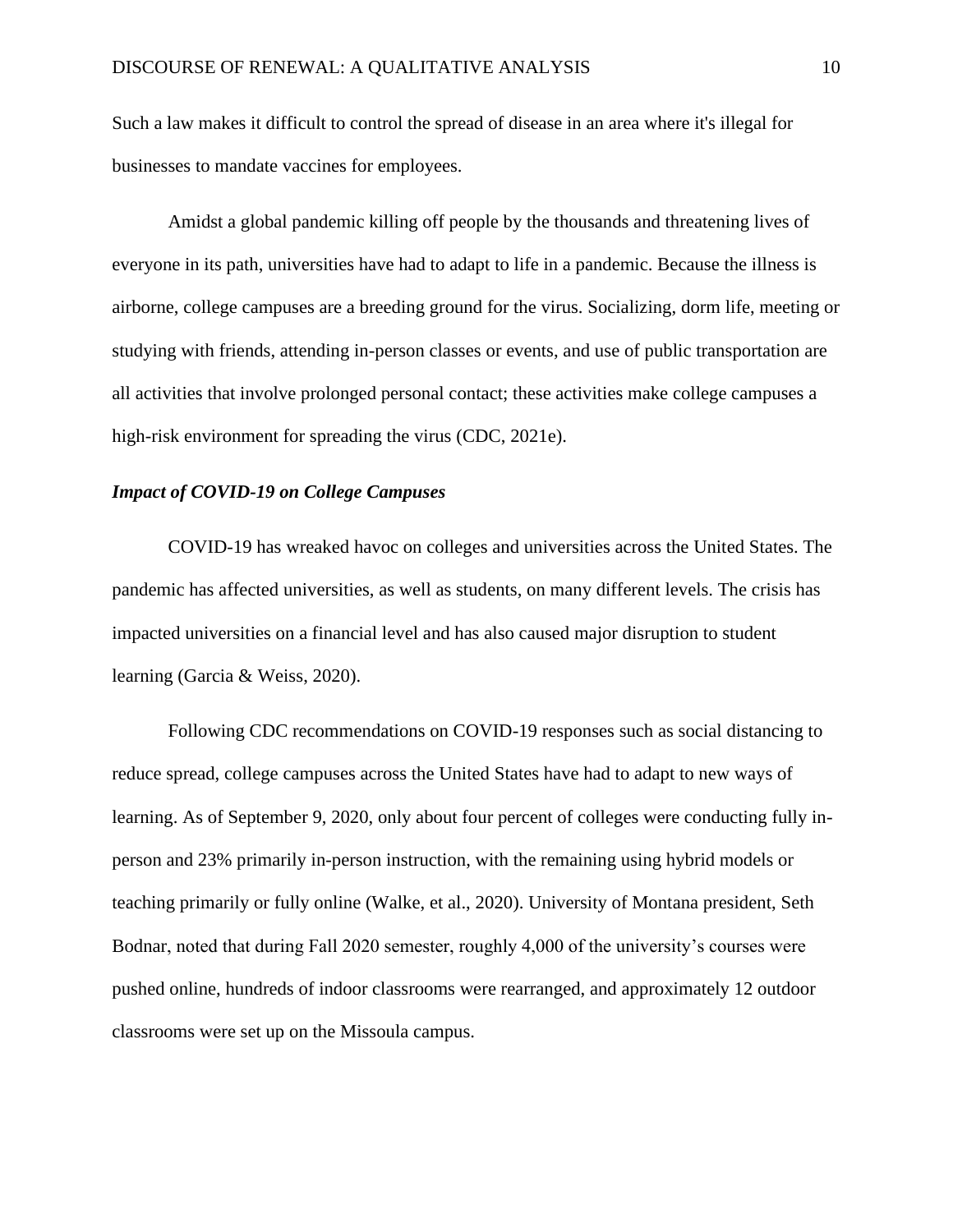The abrupt switch away from traditional learning to online has led to student concern over the quality of remote instruction, as well as increased anxiety about their progress in their education (Hawley, et. al., 2021). In one survey, 20% of students reported that the pandemic impacted their ability to graduate on time (Polikoff, et al., 2020).

In addition to education concerns, students have struggled with their mental health, safety, finances, and relationships during the pandemic (Hawley, et. al., 2021). The coronavirus outbreak has led to increased rates of stress, anxiety, and depression among college students across the United States (Wang, et al., 2020).

Furthermore, international students were affected by travel restrictions, both in terms of being unable to return to their home countries or being in their home countries at the time restrictions were placed, making them unable to return to campus (Martel, 2020). In addition to travel-related stress, shutting down campuses and moving to online has further challenged international students, because many of them rely heavily on campus facilities for support; the added stress of being unable to freely travel to see family further complicates their situation (Sahu, 2020).

Aside from the pandemic's effects on students themselves, the outbreak has also made a significant financial impact on universities. For starters, fall 2020 post-secondary enrollments in the United States overall saw a 2.5% drop compared to 2019 (Sedmak, 2020). Undergraduate enrollment alone decreased over 3.6%, or over 560,200 students, compared to 2019 (Sedmak, 2020). The University of Montana itself saw a 4.5% enrollment drop in Fall 2020. Dave Kuntz, UM director of strategic communications, attributed this decrease directly to the pandemic. The restriction of international students further contributes to declining enrollments (Cardoza, 2020).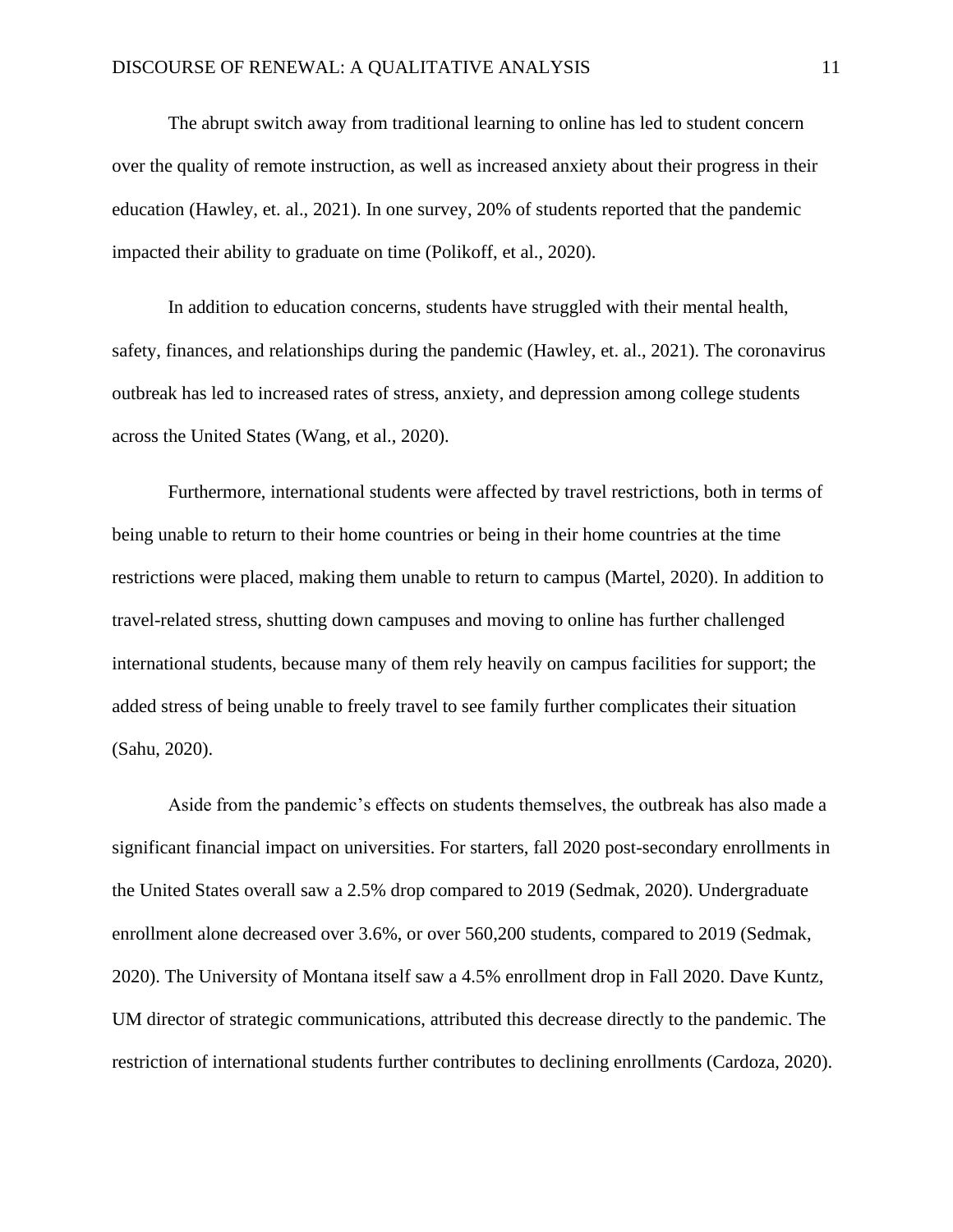In addition to enrollment declines, universities have faced financial hardship due to reduced state funding, as some states begin to cut higher education funding (Whitford, 2021). The pandemic also created unexpected costs. One survey found that 62% of business officers reported that their institution had spent under two million dollars in "unanticipated budget expenses related to COVID-19" (Inside Higher Education, & Gallup, 2020). About 23% noted spending between two and five million dollars, and 18% said they spent over five million dollars. The greatest expenses included disinfecting and cleaning campus facilities, instituting remote instruction, and COVID testing and contact tracing.

COVID-19 has affected universities on many different levels, affecting both the students and the universities themselves. The pandemic has forced college institutions across the United States to have to face this crisis and learn how to share essential information about their crisis response to their audiences.

#### **Crisis and Crisis Communication**

Communication scholars have placed great emphasis in the study of crisis communication, seeking to understand and explain how crises impact organizations and how organizations respond to and communicate about them.

A crisis, as defined by Seeger and colleagues (1998), is "a specific, unexpected, and nonroutine organizationally based event or series of events which creates high levels of uncertainty and threat or perceived threat to an organization's high priority goals" (p. 233). A crisis has three characteristics that differentiate it from other negative experiences: (1) surprise, (2) threat, and (3) short response time (Hermann, 1963). These three characteristics are what brings a mere "troubling event" to a "level of crisis" (Ulmer et al., 2015, p. 6).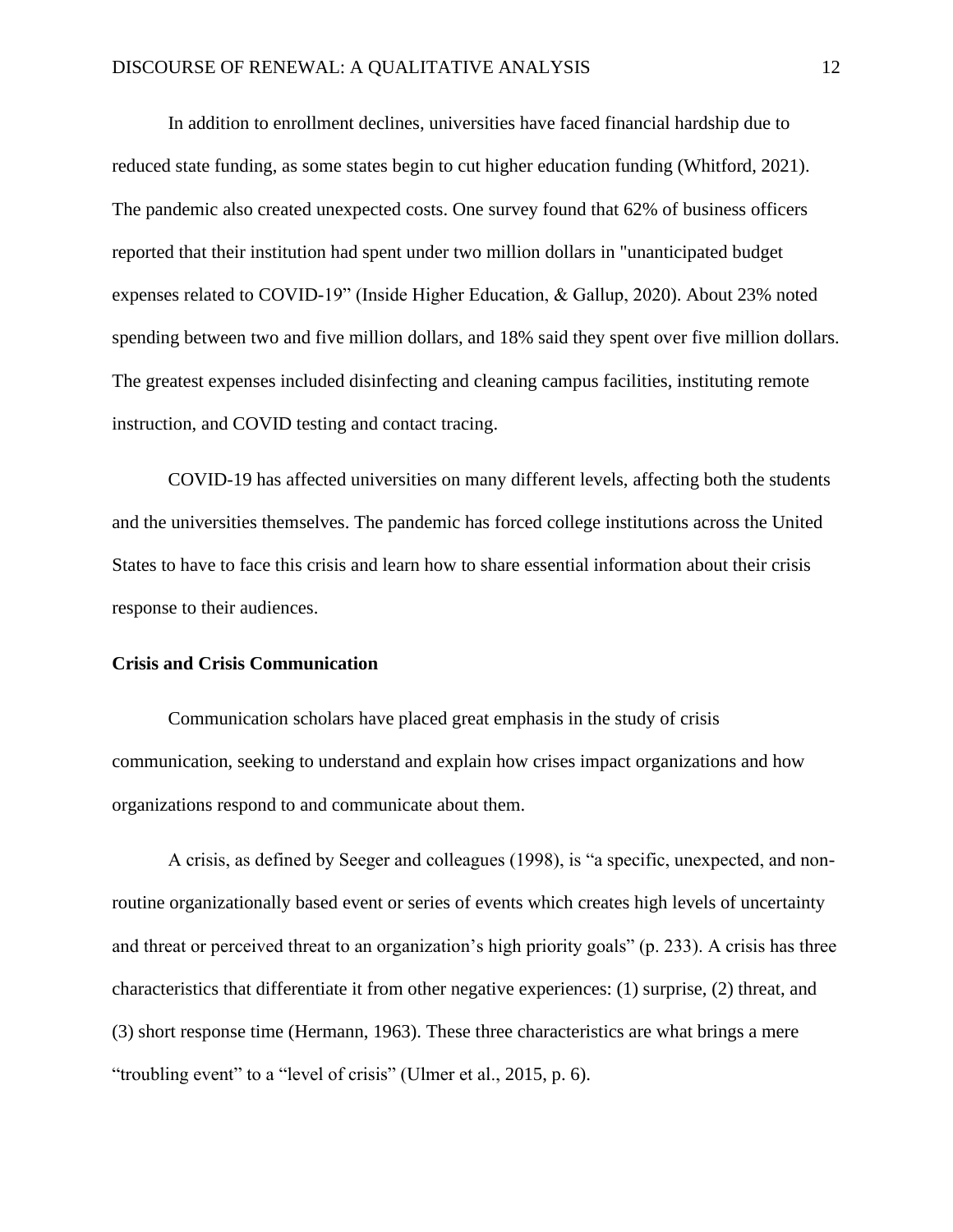As further explained by Coombs (2007), the uncertainty and unpredictability of crises, as well as the threats created by them, prompt quick responses from organizations and can have the potential to create great harm, thus impacting the post-crisis outcomes of the organization. An organizational crisis evokes "unwanted visibility on the organization and is likely to endanger health or environment, or seriously impact reputation or ability to do business" (Jacques, 2014, p. 10).

According to Ulmer and colleagues (2015), crises are commonly divided into two categories: intentional and unintentional. Intentional crises are purposely initiated with an attempt to harm an organization; some examples include terrorism, workplace violence, and sabotage. Unintentional crises, however, are "unforeseeable or unavoidable" (Ulmer, et al., 2015, p. 12). Natural disasters, disease outbreaks, unforeseeable technical interactions, product failure, and downturns in the economy are five types of unintentional crises.

## *Crisis Communication Theories: Corporate Apologia, Image Repair Theory, & Situational Crisis*

Crisis threatens public safety, economic loss, and reputation loss. Crisis communication is a broad range of research that explores the organization-stakeholder relationship, studying the organization's communication before, during, and after a crisis. Researchers have developed a variety of crisis communication theories to help understand and manage these unpleasant events.

Corporate apologia, image repair theory, and situational crisis communication theory are three theoretical approaches to managing organizational crises. These theories argue that organizations that utilize effective crisis communication can succeed in protecting and repairing their image before, during, and after a crisis.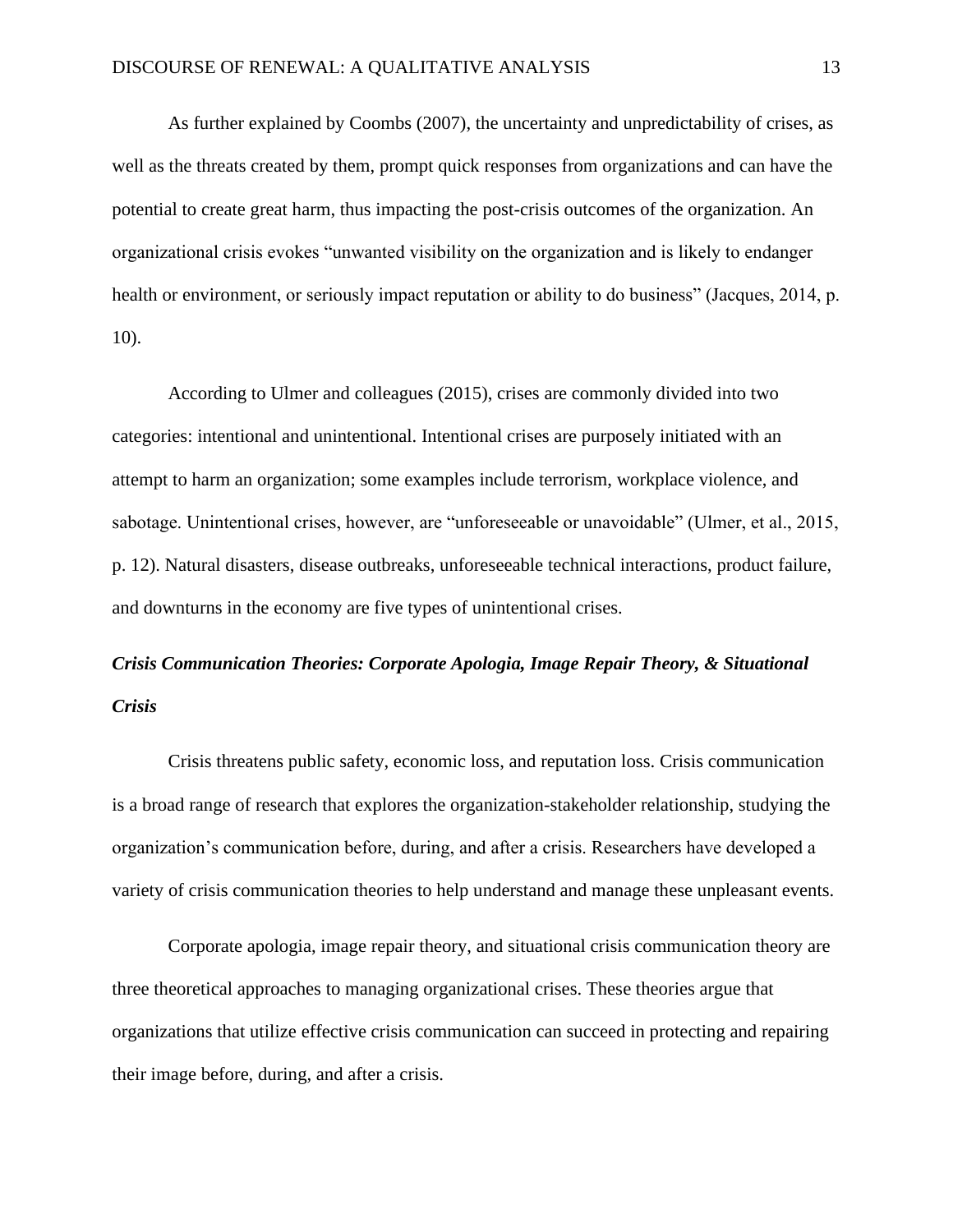Corporate apologia focuses on managing the threat created by an attack on an organization, featuring defensive communication strategies used with the intention of apologizing for wrongdoing (Hearit, 2006). Image repair theory builds upon corporate apologia; it contains a list of communication strategies aimed at taking responsibility for actions of wrongdoing, with a goal of repairing the organization's reputation (Benoit, 1997). Situational crisis communication theory "evaluates the reputational threat posed by the crisis situation and then recommends crisis response strategies based upon the reputational threat level" (Coombs, 2012, p. 138).

As Ulmer, Sellnow, and Seeger (2015) go on to explain, the previous three communication strategies focus on one aspect: managing the threat to the organization's image during the crisis. While these theories are commonly used crisis communication theories, they have some limitations.

These theories are limited by focusing on the crisis response stage rather than the postcrisis stage. Renewal theory shifts the focus to a more future-based approach and addresses the post-crisis stage, focusing on how the organization will rebuild after the crisis. As Ulmer and colleagues (2015) argue, "reputation and image are important organizational concepts, but they do not always play a central role in resolving organizational crises'' and "rebuilding, learning, and opportunity" can be more important (p. 29).

Furthermore, as Xu (2018) argues, focusing on only reputation has another downfall; an organization only focused on image restoration in the aftermath of a crisis can create the appearance that it only cares about its own success and shows little concern for its stakeholders or the community it serves. Studying a crisis from a renewal standpoint is a much more effective organizational communication strategy (Ulmer et al., 2015). Renewal theory is beneficial to an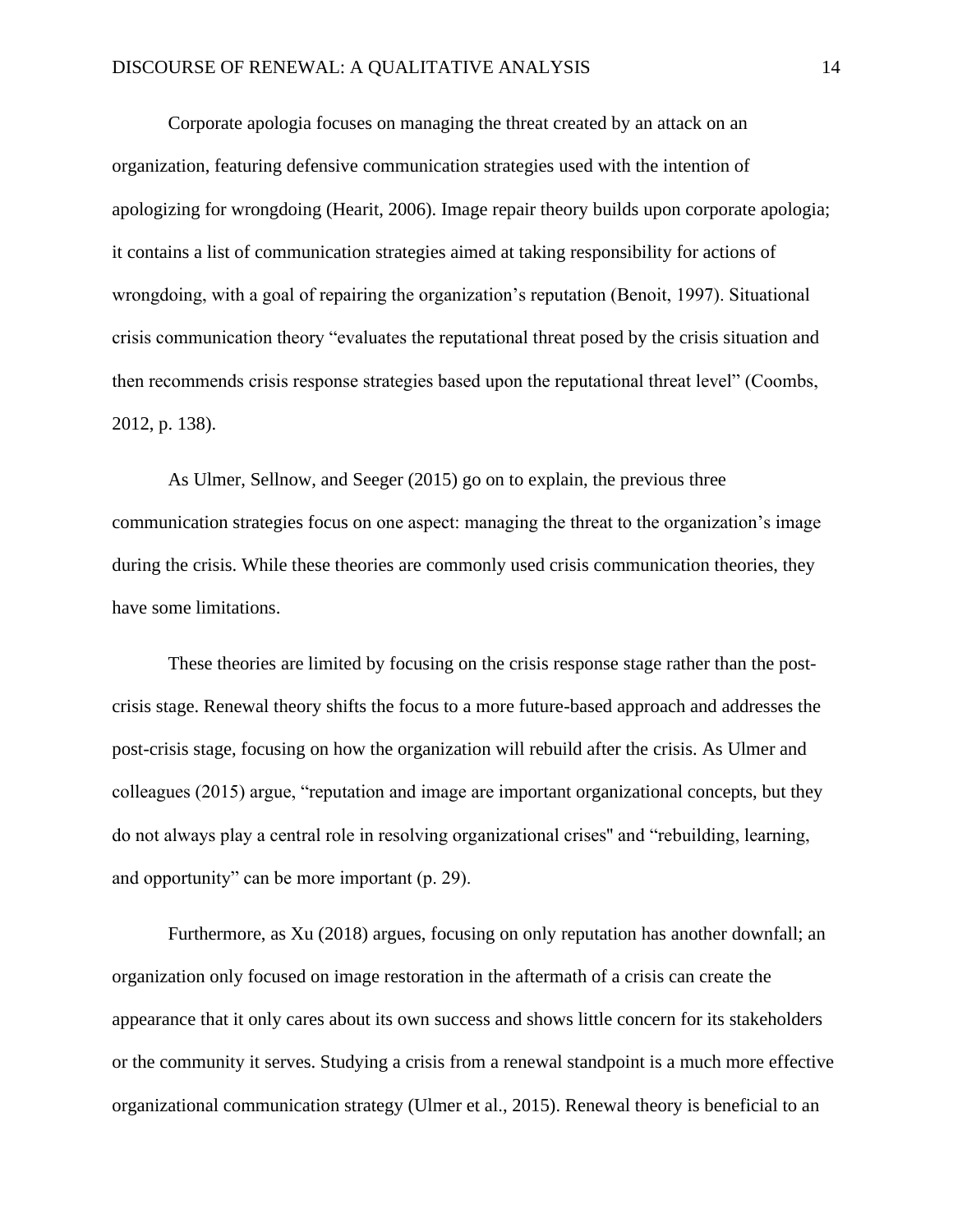organization, because it creates a focus for organizations to strive for in the aftermath of crises, while also increasing stakeholder confidence. To expand, "what makes renewal responses so effective is they mobilize the support of stakeholders and give these groups a vision to follow to overcome the crisis" (Ulmer et al., 2015, p. 31). Afterall, as Ulmer and colleagues (2015) note, narratives of "blame, culpability, image, or reputation", are never dominant themes that arise after the crisis (p. 31).

In fact, not only do crisis responses emphasizing threat and reputation lack those qualities of providing a vision and supporting stakeholders; focusing on threat can actually lengthen the life cycle of the crisis (Ulmer, et al., 2015). Organizations that see crises only as threats, rather than potential opportunities, are likely to communicate with defensive or manipulative strategies, which can intensify the crisis (Nathan, 2000). Recognizing threats, while simultaneously recognizing opportunity for renewal, manifests into an organizational approach that includes rhetorical sensitivity, ethical communication, organizational learning, and a focus on the future (Ulmer, et al., 2015).

Image repair theory, corporate apologia, and situational crisis communication are not entirely inappropriate theories for studying crisis, as crises can cause great harm to an organization's reputation. However, although crises can threaten an organization's image, they can also create opportunities for organizational change, opening the potential for renewal and growth in the post-crisis phase, as detailed in the discourse of renewal theory.

## **Discourse of Renewal Theory**

The discourse of renewal theory (DRT) describes how crises create important opportunities for organizational growth, transformation, and renewal. DRT focuses on crisis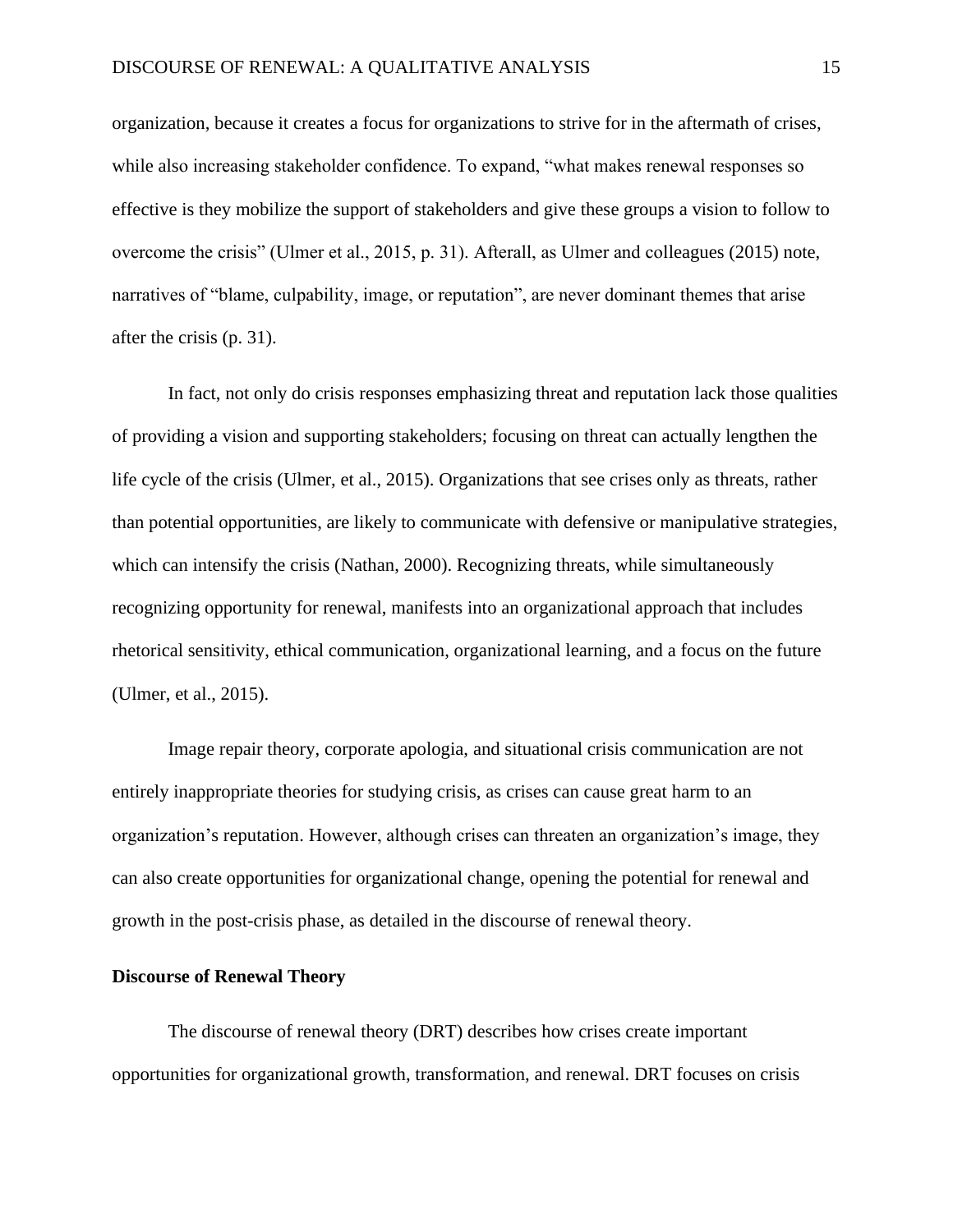communication that emphasizes "learning, growth, ethical communication, transformation, and opportunity" (Heath, 2013).

Seeger, Sellnow, and Ulmer (1998) were the first scholars to study crises as opportunities for renewal. This changed the way scholars think about, and study, crisis response, focusing on the effectiveness of crisis communication, rather than the failures of it. Their initial research was advanced, and in the next few years, more research emerged that examined crisis response in terms of effective communication and renewal.

In 2001, Ulmer studied Malden Mills' CEO's post-crisis communication after a fire destroyed the plant. Rather than focusing on fault, blame, and saving the reputation of the company, Aaron Feuerstein communicated about values and stressed his appreciation for, and dedication to, his employees and the community. One year later, Ulmer and Seeger then compared the crisis response of Mr. Feurstein to that of CEO Milt Cole after the 1998 Cole Hardwoods fire. They found that both CEOs cared deeply about their employees and the communities they served, made it clear in their responses, and stressed a commitment to rebuilding. Themes of "strong commitment to stakeholders, an immediate and unequivocal commitment to rebuild, and crisis as an opportunity for renewal" much contrasted to previous crisis communication that stressed issues of blame or image (Seeger & Ulmer, 2002, p. 1).

Following those initial ideas of positive change resulting from crisis, scholars continued to develop and define their idea of renewal, learning how renewal rhetoric can increase support from stakeholders and the general public (Seeger, et al., 2003; Ulmer et al., 2006; Ulmer, et al. 2007).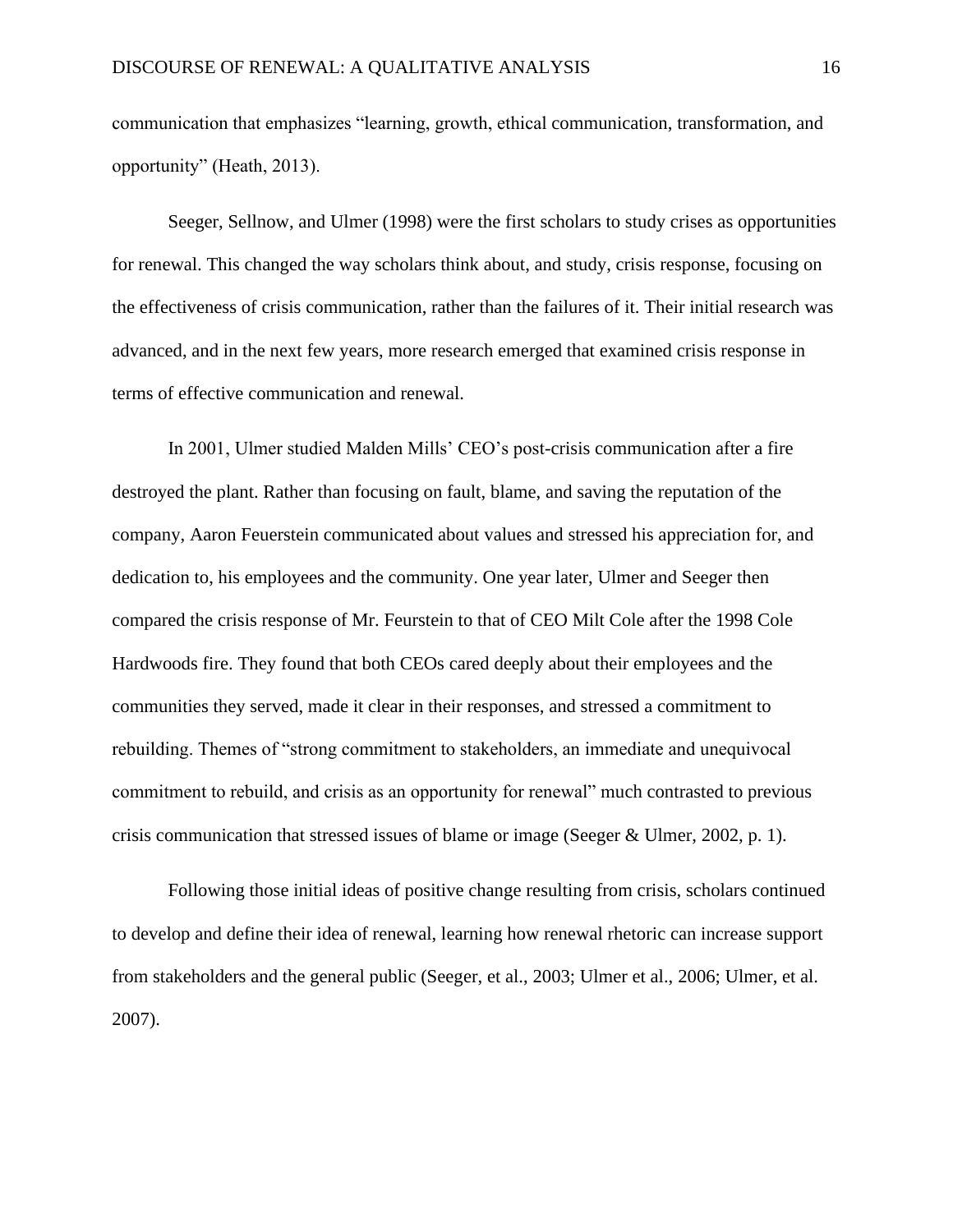While continuing to study crisis as opportunity, the scholars found four features of DRT that effectively aid in organizational rebuilding: provisional communication arising from necessity, prospective communication envisioning a sounder future because of the crisis, optimism about the organization's ability to respond and improve as a result of the crisis, and leader-based communication, as opposed to traditional spokesperson communication (Ulmer et al., 2007). They found these elements can effectively guide an organization's crisis response, helping it communicate in a way that increases the likelihood of renewal after a crisis.

Through a variety of case studies, the scholars refined these ideas to propose four key theoretical components of DRT: organizational learning, ethical communication, prospective vs. retrospective vision, and organizational rhetoric.

## *Organizational Learning*

As previously mentioned, crises create important opportunities for growth and learning. Because crises are organizational failures, organizations must learn from the crisis in order to emerge stronger and to be able to better prepare for potential future crises (Simon & Pauchant, 2000). In organizational learning theory, Huber (1991) detailed a synthesis of processes and kinds of organizational learning. Learning involves four basic processes: 1) acquisition of knowledge; 2) distribution of information among various sources; 3) interpretation of information when commonly understood interpretations are available; and 4) storing knowledge for future use, in organizational memory. Organizational learning encompasses learning from failure, vicarious learning, organizational memory, and unlearning.

**Learning From Failure.** As Bazerman and Watkins (2004) argue, learning from failure is a vital component of organizational learning; if an organization fails to learn from failure, the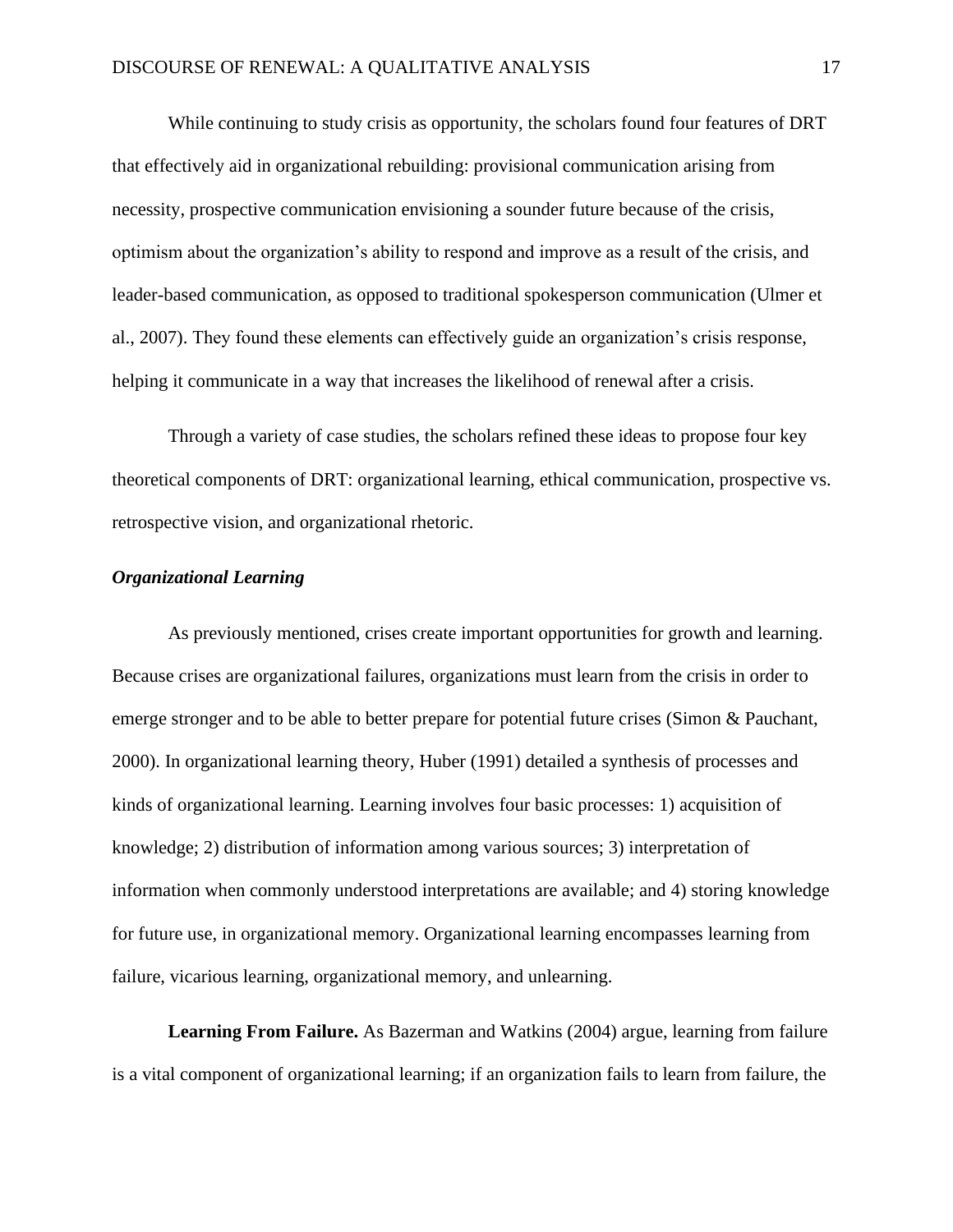organization can be put in a devastating and vulnerable position to re-experience future crises. "Simply experiencing a negative event is not sufficient for learning...learning requires individuals to change their beliefs and attitudes so that, in turn, their behaviors are altered" (Ulmer et al., 2015, p. 186). This change in attitudes, values, and beliefs can allow for positive organizational change (Fuller et al., 2019).

An organization should communicate learning as soon as it can after the crisis (Ulmer et al., 2015). Both internal and external communication about learning should take place (Ulmer & Sellnow, 2020). Internal communication involves making organizational change based on "correcting ineffective practices that could have led to the crisis" and communicating about those changes throughout the organization (Ulmer & Sellnow, 2020, p. 167). Once internal communication is accomplished, external communication should take place; this involves informing stakeholders, the public, and communities the organization serves about how the organization has learned from the crisis. When stakeholders see an organization talk about learning, it heightens their confidence that the organization has settled the crisis (Ulmer et al., 2015).

**Vicarious Learning.** While learning can occur because of direct experience, learning can also stem indirectly, or vicariously, such as observation. Not only should organizations aim to learn from their own failure; they should also learn from failures of similar organizations, as doing so can help organizations avoid crises (Fuller, et al., 2019). Examining both good and bad crisis responses from other organizations allows organizations to engage in vicarious learning, which can help leaders avoid making the same mistakes as other organizations in their industries (Ulmer, et al., 2015).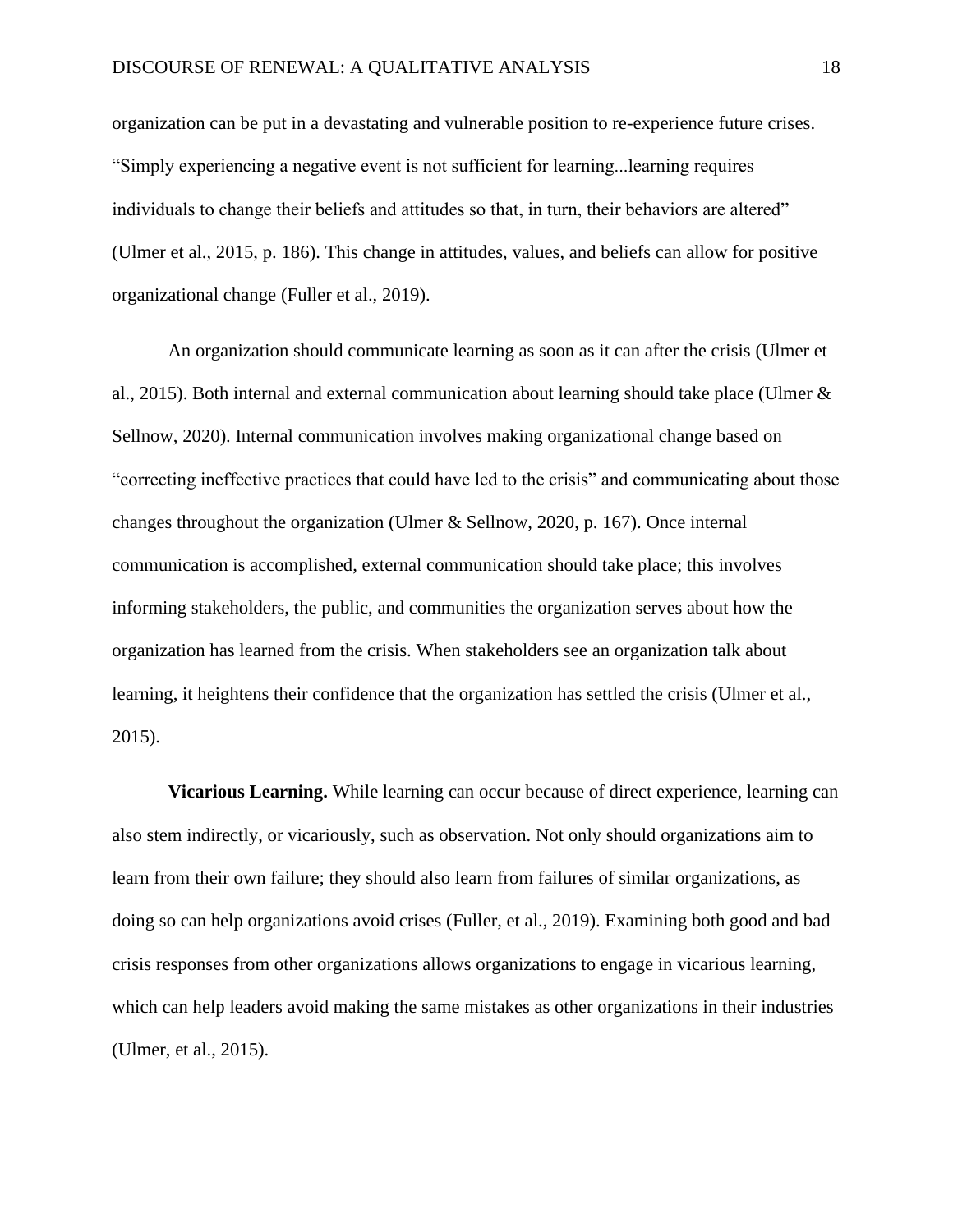**Organizational Memory.** When organizations learn from their own mistakes, as well as the failures of others', they must retain the knowledge they gained through a process called organizational memory; this helps prevent crisis from recurring, as "learning is of little use if the knowledge is not retained" (Ulmer, et al., 2015, p. 190). Organizations must continuously retain and process information through organizational memory. One way organizations can ensure learning is retained is to regularly talk about operations and lessons learned (Novak & Sellnow, 2009).

**Unlearning.** Aside from learning from failure, vicarious learning, and retaining the lessons learned, organizational learning can also stem from a process of unlearning (Ulmer, et al., 2015). This involves an organization unlearning bad habits or practices. For example, past strategies may not be appropriate for a current situation, in which case, the old strategy must be forgotten. Unlearning can be a vital tool in effective crisis management.

*Organizational Learning in Deepwater Horizon Spill.* In the case of the Deepwater Horizon Spill, Ulmer and Pyle (2021) use DRT to examine the communication of personal information officers (PIOs), or organizational spokespersons, during the crisis. They found multiple themes consistent with organizational learning. One example is that the organization had no crisis communication plan in place, and there were many ineffective practices identified that lead to troubles in the crisis response. PIOs even admitted that their formal communication training was limited. They admitted that their lack in effective crisis planning caused them to have a more reactive response, rather than proactive. They noted their reactive response as being one of the biggest failures in their crisis response and communicated about their efforts to be better prepared going forward, recognizing the benefit it would have on their stakeholders, as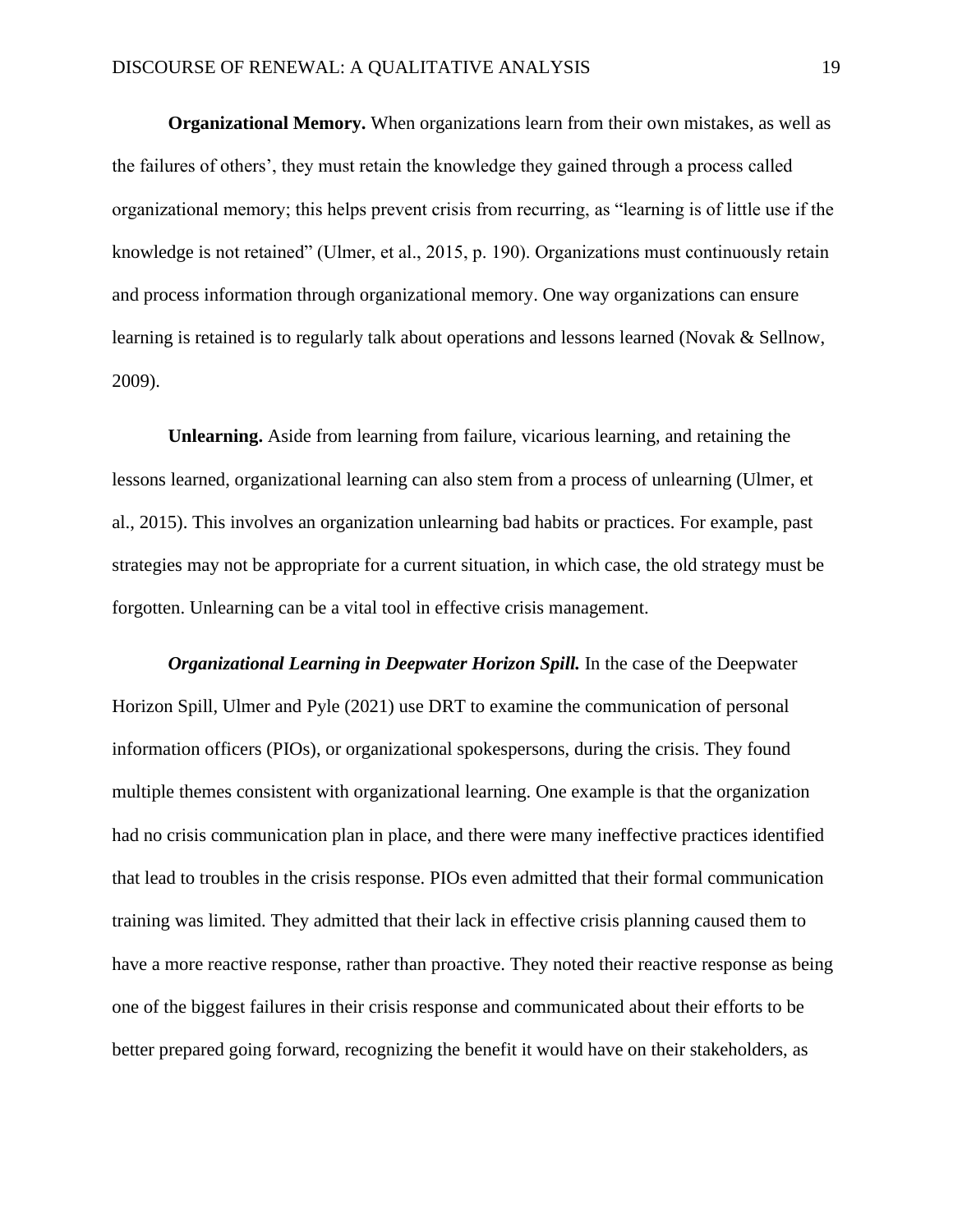well as future PIOs, noting "proactive stance and engagement is vital to building trust with stakeholders and working toward renewal" (Ulmer & Pyle, 2021, p. 47).

Furthermore, the PIOs exemplified willingness to unlearn in the way they changed public meetings. Initially, meetings were held between locals and the media. Locals were desperate for information, concerned about their families, homes, futures, etc. These anxieties lead to outlashes and bashing. Recognizing the ineffectiveness of the meetings, members changed the meetings to be more informal, encouraging open dialogue and exchange of ideas. The attendees, which included locals and community members, said that they felt much more heard, and were also able to get more information, than they had in the previous setting. This willingness to unlearn led to stakeholder approval. Consistent with organizational learning, the PIOs identified, and admitted to, their mistakes and oversights, giving them the opportunity to unlearn ineffective practices, and to learn from their mistakes.

In sum, organizational learning is a process that involves prompt internal and external communication. When organizations are able to see failures as opportunities, learn from their own failures and those of other organizations, retain the wisdom gained through the learning process, and unlearn bad habits, they are more likely to experience renewal after a crisis.

Aside from organizational learning, ethical communication is the second essential element of discourse of renewal.

## *Ethical Communication*

Organizations must practice ethical communication before, during, and after a crisis (Ulmer et al., 2015). Ethical crisis communication constitutes three main areas: strong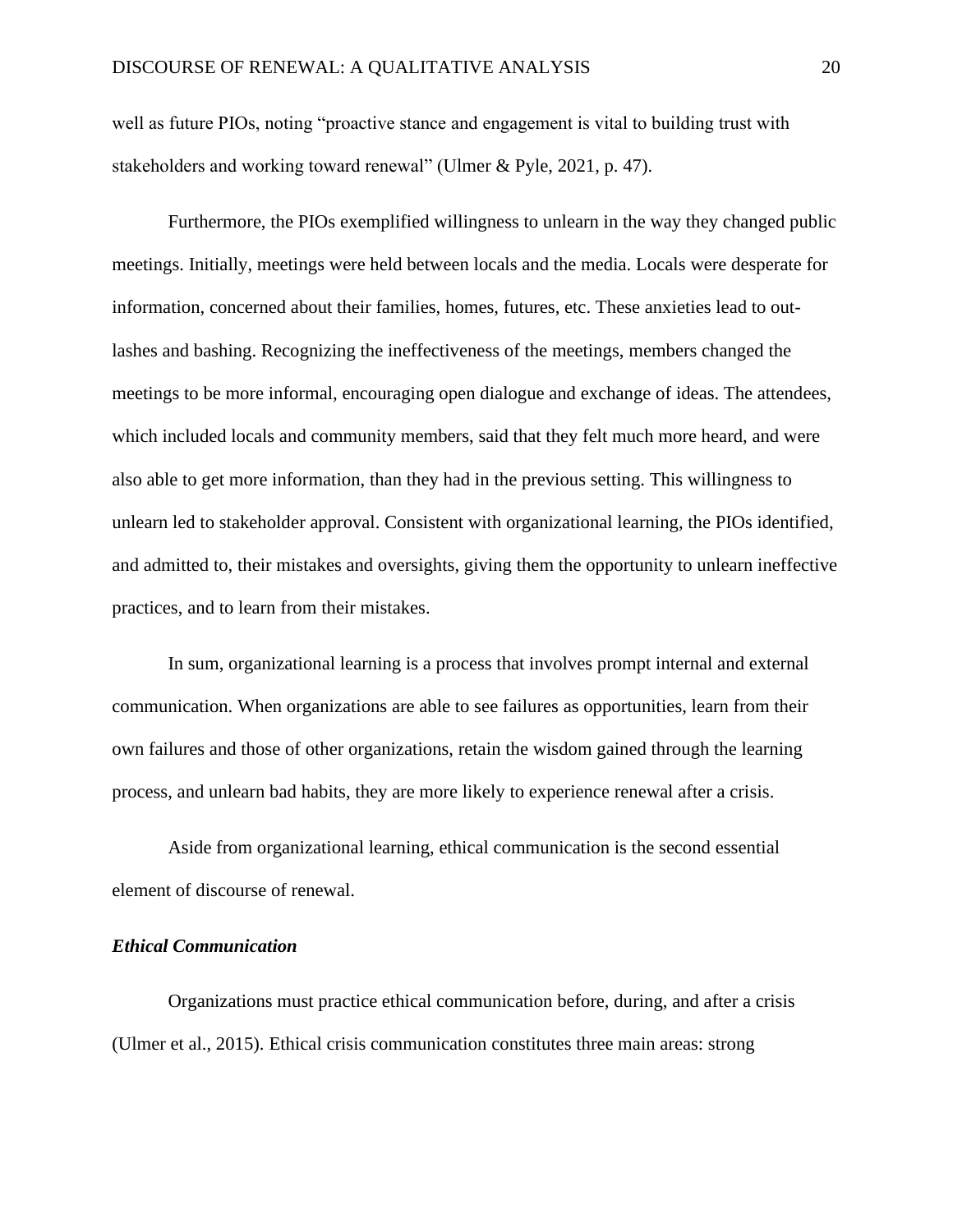organizational values, positive stakeholder relationships, and providing significant choice for stakeholders.

**Organizational values.** Ethical communication requires an organization to determine what values should guide its crisis response; after all, "crises do not build character; they expose the character of the organization" (Ulmer et al., 2015, p. 29). As such, organizations that already practice ethical values such as honesty, trust, accountability, and responsibility before a crisis are more likely to create renewal post-crisis.

Anderson and Guo (2020) discuss the important role leaders play in this process, arguing that ethical communication in DRT stems from leaders "who set positive tones for post crisis communication and model ethical behavior including caring for employees, engaging the community, and designing organizational change for a better future after crises" (p. 215).

**Stakeholder Relationships.** Aside from instituting strong organizational values, it's also important for organizations to have stakeholder support. Ulmer and colleagues (2007) stress the importance of investing in stakeholder relationships at all times, even before a crisis occurs. Building strong, positive relationships with stakeholders helps organizations to respond to a crisis in a provisional, rather than strategic, manner. A provisional response is one that is authentic and realistic, rather than dishonest or manipulative (Ulmer & Sellnow, 2020). A provisional focus derived from ethics is more inspiring to stakeholders, thus leading to increased stakeholder support. A provisional response is more effective than a strategic one, because "instead of developing responses designed to achieve some strategic outcome such as protecting the organization's image or escaping blame, renewal discourse is a more natural and immediate response to an event" (p. 131).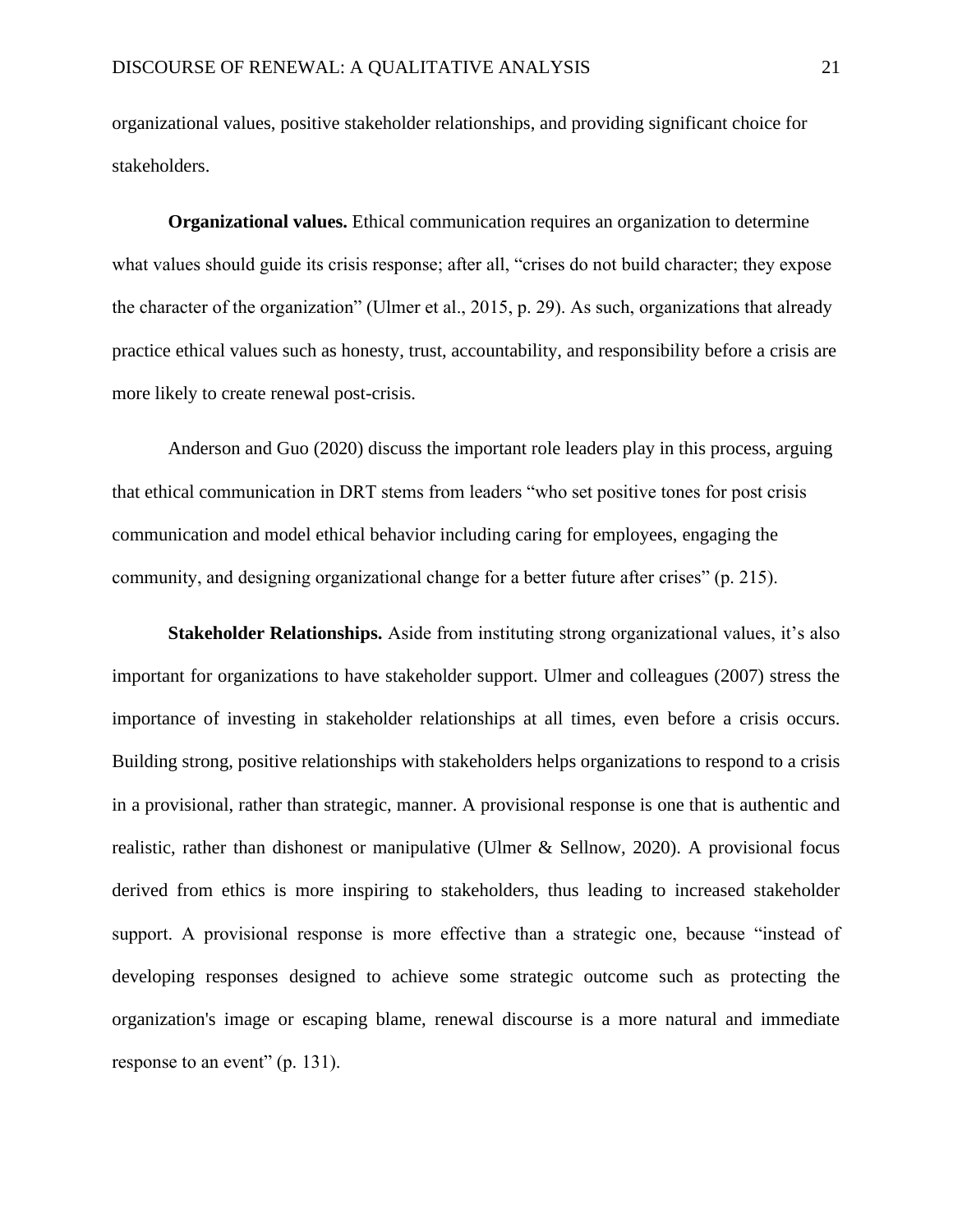Provisional communication stems from a leader's character and is often built over time (Ulmer & Sellnow, 2020). Honest and ethical leaders that have already established trust from stakeholders are more likely to succeed in renewal when faced with a crisis. If a leader has already-established trust and support from stakeholders, he or she will be able to communicate positively from values that are already grounded in ethics, rather than having to strategize with tactics focused on blame or responsibility. In ethical communication, being honest involves admitting uncertainty, telling stakeholders what you do not know, and communicating about what you do know (Ulmer & Pyle, 2021). An ethical leader is able to communicate authentically about the crisis in provisional communication, allowing them to engage in significant choice, which is another component of ethical communication.

**Significant Choice.** An organization should give stakeholders the opportunity to make significant choices (Ulmer et al., 2015). Significant choice entails "communicating the essential information about what is best for the stakeholders, while never manipulating information" (Ulmer et al., 2015, p. 231). Nilsen (1974) explains that humans must receive honest and unbiased communication in order to make rational decisions, and that dishonest or unclear communication can rob stakeholders of their ability to make rational, informed decisions. Giving stakeholders the opportunity to make significant choices increases the organization's likelihood of renewal following a crisis (Ulmer, et al., 2015).

*Ethical Communication in the Deepwater Horizon Spill.* In the case of the Deepwater Horizon Spill, there was evidence of failure to provide significant choice, which led to increased frustration from reporters. The PIOs reported difficulty with getting messages out in a timely manner. A delay in crisis messaging leads to a decrease in significant choice, which can interfere with stakeholders' ability to make sense of the crisis and their understanding of how the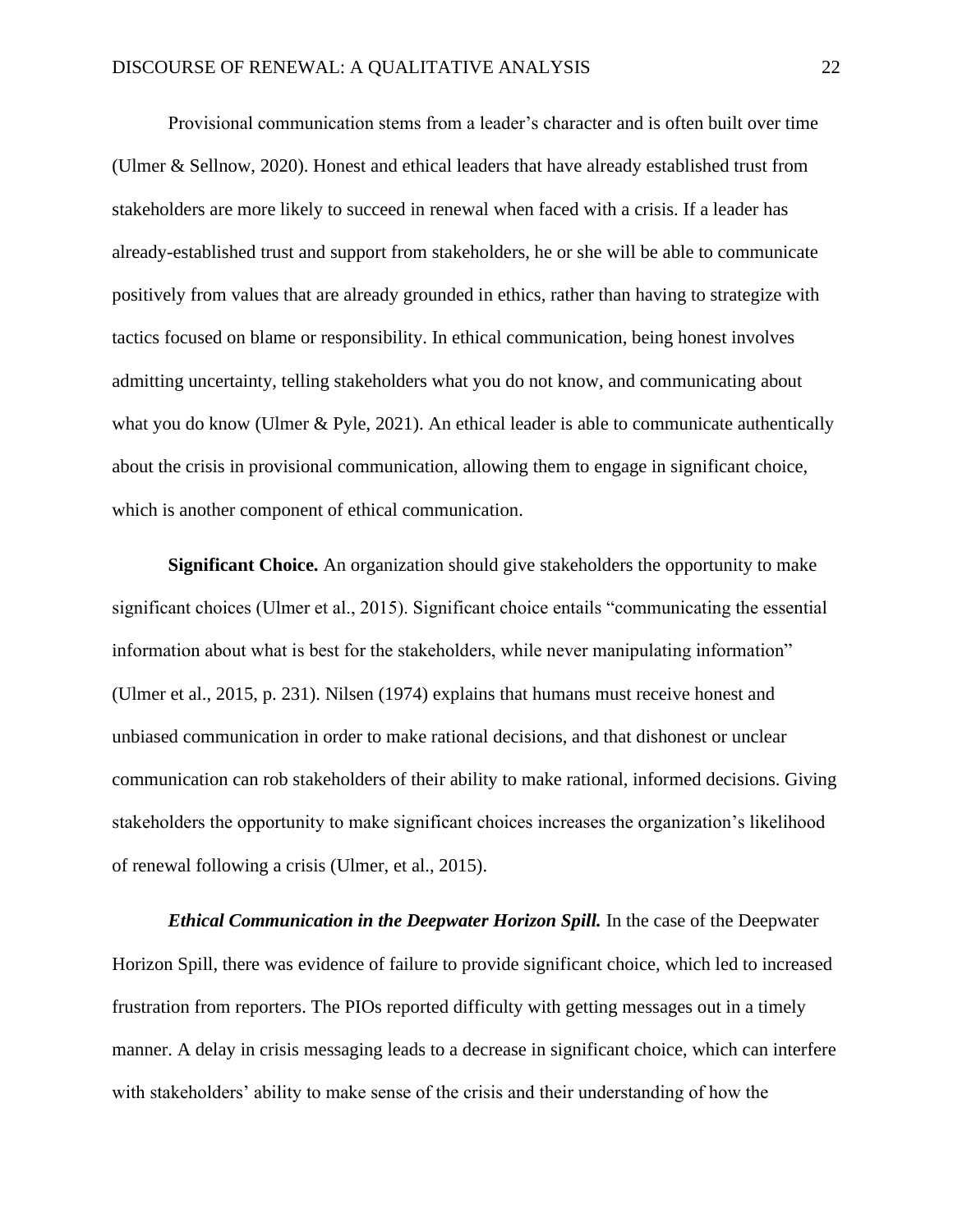organization is recovering. This shows how important ethical communication, which includes values such as timeliness of messaging, is to effective crisis communication.

Aside from examples where the PIOs negligence affected them, evidence of effective ethical communication was also prevalent in their communication during the oil spill (Ulmer & Pyle, 2021). Specifically, their response focused on meeting stakeholder needs and focusing on what's best for them. The aforementioned example of reforming the meetings to suit stakeholder needs is one such example that shows how their commitment to stakeholders and upholding values was effective in gaining stakeholder support.

In sum, ethical communication includes a provisional response that is leader-centric, stems from good character, and focuses on what's best for stakeholders and the community (Ulmer et al., 2007).

#### *Prospective vs. Retrospective Vision*

In addition to providing stakeholders with honest, ethical communication, effective communication should also be forward-thinking, which includes having a prospective focus (Ulmer et al., 2015).

Ulmer and Sellnow (2020) define prospective vision as "forward-looking communication that includes what the organization has learned through the crisis, it emphasizes ethical communication, and the communication has an optimistic quality" (p. 168). It encompasses both organizational learning and ethical communication.

As explained by Ulmer, Seeger, and Sellnow (2007), most post-crisis theories, such as image restoration, are concerned with what *has* happened. These theories tend to focus more on the past, looking back on the crisis to try and pinpoint what went wrong, or who was to blame, in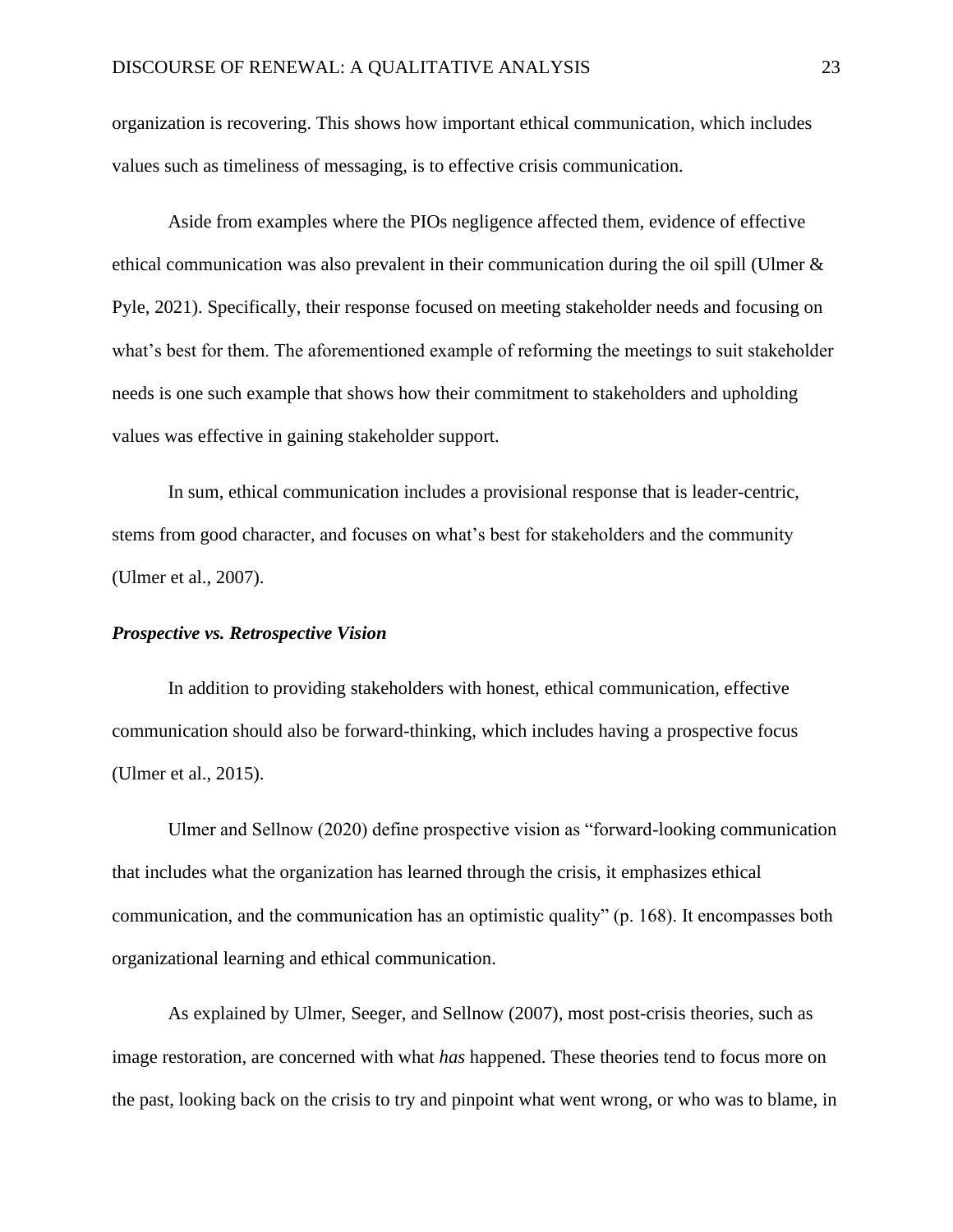attempts to deflect responsibility, hoping this will help repair the organization's reputation. A mindset that focuses on the past has a retrospective focus; however, renewal discourse takes a more future-oriented, or prospective, approach with a goal of rebuilding, rather than dwelling on the past (Ulmer et al., 2015). Rather than having a retrospective focus, DRT is a more forwardthinking orientation.

Instead of emphasizing communication focused on blame and denial, DRT moves past a retrospective focus to a more prospective one, highlighting how the organization will grow after the crisis. DRT "seeks to go beyond the parameters of image restoration to address the communication exigencies associated with rebuilding, recovery and revitalization" (Seeger & Padgett, 2010, p. 132).

This future-oriented approach makes DRT a more ethical, aspirational, and normative crisis communication strategy when compared to traditional ones, because it allows organizations to focus on correction rather than fault (Ulmer, 2012). Organizations that have created renewal after a crisis focus on building in the future, which also involves being optimistic; maintaining a prospective focus requires organizations to communicate optimism.

As Ulmer and colleagues (2015) note, "the discourse of renewal is inherently an optimistic form of communication and focuses on the ability of the organization to reconstitute itself by capitalizing on the opportunities embedded in a crisis" (p. 218). Organizations are more resilient to a crisis when their leaders remain positive and focus on the potential opportunity for renewal, rather than engaging in pessimistic discourse that dwells on potential threats created by the crisis.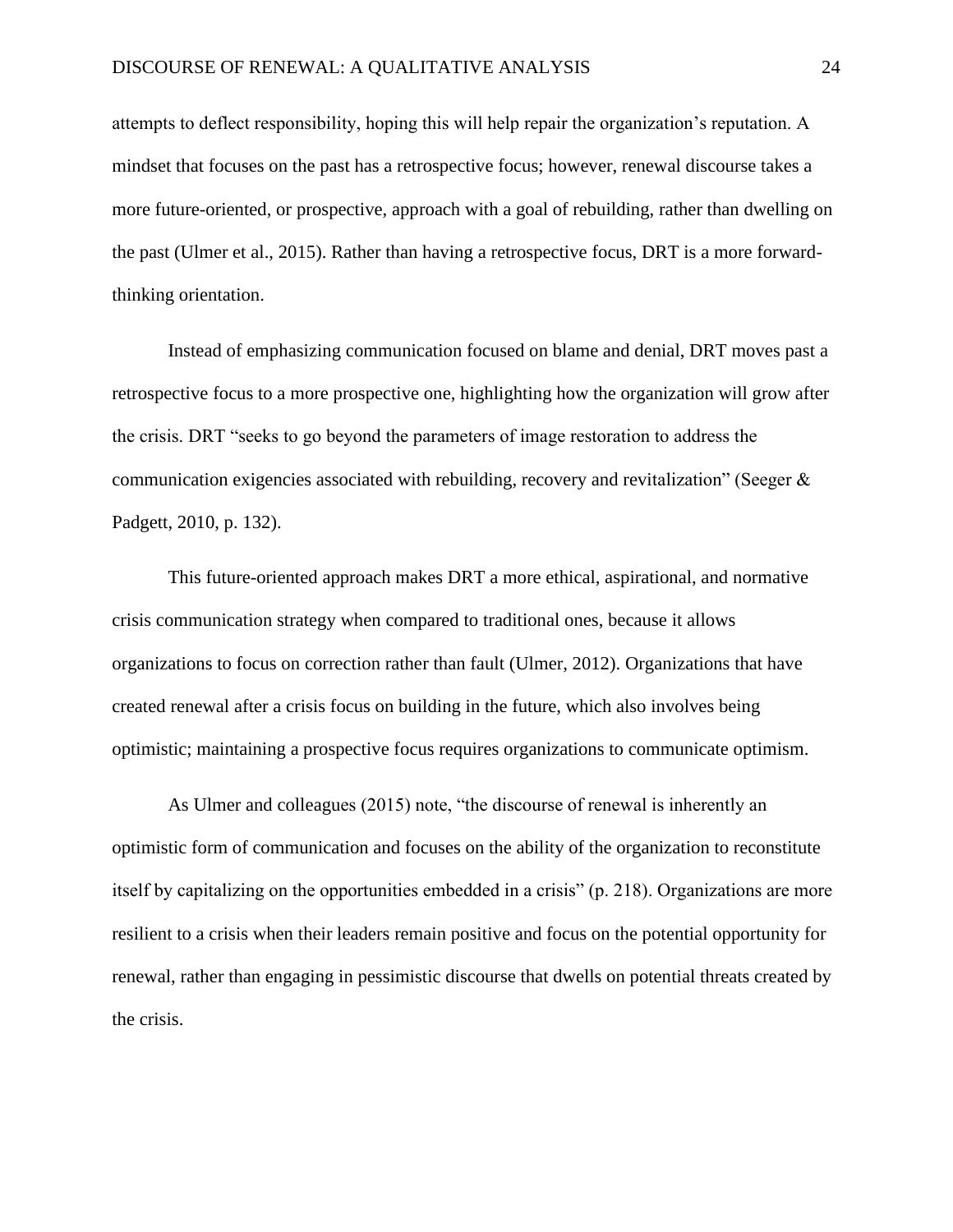**Prospective Vision in the Deepwater Horizon Spill.** In the case of the Deepwater Horizon Spill, Ulmer and Pyle (2021) found that PIOs had a difficult time maintaining focus on the future, because they didn't have a crisis communication plan in place. They PIOs admitted that their lack of planning caused them to have a more reactive response.

Although the PIOs had difficulty having a proactive response, they did report some evidence of successful prospective vision, mentioning that they succeeded in staying optimistic and focusing on renewal, rather than blame. They acknowledged the potential level of damage that could be created by the spill and were honest about it to their stakeholders, while also showing them how they were preparing and planning for future disasters. Members also made contingency plans for future scenarios.

In sum, DRT takes on a prospective, or forward-thinking, focus to crisis communication. Prospective communication ties directly into the third component of DRT, effective organizational rhetoric.

## *Effective Organizational Rhetoric*

Cheney and Lair (2005) define organizational rhetoric as "drawing attention to issues and concerns in contemporary organizational life with a focus on issues of persuasion and identification" (p. 75). The goal of effective organizational rhetoric is to keep stakeholders, as well as the general public, informed about the organization's crisis response and help them make better sense of the crisis (Ulmer & Sellnow, 2020). When stakeholders feel aligned with the organization's efforts, it can lead to increased support from stakeholders, making them more likely to stay with the organization (Ulmer, et al., 2015). Leaders play an important role in this process.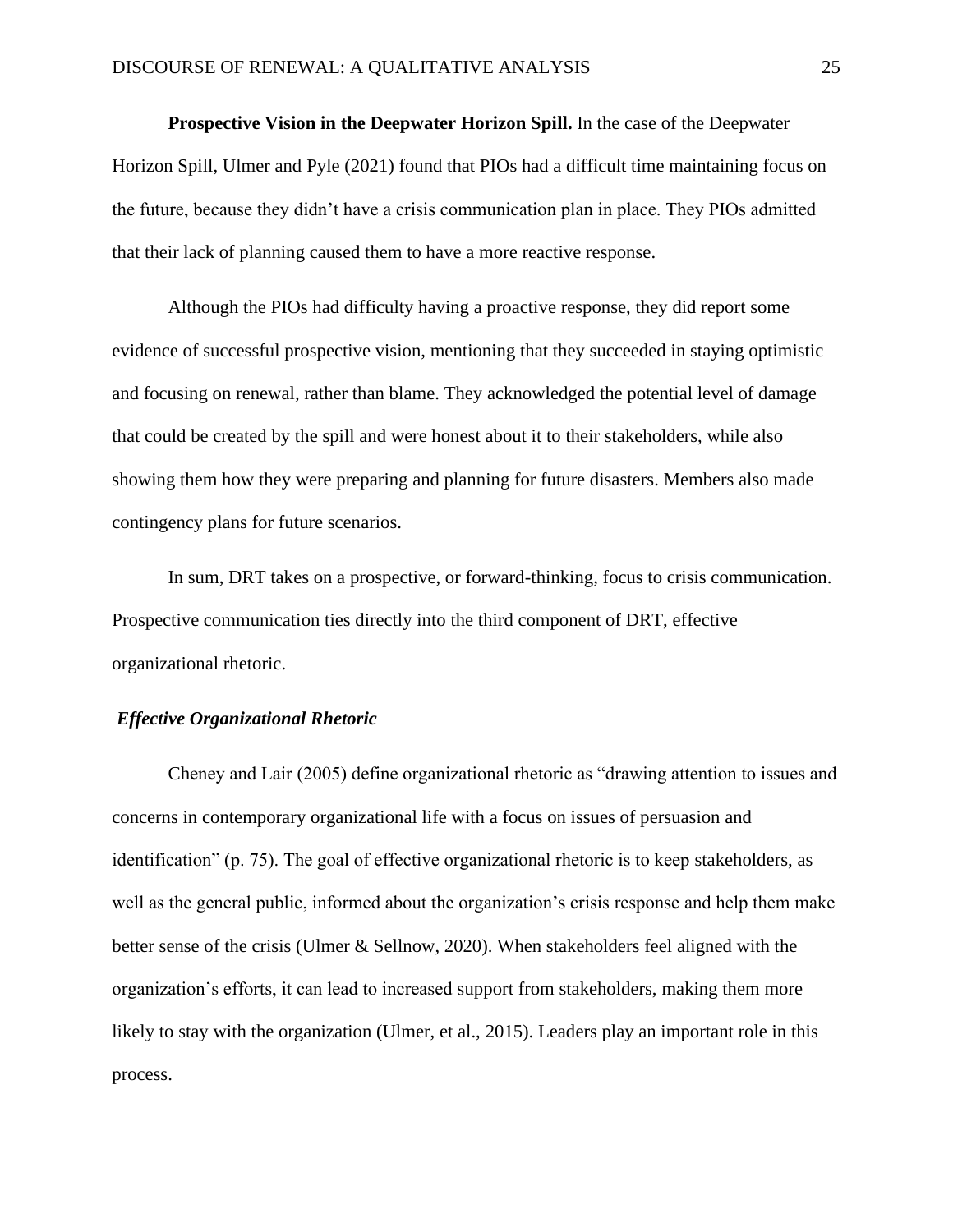As Ulmer, Seeger, & Sellnow, (2007) note, because organizational leaders are in the spotlight and act as representatives for the organization, they play a powerful role in effective organizational rhetoric. Leaders are credible, "instrumental forces for overcoming crisis" (p. 131); therefore, communication about the organization's crisis response should be delivered by the leaders.

Ethical communication should take place both internally and externally. Internally, members or an organization should engage in free flow of ideas and sharing of information (Ulmer, et al., 2021). Externally, organizations need to do more than simply communicate information with stakeholders; they should also aim to inspire them. Leaders should inspire stakeholders and motivate them to stand by the organization through the crisis and provide them with a vision for rebuilding after the crisis (Ulmer, et al., 2015). By communicating hope and a commitment to stakeholders, leaders engage in effective organizational rhetoric, which increases an organization's likelihood for renewal.

**Effective Organizational Rhetoric in the Deepwater Horizon Spill.** During the Deepwater Horizon oil spill, PIOs reported that they had excellent internal communication, mentioning having a "one-team mentality" (Ulmer & Pyle, 2021). They described their internal dialogue as being open, honest, and professional, and productive. Externally, the PIOs were able to provide stakeholders with their vision for the future by informing them of hope for the future, detailing plans they had made for future operations and in case of other crises.

In summary, the discourse of renewal is a crisis communication theory that offers means to analyze organizational learning, effective crisis communication, prospective vision, and effective organizational rhetoric. Specifically, in the case of the University of Montana, analyzing the university's communication with stakeholders through a renewal lens will help to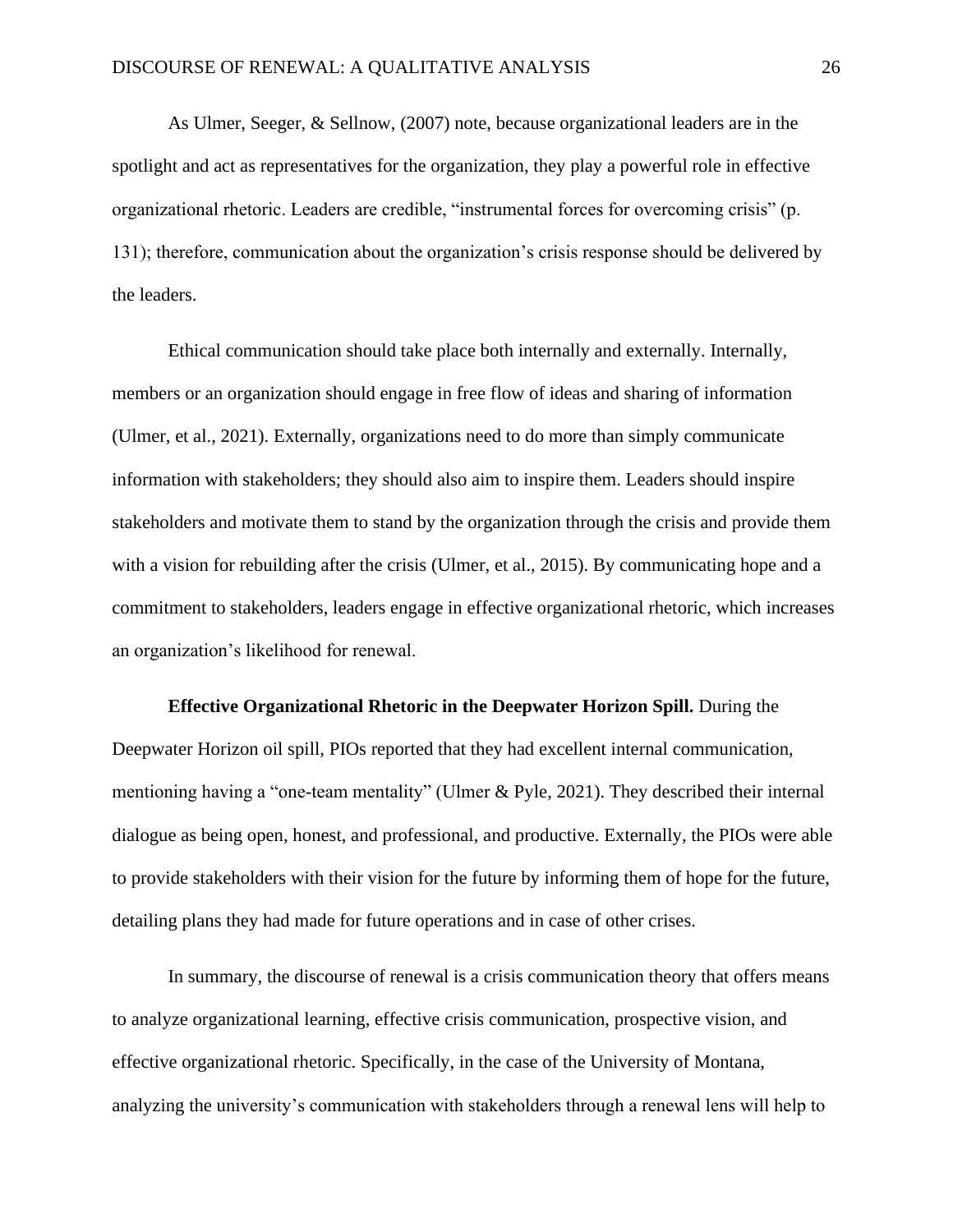assess the university's crisis communication efforts, while helping to offer suggestions for improving future crisis communication. I accomplished this through exploration of following research questions:

- 1. How does the University of Montana's COVID-19 crisis communication reflect the discourse of renewal and its four subcomponents?
- 2. Moving forward, what recommendations can be made for the University of Montana to engage in discourse of renewal when dealing with the COVID-19 crisis and future crises?

## **Methods**

This project was conducted using a qualitative thematic analysis. The research question was answered through analyzing communication materials per the four components of the discourse of renewal theory. Key communication components from the perspective of discourse of renewal theory were examined.

## **Data Collection**

The data for this study includes emails sent by the University of Montana, as well as documents posted on the university's website, between May, 2021 and October, 2021 that pertain to COVID-19. At the time of analysis, this range of dates was chosen to analyze the most recent months of communication about the pandemic.

In order to analyze emails specific to the pandemic, emails were examined using a University of Montana student email account. Emails were filtered according to the dates included in the timeline and were searched using keywords "COVID-19," "coronavirus," "covid," and "pandemic." The emails were then separated into their own folder. Since this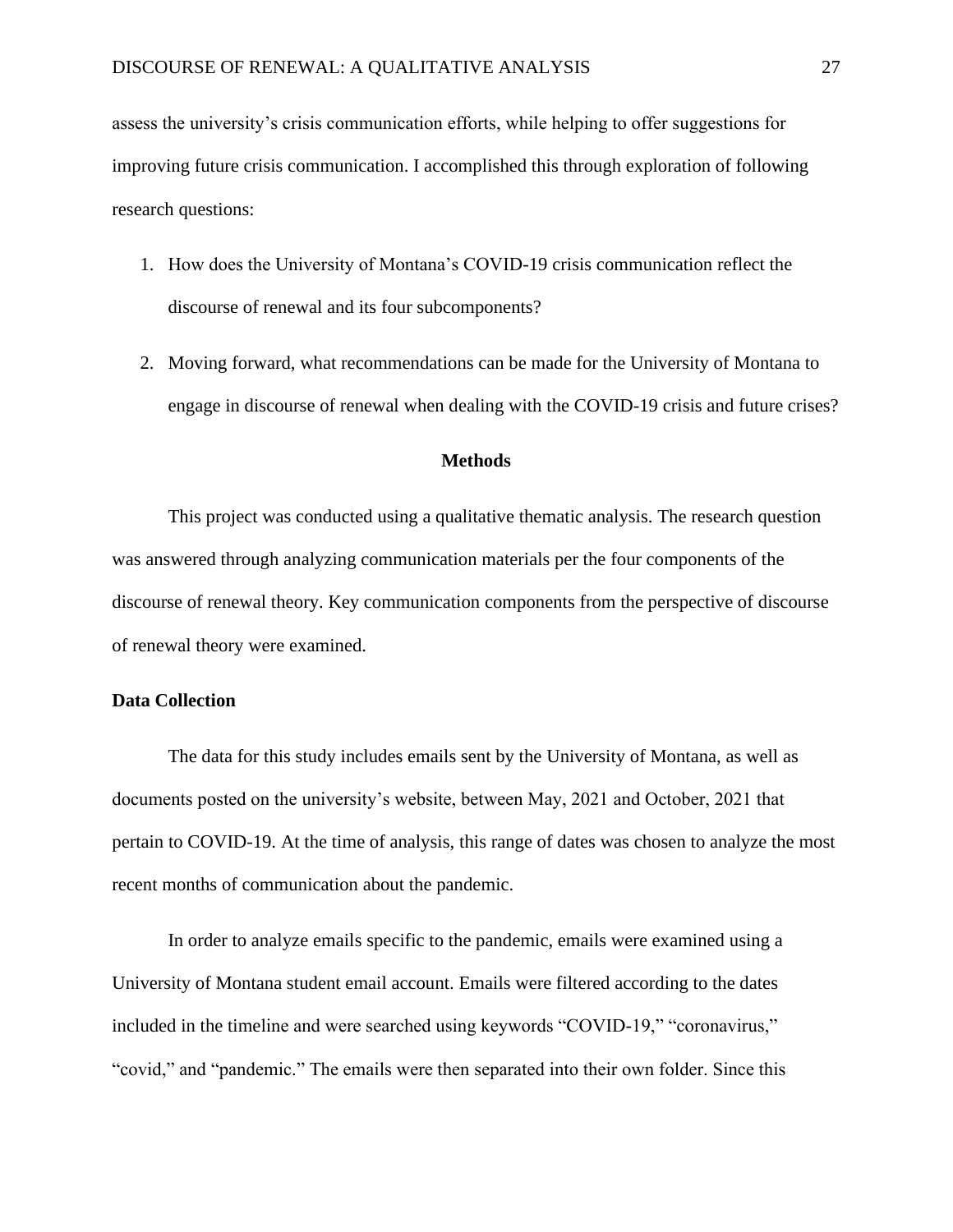project studies the university's response to the more general population it serves (students, faculty, community, etc.), all emails that were specific to certain groups (i.e., graduate students) were then deleted from the folder and not included in the analysis.

Next, the university's website contains a section where all relevant COVID-19 information is updated, titled "Coronavirus Information." This webpage contains different tabs, such as "COVID Operations Plan, Vaccine Information, Mask Policy, and FAQs." Within the coronavirus information webpage, there is a specific section, titled "Coronavirus Information." This subsection contains the university's communication materials specific to its pandemic response; therefore, this specific webpage was the one used for this analysis. Within the coronavirus information section, messages from the university that pertain to COVID-19 are listed in sequential order, starting with January, 2021. There are separate folders for communication sent during Spring, Summer, and Fall of 2020; however, after fall, 2020 semester, the university quit organizing the communication within each specific semester, and began listing each communication in consecutive order by date sent.

## **Data Analysis**

The discourse of renewal theory was used as a lens to help answer the research questions, with a goal of understanding what lessons can be gained from the University of Montana's crisis response. The discourse of renewal theory was selected due to the university's responsibility of communicating to its audiences during such a pivotal moment of uncertainty. The university's students, community, faculty, and staff rely on the university to provide them with reliable and honest information, and to help guide them through the crisis. This situation is not a matter of simply deflecting blame and protecting reputation. The pandemic is still ongoing; therefore, the university has an obligation and duty to continue to evolve and make appropriate choices, in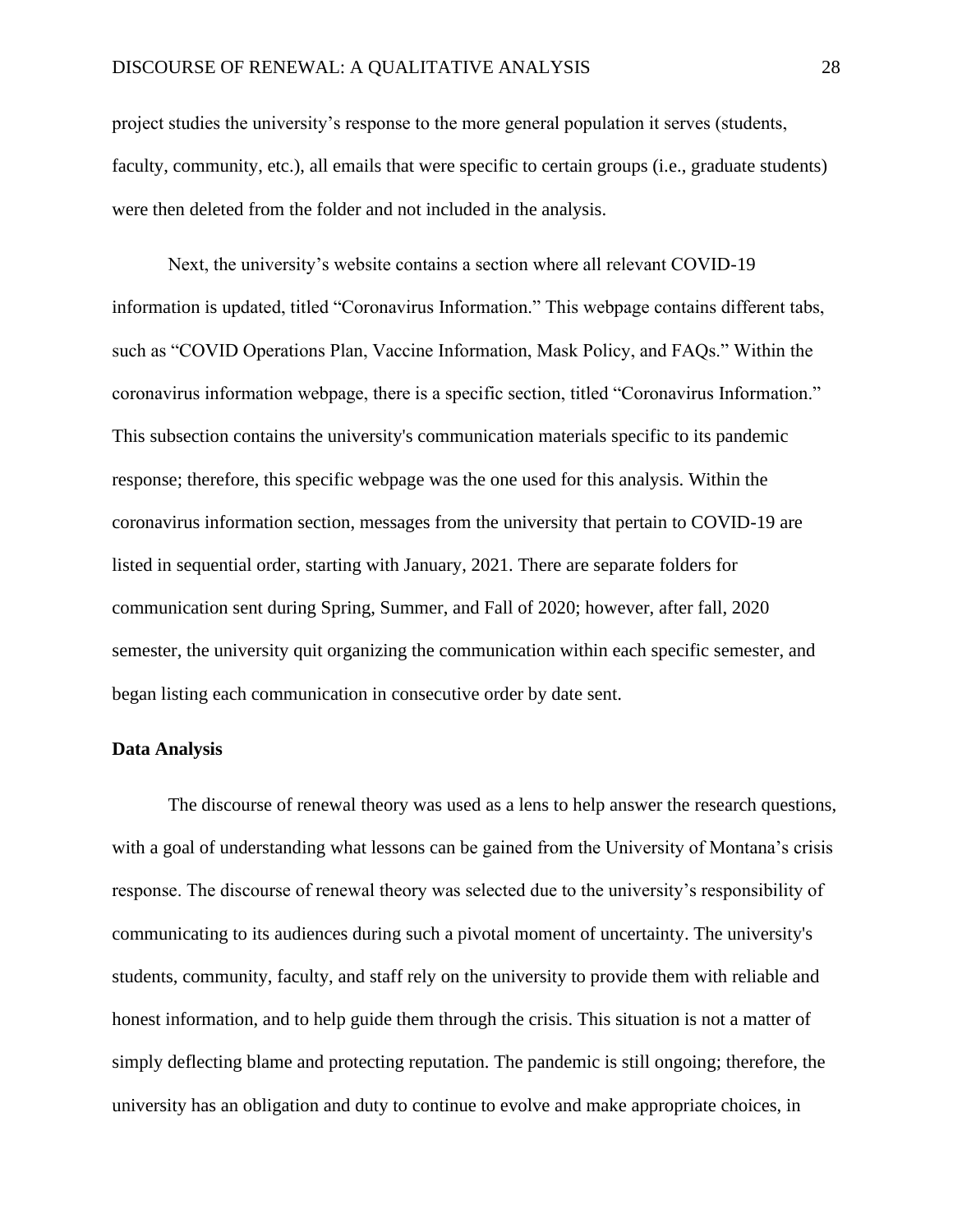order to suit itself as an organization, as well as its students, faculty, staff, and community that support it.

Specifically, the data was examined using a thematic analysis involving two different coding processes: open coding and axial coding. Coding allows a researcher to explore how data relates to a theory. Coding through a lens of renewal theory helped develop themes consistent with the theory's four characteristics.

First, the data was analyzed to identify patterns of meaning within the messages. Open coding of the data allowed for the development of initial themes. Manual, hand-written notes of the documents were taken (Charmaz, 2006). Open coding helped to identify initial elements that fit within the recommendations of DRT.

After open coding, axial coding of the data took place. Axial coding helps a researcher to refine and narrow categories (Tracy, 2013). In axial coding, codes that resemble one another were merged to one category. In the process of axial coding, each theme was analyzed for messages that reflected each of the four components of discourse of renewal theory: organizational learning, ethical communication, prospective vision, effective organizational rhetoric.

Coding allowed for the development of themes that connect to renewal discourse. The themes were then used to help determine when the university's communication was either consistent with the theory, or in opposition to the theory's four components. Communication identified as being out of line with DRT's recommendations can be used as a lesson for the university's future, as well as for other organizations in future crises.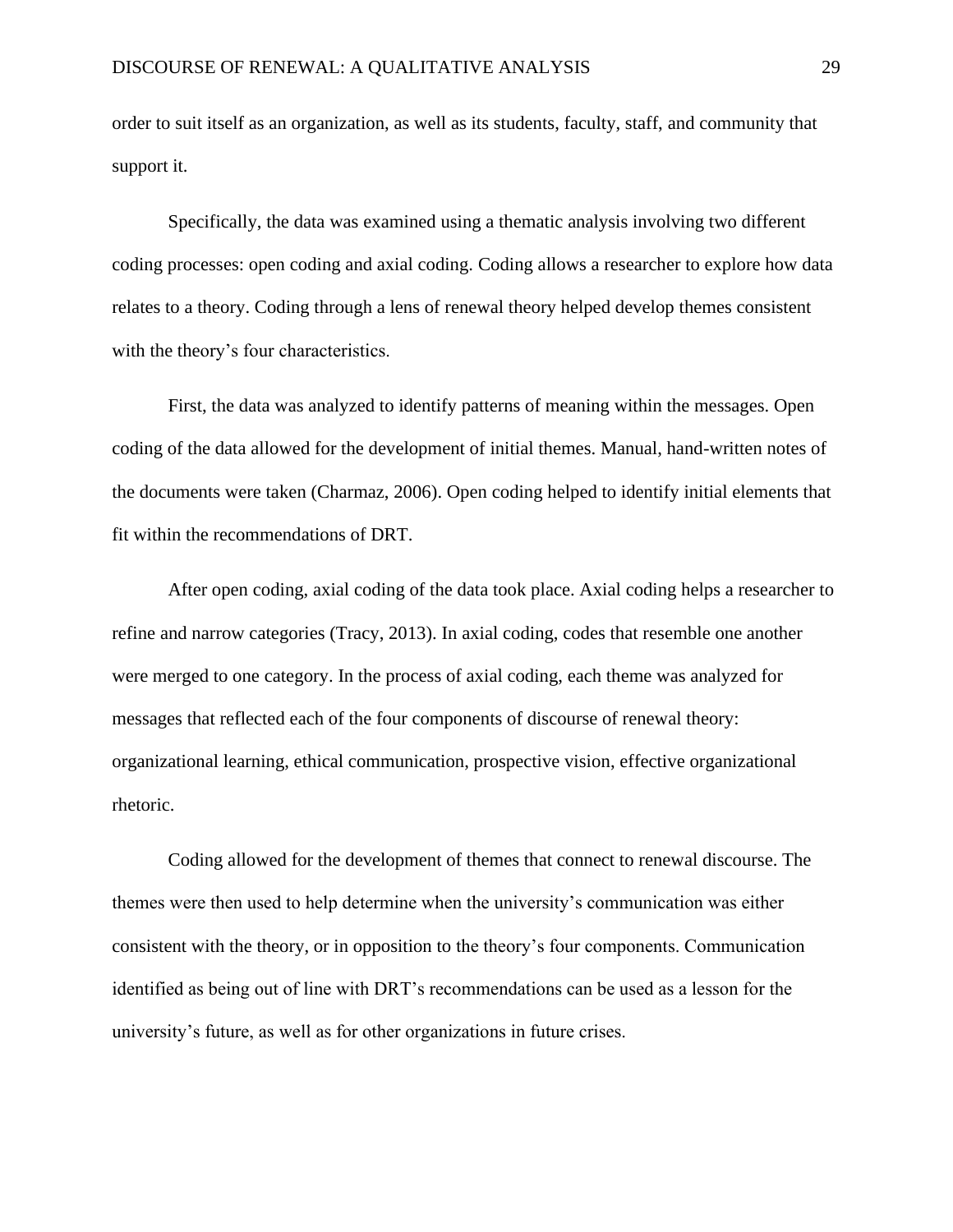Specifically, the data was analyzed according to the theory's four elements:

organizational learning, ethical communication, prospective focus, and effective organizational rhetoric. First, evidence of organizational learning could include changes the university has made to policies throughout the time-period analyzed. Ineffective practices identified and changed would exemplify unlearning, for example. Second, ethical communication from the university would include messages that are honest, open, and stress the institution's responsibility during the pandemic. Regarding the pandemic, ethical messages could include being honest about the threat posed by the virus, responding in a timely fashion, and providing a goal to help protect the safety of students, faculty, and staff. Afterall, the university has an obligation to help protect the people it serves, especially during a public health crisis; therefore, it should communicate that commitment to its people. Third, when coding to help identify messages and language consistent with prospective focus, the analysis coded for future-based language. Messages that mention the university's goals and provide the reader with hope and an insight into what the university hopes to look like after the pandemic will fit within the element of prospective vision. Finally, examples of effective organizational rhetoric within the university's crisis response would include messages that are inspirational and optimistic in nature. Providing the stakeholders with a vision encourages them to stick with the organization.

## **Findings**

Analysis of messages from the University of Montana reveals the ways a renewing response to crisis requires organizational learning, ethical communication, prospective focus, and effective organizational rhetoric, as detailed in the discourse of renewal theory.

Studying the University of Montana's "Coronavirus Information" page, and using key words to search through email communications sent between May and October, 2021, resulted in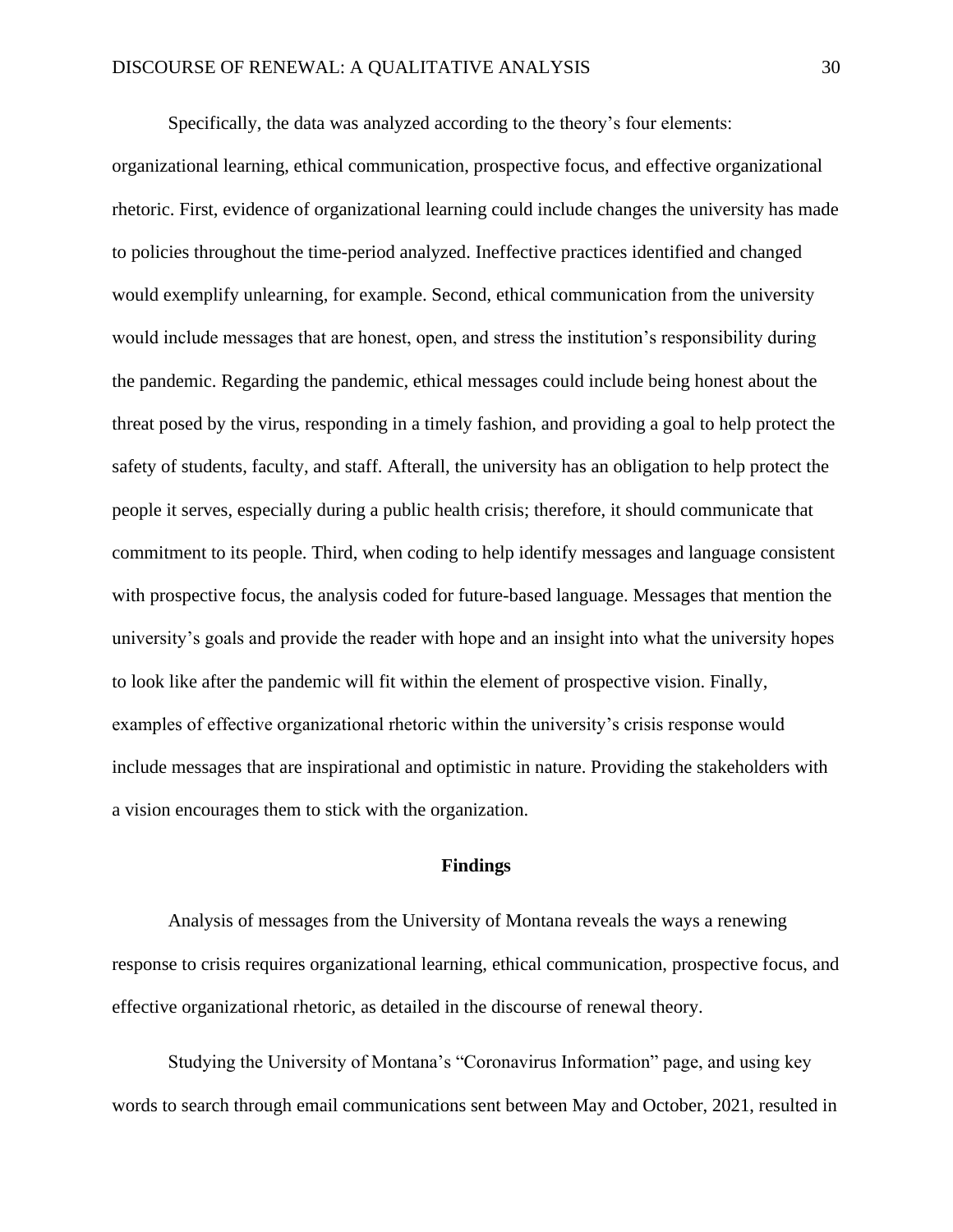a total of 37 pages worth of data communicating about COVID-19. The 37 pages of data revealing recent communication were analyzed in order to answer the following research questions:

- 1. How does the University of Montana's COVID-19 crisis communication reflect the discourse of renewal and its four subcomponents?
- 2. Moving forward, what recommendations can be made for the University of Montana to engage in discourse of renewal when dealing with the COVID-19 crisis and future crises?

The analysis revealed one significant argument: While discourse of renewal theory has four distinct categories, some overlap exists between them. This analysis brought to light the notion that messaging is not always easily categorized by renewal.

First, categories are not discreet. A message can justifiably fit with more than one component of renewal theory. For example, Seth Bodnar states, "At the heart of our mission here at UM is an ethic of service, an abiding respect for others and a commitment to the common good." This quote provides one example of how messaging can connect with multiple notions of renewal theory. This message stems directly from a leader, provides an optimistic outlook and vision, and represents the university's ethics; these features overlap and tie into different renewal elements.

Second, much of the COVID-19 messaging did not contain a specific component of DRT but gave a message of overall renewal. As a result, rather than coding for specific components, I analyzed the messages for themes. The themes were then studied for elements of the four components and reflect the notion that renewal rhetoric can represent multiple categories. Each of the themes identified through this analysis connects with multiple notions of renewal theory.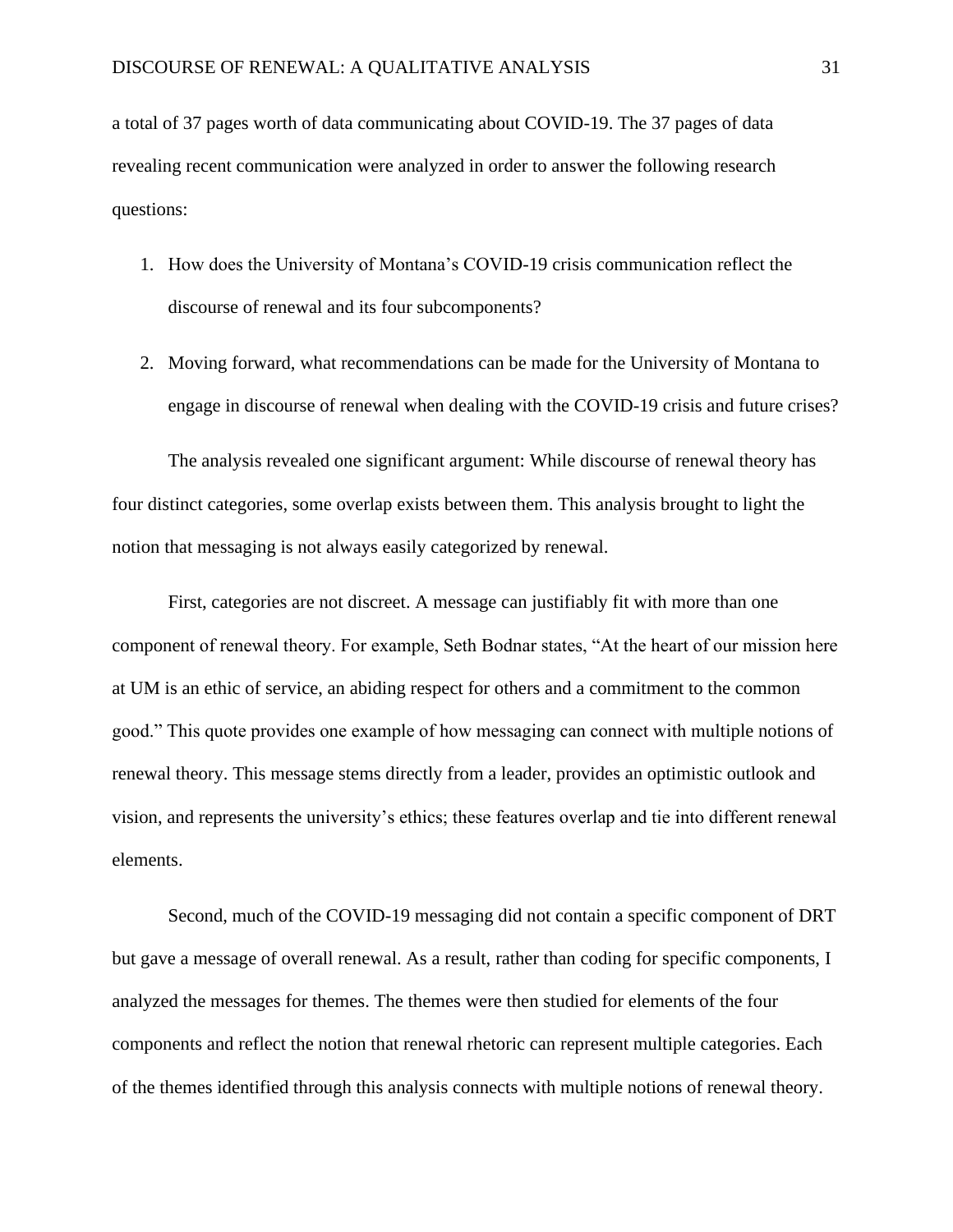Three primary themes emerged from this qualitative analysis: stressing COVID-19 vaccination, collective action, and adapting through the pandemic.

**Research question 1:** How did the University of Montana communicate within 4 elements of renewal?

The themes that emerged from the analysis show consistent attempts at engaging in renewal theory. Within each theme, multiple elements of renewal theory are present. Although the components of DRT did now show up explicitly in the messages, they do represent the four separate elements of renewal theory through each identified theme.

## **Theme 1: Vaccinations as a Path to Renewal**

Encouraging and promoting COVID-19 vaccines was the first primary theme revealed. The university promoted, and encouraged, the COVID-19 vaccine throughout the entire period analyzed; messages stressed the importance of vaccination on a consistent basis. All messages regarding vaccines cite reliable sources, such as the WHO and CDC, to provide science-based facts and distribute up-to-date information on the vaccine. Communication was timely; messages were sent or posted each time the CDC updated guidelines for vaccinated individuals.

Not only did the university consistently provide up-to-date facts on the vaccine; it went a step further to encourage vaccination by incentivizing it for students. One email sent on May 10th is titled "earn a gift for getting a vaccine," using the headliner "pump up your immunity; pump up your wallet." Through June 14th, UM rewarded students with \$20 in Town Pump gift cards for receiving a COVID-19 vaccine. The email goes on to state, "The COVID Response Team continues to explore creative ways to incentivize vaccination for students." This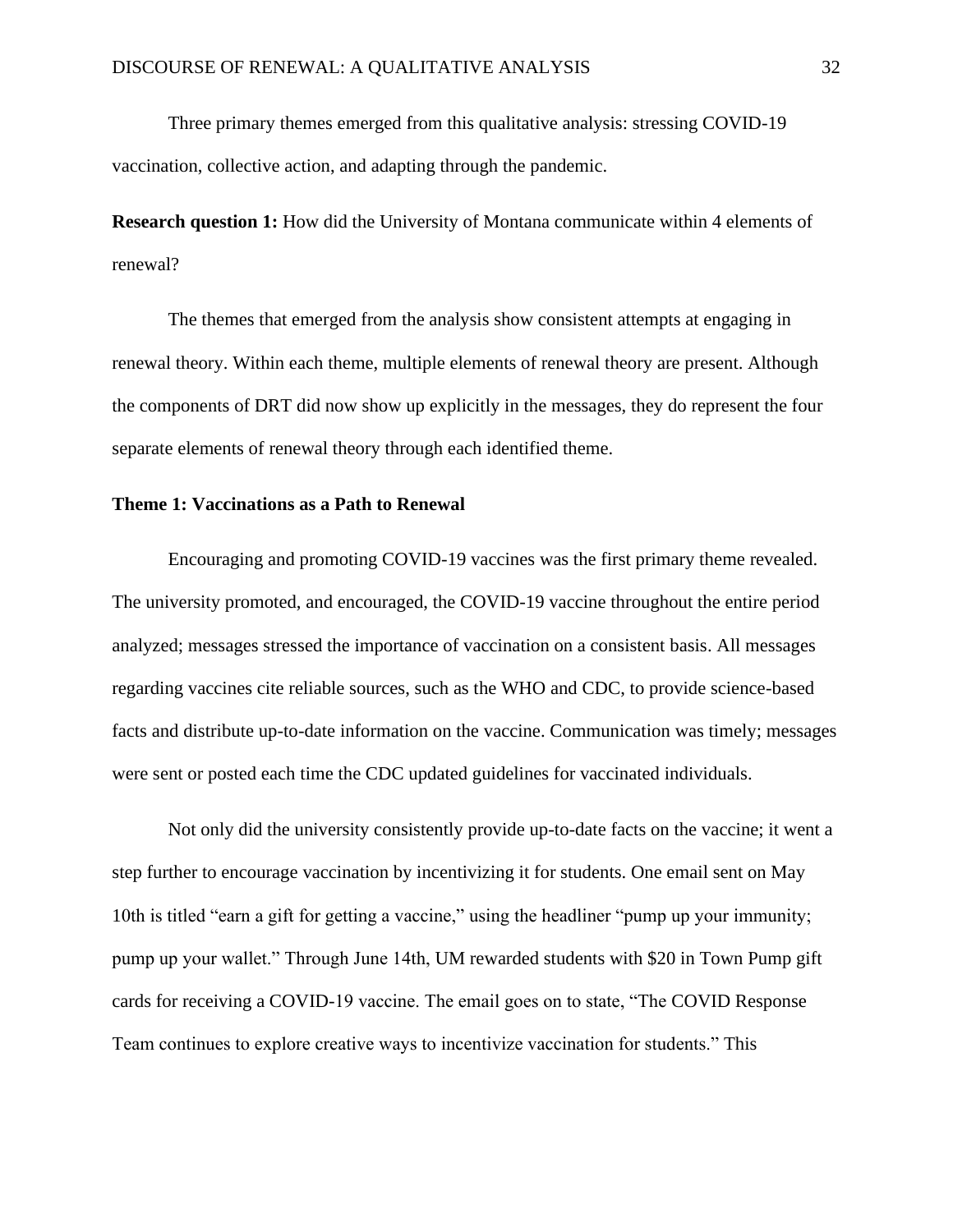messaging shows renewal, because the university is trying to incentivize vaccinations in hope of overcoming the pandemic and moving forward with renewal.

Messages continued to encourage vaccination as the analysis progressed; further emails read "need more reasons to get the COVID-19 vaccine? Read on:," and "Once you are fully vaccinated, you can start doing more." A July email reminds the reader that "there is still time to vaccinate before fall classes." When encouraging students to get vaccinated, messages state facts such as "The COVID-19 vaccines are safe and effective," "Once you are fully vaccinated, you can start doing more," and "Vaccines offer a safter way to build protection (versus simply recovering from COVID-19." Furthermore, the messages consistently remind campus members that vaccines are free at the Curry Health Center on campus.

Again, these messages encompass the theme and connect to the general notion of renewal. The university is using vaccination as a tool in hopes of achieving renewal and overcoming the crisis. Incentivizing and promoting vaccination against COVID-19 alludes to an overall approach of renewal.

It is also important to recognize how the university is responding within the constraints of the law. Because of Montana House Bill 702 banning vaccine requirements for employers, the university cannot mandate the vaccines. Although unable to legally require the vaccine, the university remains determined to convince members to get vaccinated anyway. This approach to promoting, encouraging, and incentivizing the vaccines show how the university is acting as safety as it can within the legal constraints created by the governor.

UM's communication consistently stresses the importance of vaccination throughout the entire timeframe studied. Occurrences of vaccination change emerged throughout the entire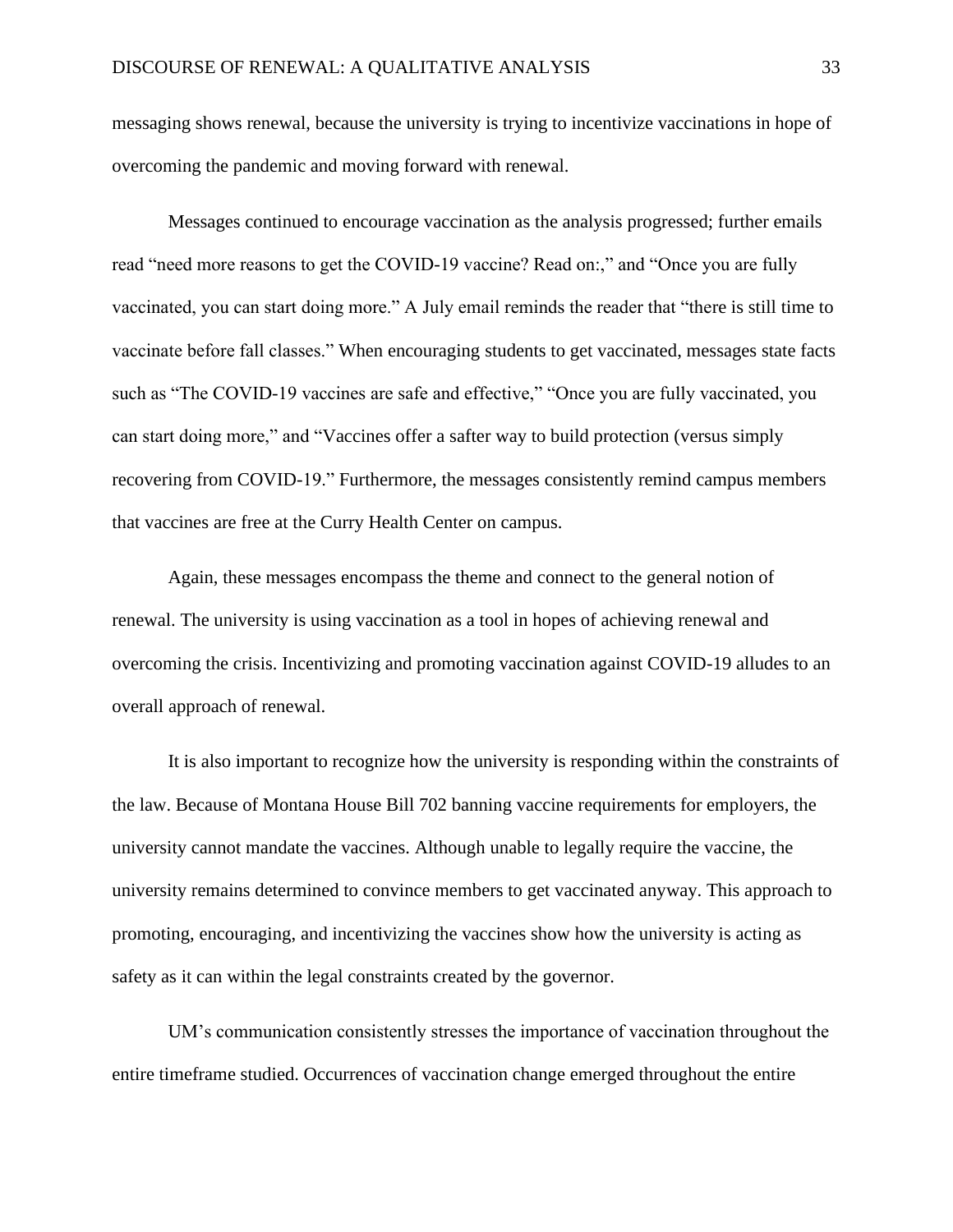analysis, with a steady stream of consistent messages pertaining to the value of getting vaccinated. This theme connects with all components of renewal theory: organizational learning, ethical communication, prospective vision, and effective organizational rhetoric.

## *Organizational Learning*

Organizational learning requires an organization to acquire and interpret information, to store it through memory, and to distribute it to stakeholders. Part of responding to the crisis required UM to study evolving information regarding the pandemic and vaccine information.

Because the vaccines were made available to the public after a short period of research, vaccine rollout came with a lot of misinformation and hesitancy. Deception and rumors regarding the COVID-19 vaccine ingredients, safety, and side effects circled the internet. Various myths had to be addressed and debunked by the CDC: the vaccines contain microchips; the vaccines make a human sick with COVID-19; covid vaccinations alter a person's DNA (CDC, 2021g).

The university had to interpret vaccine information.; in this process, it ultimately made the decision to support and motivate its members to get vaccinated against the coronavirus, offering reminders and eventually adding incentives to vaccinate demonstrates learning. Sorting through evolving data and taking vaccine encouragement and incentivization into its crisis strategy is representative of organizational learning. The university consistently emphasized vaccination as the best way to prevent COVID-19 and decrease likelihood of severe illness or death, using messages such as, "The science behind the efficacy of the COVID-19 vaccines is clear: Individuals are at a far lower risk of developing severe complications, being hospitalized or succumbing to the coronavirus if vaccinated." Not only does this rhetorical strategy represent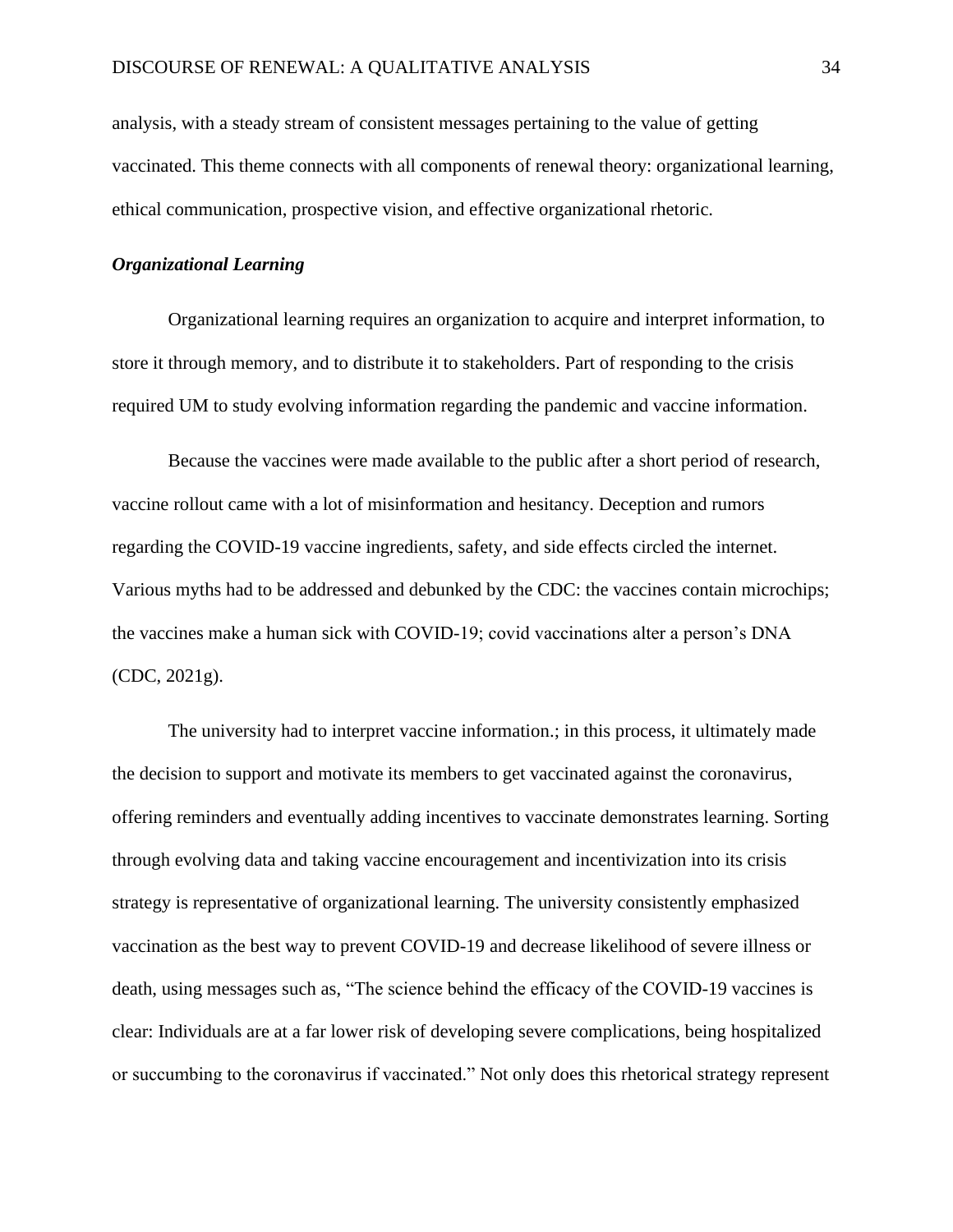organizational learning; it also connects with another component of discourse of renewal theory: ethical communication.

## *Ethical Communication*

Evidence of ethical communication can be found through multiple points identified within the primary theme of vaccine encouragement and promotion. Seth Bodnar, UM President, hints at vaccines being an ethical choice when he states,

"Of course, the way out of this pandemic is widespread vaccination, and there is no question that the best course of action is for all members of the UM family to get vaccinated now. The science is clear: The COVID vaccine is safe, it's effective, and it's the way to defeat this pandemic. So if you haven't yet rolled up your sleeve and done your part, please do so now. And if you know people who still haven't been vaccinated, talk to them about it. Encourage them to take this simple step to protect themselves and our community. Yes, getting vaccinated is a personal decision, but it's a decision that benefits us all, and it's a tangible act of service to our community in a time of need."

Furthermore, ethical communication represents an organization's values and requires crisis communication to be honest, ethical, and clear. The university made the communication choice to motivate its members to get vaccinated against COVID-19. This decision represents UM's organizational values, as being open, honest, and clear can illustrate value positions within an organization.

Messages encouraging vaccination provide clear, honest, up-to-date, and reliable information. The university backed-up communication regarding vaccine information by citing reliable sources, such as the CDC, WHO, and the Food and Drug Administration (FDA). New information provided direct links for the reader; for example, a link is provided when an August 27, 2021 update informs that "the FDA approved the Pfizer-BioNTech COVID-19 vaccine" for ages 16 and older. The link directs the reader to the FDA's website, which provides more information on vaccine ingredients, the agency's process for evaluating and reviewing safety of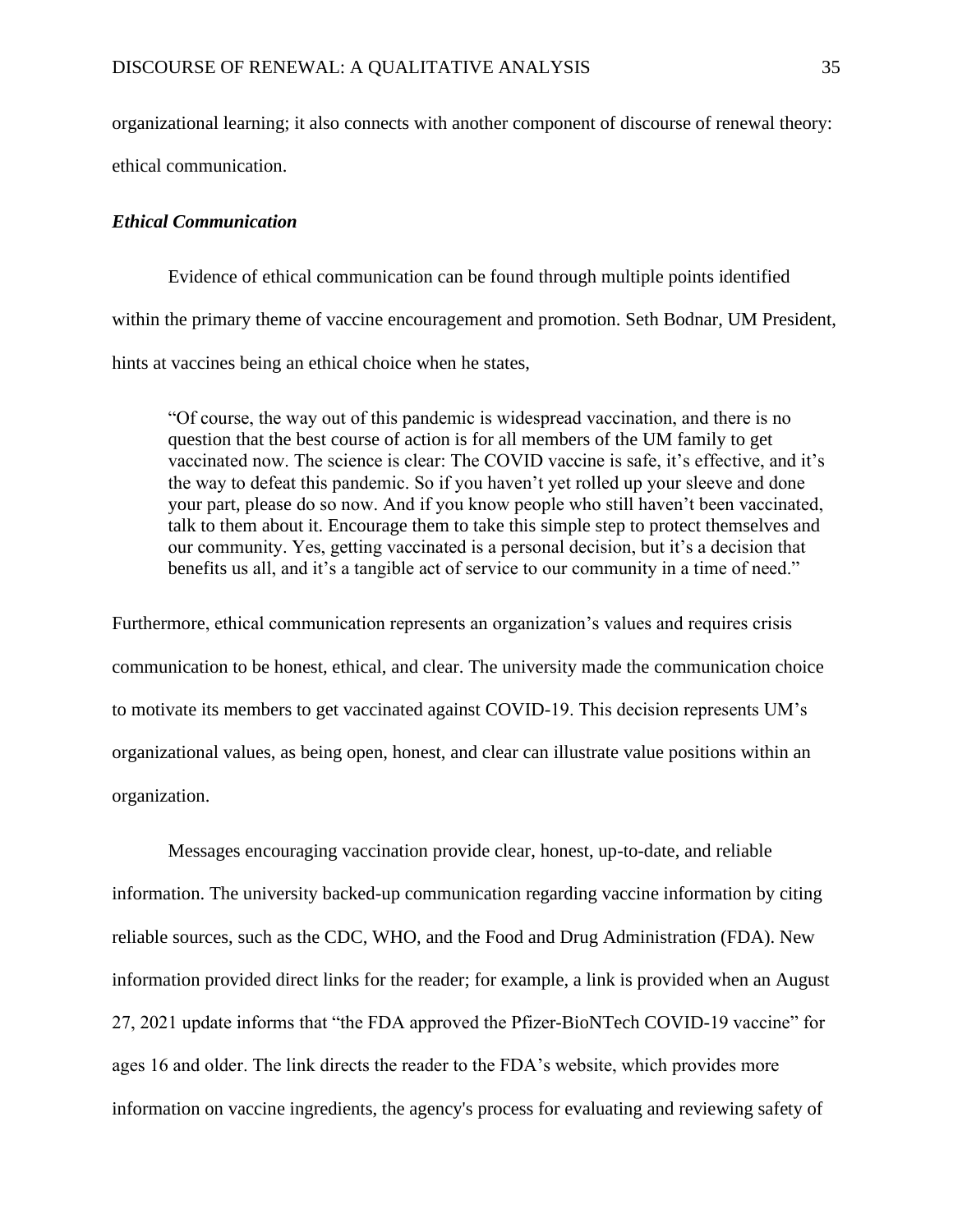products, clinical trials on the Pfizer vaccine, effectiveness on the vaccine, and more. This update was sent the same week the FDA approved the Pfizer vaccine, and demonstrates just one example of how UM's crisis communication was timely.

Not only did UM advocate for widespread COVID-19 vaccination among the campus community; its messaging is honest in admitting that the vaccines are not entirely foolproof. One message explains that, particularly regarding the Delta variant, vaccinated individuals can still contract, and spread, COVID-19. These "breakthrough infections" (cases where a fullyvaccinated individual contracts the disease the vaccine was designed to prevent) also mean that vaccinated people can asymptomatically spread the disease. The COVID-19 vaccines are not 100% effective at preventing infection; however, the university addresses the positive facts, again stressing importance of getting vaccinated: vaccinated individuals with breakthrough infections have far less chances of severe disease, hospitalization, or death.

Not only was vaccine information reliable and up to date; it was clear. The university not only provides direct information and links here to go to find out more; it clearly states where individuals can go to get vaccinated. Messages mention several different places offering vaccinations: Curry Health Center on campus, Missoula Health Department, Southgate Mall, and various mobile clinics around town. The messages provide phone numbers, hours, and links to these various sites, making it very simple for someone to schedule their vaccination or to learn more information.

The first theme reflects multiple elements of ethical communication; the university shows attempts at communicating ethically by providing reliable, clear, honest, and up-to-date information. In addition to connecting with organizational learning and ethical communication, the vaccine promotion theme also connects with the component of prospective vision.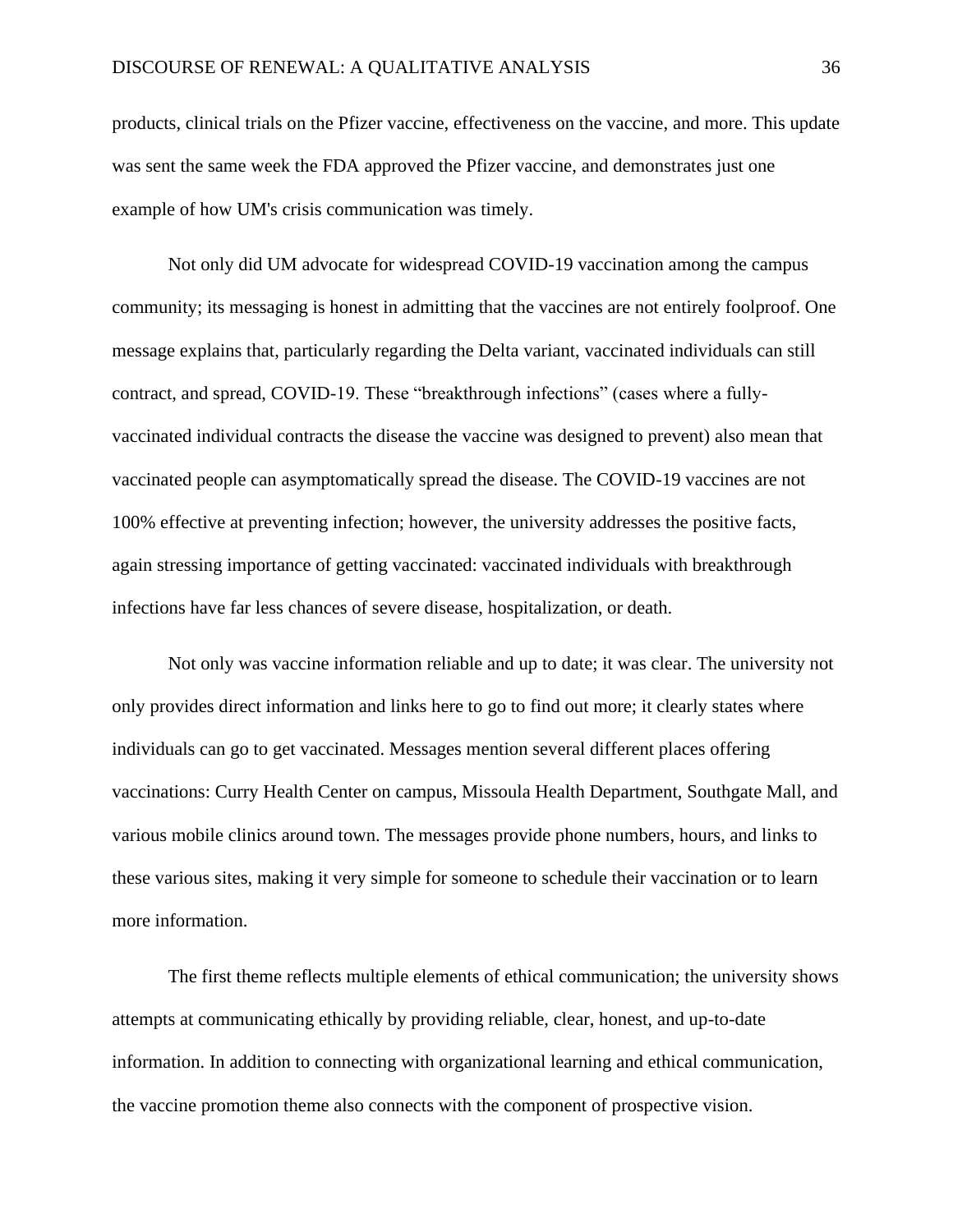## *Prospective Vision*

Messages encompassing the theme of vaccine incentivization are geared towards the future, providing an optimistic outlook of the community coming together to overcome the pandemic. The idea of prospective vision is alluded to, while not necessarily overt, with the first theme.

The university consistently encourages people to get vaccinated throughout its messaging, referring to COVID-19 vaccines as vital tools to help slow the spread of coronavirus and create a better situation for everyone. One message notes that "vaccination is the fastest way through this pandemic." Another email insists that widespread vaccination is "the best way to defeat this pandemic."

Such messages provide a prospective vision because by getting vaccinated, individuals are doing their part to "defeat" and "get through" the pandemic. The theme provides hope that widespread vaccination can change the current state of the pandemic. However, messages did not provide a future vision imagining a COVID-free campus. Rather, the messaging emphasized vaccination as a pathway to a better future.

## *Effective Organizational Rhetoric*

Communication and conduct during a crisis represent an organization's future commitment to values and community. The University of Montana integrated COVID-19 vaccination into its rhetorical approach by promoting the vaccine throughout the entire time period of this analysis. Encouraging precautionary measures, such as vaccinations, that are proven to help prevent the spread of illness and protect the population. Furthermore, taking vaccine promotion into its rhetorical approach shows that the university is committed to ensuring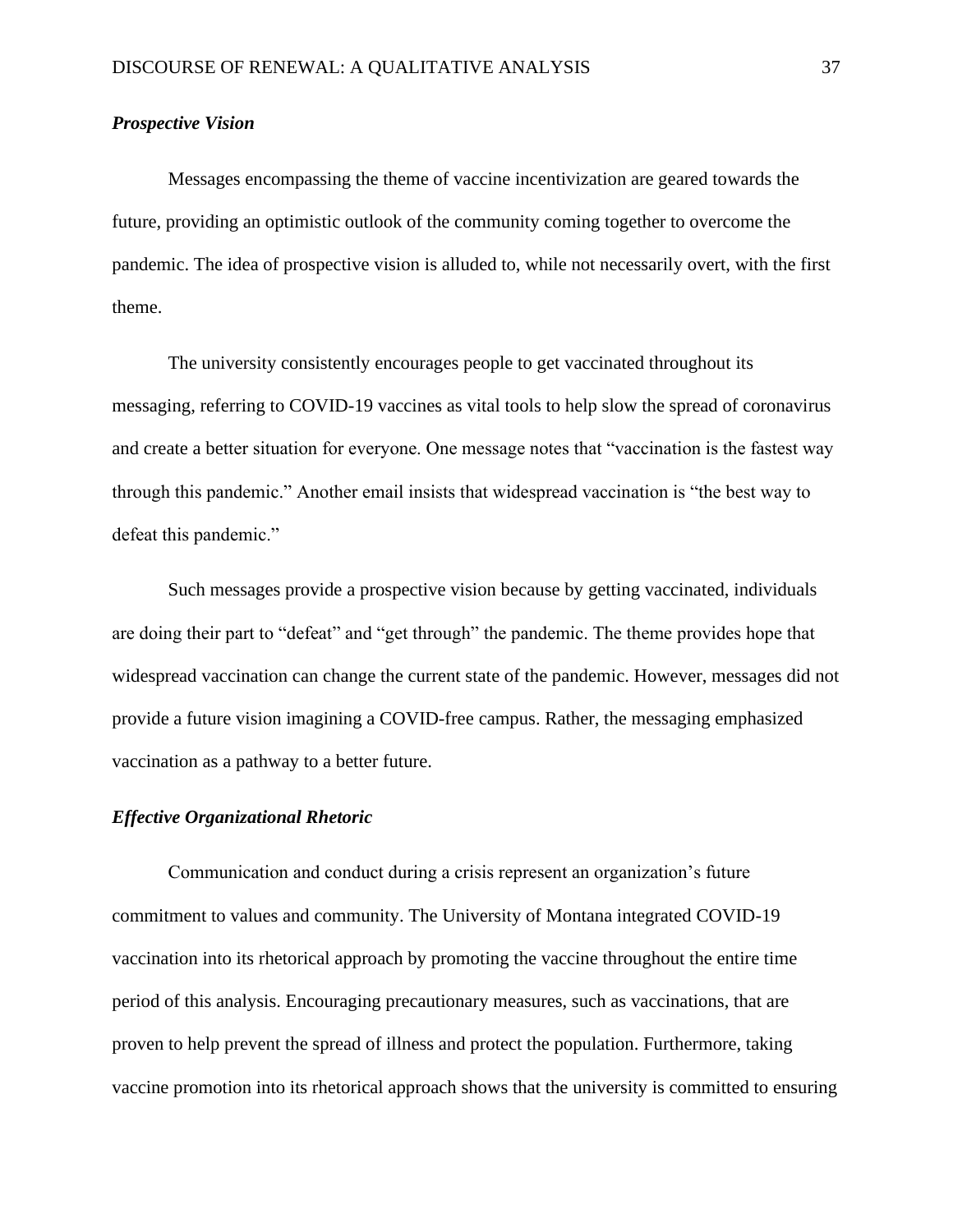the health and safety of the community. Within effective organizational rhetoric, making decisions that are in-line with stakeholder goals can help increase stakeholder support.

Furthermore, effective organizational rhetoric can involve messages that are inspirational and optimistic in nature. Two previous messages that connect with prospective vision also tie into effective organizational rhetoric, providing further instances of how messages can fit with more than one renewal component: "vaccination is the fastest way through this pandemic," and encouraging that vaccination is "the best way to defeat this pandemic." These messages provide an optimistic vision for the audience, inspiring university members to get vaccinated.

In addition to these specific messages containing optimism, the overall tone within this theme was optimistic in nature; it focused on the positive outcomes of vaccination rather than the negative messages related to people not vaccinating.

Overall, within the theme of vaccine encouragement, the University of Montana showed evidence of engaging in each of the four components of discourse of renewal theory. Renewal theory argues the importance of keeping the public informed about the organization's efforts during the crisis. The university made clear its efforts to get people vaccinated and remained optimistic and inspirational in its messages to encourage vaccination. In renewal rhetoric, when stakeholders feel aligned with the organization's efforts, it can lead to increased support from stakeholders, making them more likely to stay with the organization.

#### **Theme 2: Collective action**

The second main theme revealed that connects to renewal theory was collective action. UM's communication stresses that everyone has a "collective responsibility to one another," and overall, a total of 50 words and quotes provided evidence of collective action. Messages use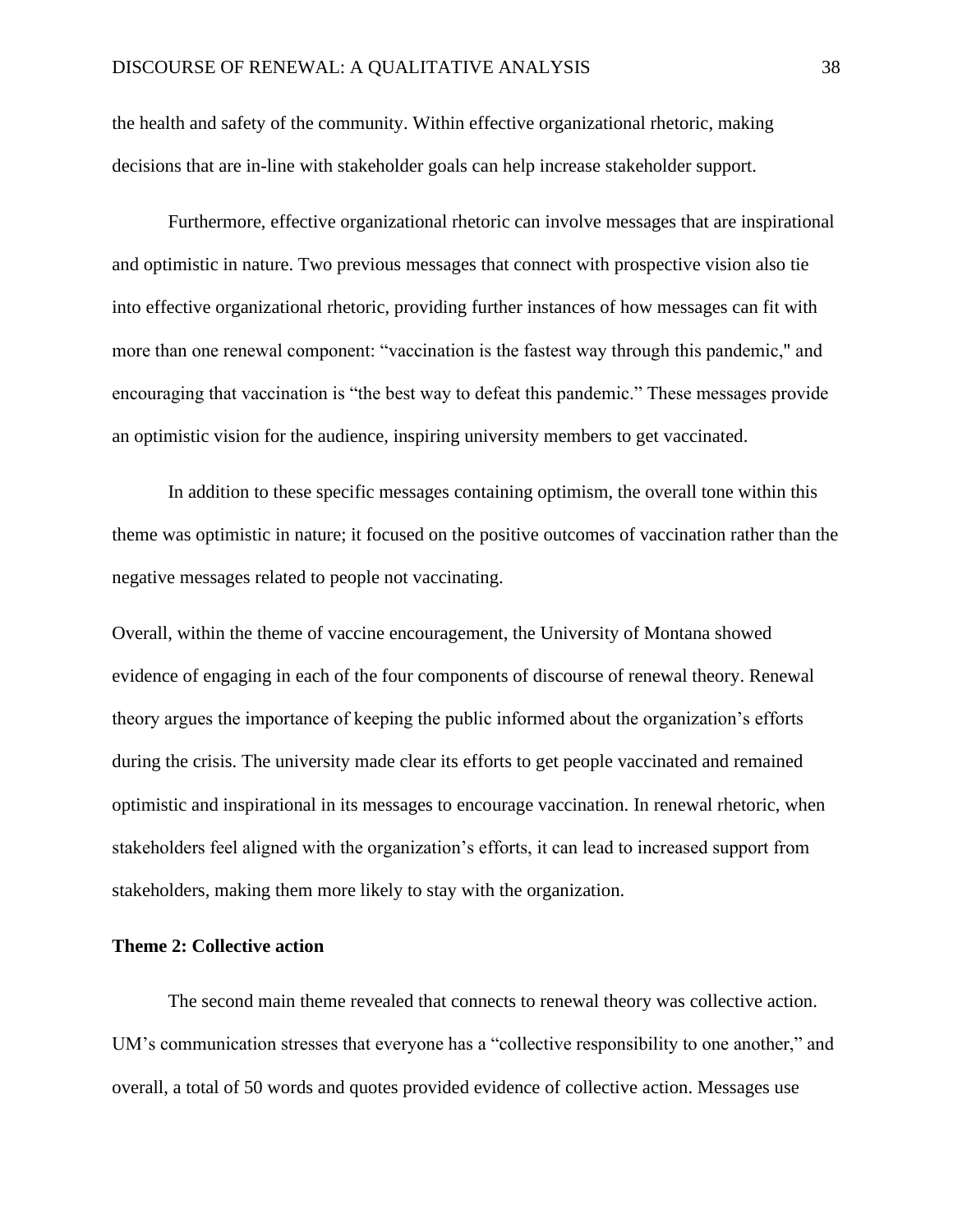"we" language to emphasize shared interests and goals in terms of working together to mitigate the spread of COVID and overcome the crisis. The word "together" alone was used 9 times, suggesting and encouraging collective action.

One such message reads, "now that we've come together, we want to stay together." This suggests that the university is considering there to be a conjoint effort between the organization and its stakeholders. It implies that, not only has there been established collaboration among university members; it encourages the campus to continue collective action to overcome the crisis. The message also reminds the reader of the importance of continued collaboration to prevent going back to the way things were in earlier stages of the pandemic, when shutdowns and cancelled classes disrupted the campus.

UM President, Seth Bodnar, further encourages group action when he states, "I implore all of us to come together to mitigate the impact of the pandemic in our community." In this message, the president is pushing for change by urging the campus community to act together to slow the spread of coronavirus.

In Seth Bodnar's September 2021 email, he coins the University's 2021 Homecoming theme as "The Heart of a Grizzly," calling it a "fitting call to action" as the campus comes together for homecoming week. The president goes on to state, "Despite the challenges we face, I have great confidence in our diverse community of Grizzlies to demonstrate 'The Heart of a Grizzly' and act in solidarity to protect our community." This statement from the president further emphasizes unitedness and collaboration that constitutes collective action; it also suggests that the president wants to set a positive example for the community. In addition, this statement provides further evidence of how messaging can overlap with multiple components of renewal theory, as further detailed throughout discussion of theme one.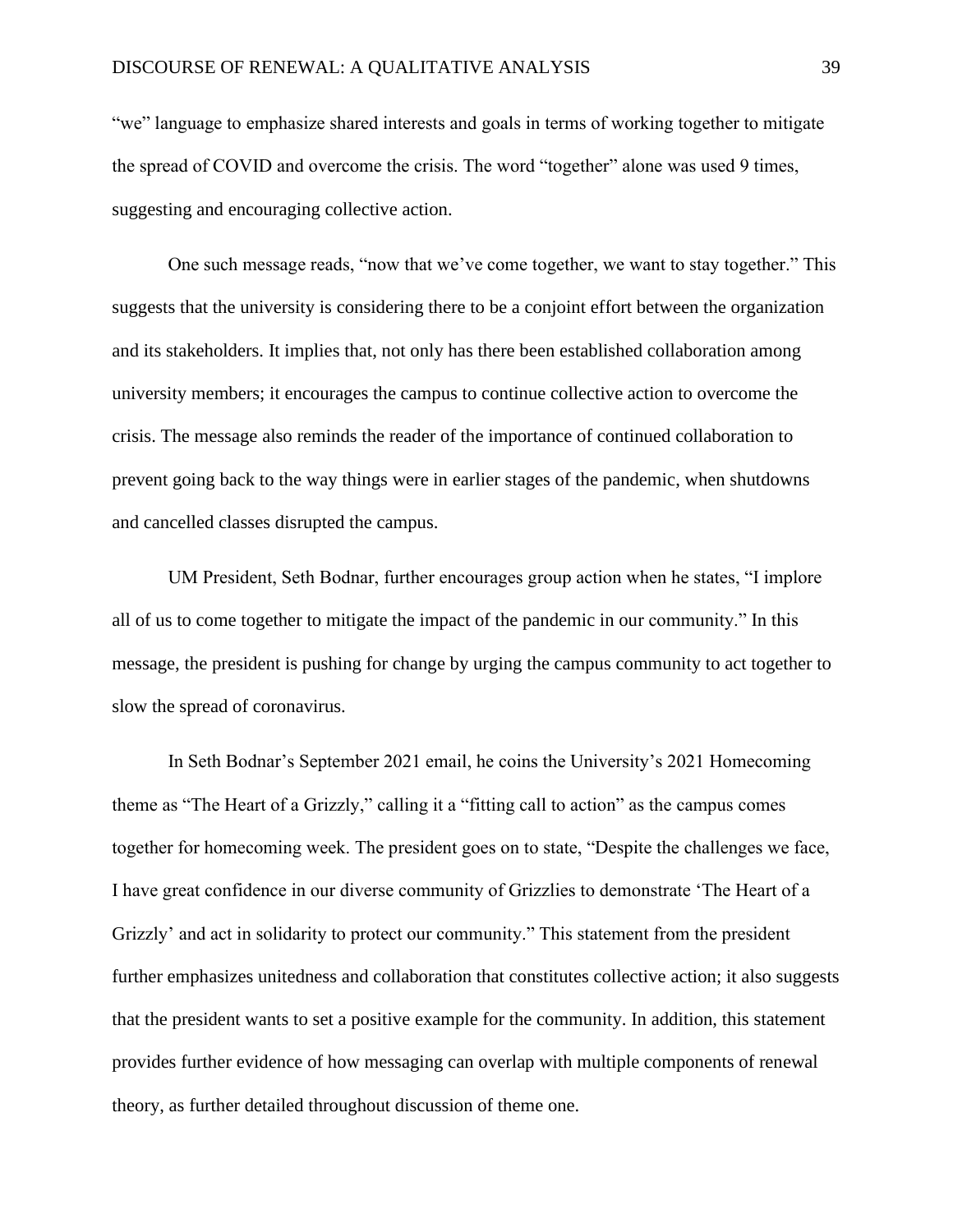In all, these messages that constitute the theme of collective action relate to the general notion of renewal theory. If members of the community continue to act in unity, it will increase the chances of slowing the spread of the virus and achieving renewal; therefore, using a collection action approach shows how the university is attempting to engage in renewal theory.

Collective action can be an important strategy to aid in overcoming a crisis. Specific to public health outbreaks such as COVID-19, collective action can be a vital tool in reducing the spread of disease. Mitigation efforts such as mask wearing, hand washing, and social distancing require joint effort to make an impact. The University of Montana consistently urges, and stresses the importance of, collective action in its messages throughout the entire analysis.

The theme of collective action ties separately into the renewal components of ethical communication, prospective vision, and effective organizational rhetoric. No evidence of organizational learning was found within this theme.

## *Ethical Communication*

While messaging that compromises the theme of collective action does not explicitly reflect ethics, the overall theme emphasizes values, which can be ethical.

When UM President, Seth Bodnar, urges the campus to come together during homecoming week, his message demonstrates values when he states, "Despite the challenges we face, I have great confidence in our diverse community of Grizzlies to demonstrate "The Heart of a Grizzly" and act in solidarity to protect our community."

By encouraging university members to work together to practice mitigation strategies such as handwashing, mask wearing, and getting vaccinated, the university is encouraging behavior that reflects core values. While not explicitly representing ethics, the messages within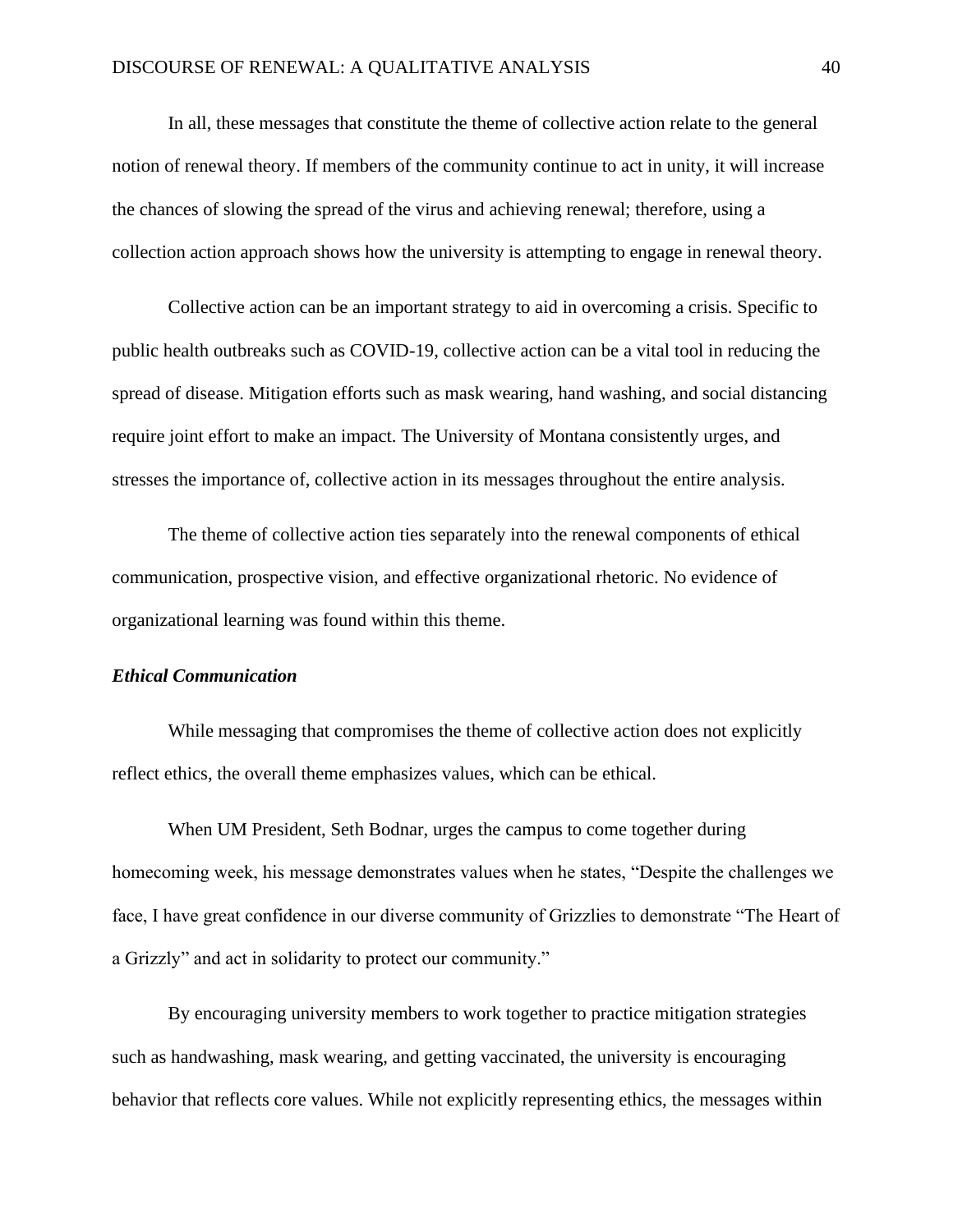this theme allude to values of being together and emphasize the difference that collaborative efforts can make towards improving the current condition and achieving renewal.

## *Prospective Vision*

A collective action discourse demonstrates comradery among group members; in turn, it can inspire stakeholders and create a prospective vision that looks past the crisis.

By demonstrating collective action, the university is inherently constructing the idea that members have shared goals and interests in terms of overcoming the COVID-19 crisis. This acknowledgment crafts a prospective vision: collective action to mitigate the spread of coronavirus will create opportunity to move forward after the crisis. Messaging consistently encourages collective efforts. During Fall, 2021 semester, when cases in Missoula County began to rise again, university messages remained focused on the future. When discussing the disturbing trend, the university urges members to work together to reverse the trend, stating "we also believe we can contribute to that outcome" by continuing collaborative efforts.

While not entirely overt, messages within the collective action discourse offer a compelling, prospective outlook focused on moving forward together to overcome the crisis**.** A collective action discourse can help to inspire stakeholders, as renewal theory asserts that, when stakeholders feel aligned with the organization, it boosts their confidence in the organization and increases likelihood for support.

## *Effective Organizational Rhetoric*

The University of Montana constructed an inspirational narrative of community engagement through the theme of collective action. In regard to effective organizational rhetoric,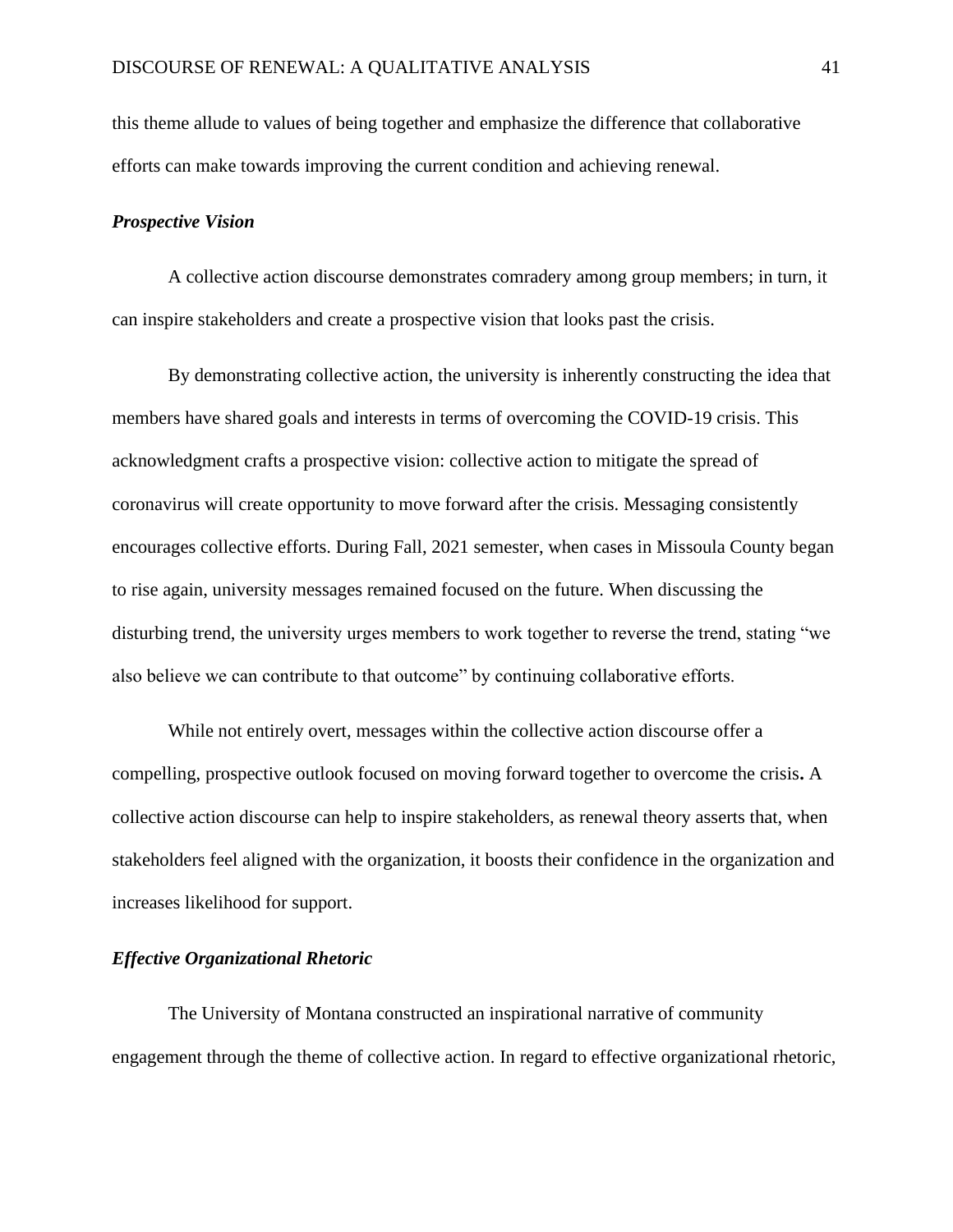an organization can engage in renewal by cocreating meaning between itself and its stakeholders. In doing so, an organization can construct realities of optimism and commitment.

Furthermore, details of effective organizational rhetoric in renewal theory discuss how organizations can become models in their industry through the narratives they create in their crisis response. UM President Seth Bodnar illustrates this when he states, "I have great confidence in our diverse community of Grizzlies to demonstrate "The Heart of a Grizzly" and act in solidarity to protect our community." This message not only encourages collective action amongst university members; it inspires the campus to act as influencers in the community by demonstrating comradery during a time of tension.

In summary, the theme of collective action connects with the component of effective organizational rhetoric. By cocreating meaning between the university and the campus community and encouraging collective action, the theme provides an inspirational narrative that connects to effective organizational rhetoric.

Overall, the second theme, *collective action*, exemplifies three elements of renewal theory: ethical communication, prospective vision, and effective organizational rhetoric. Additionally, this theme exemplifies how messages can connect with various renewal components, as seen through Seth Bodnar's inspirational words of encouragement during UM's "Heart of a Grizzly" homecoming theme.

## **Theme 3: Adapting Through the Pandemic**

Aside from urging collective action, the University of Montana represents self-reflexivity and adaptation throughout the analysis. One action that represents how the university continued to adapt can be seen in the original establishment of the UM's Covid Response Team. In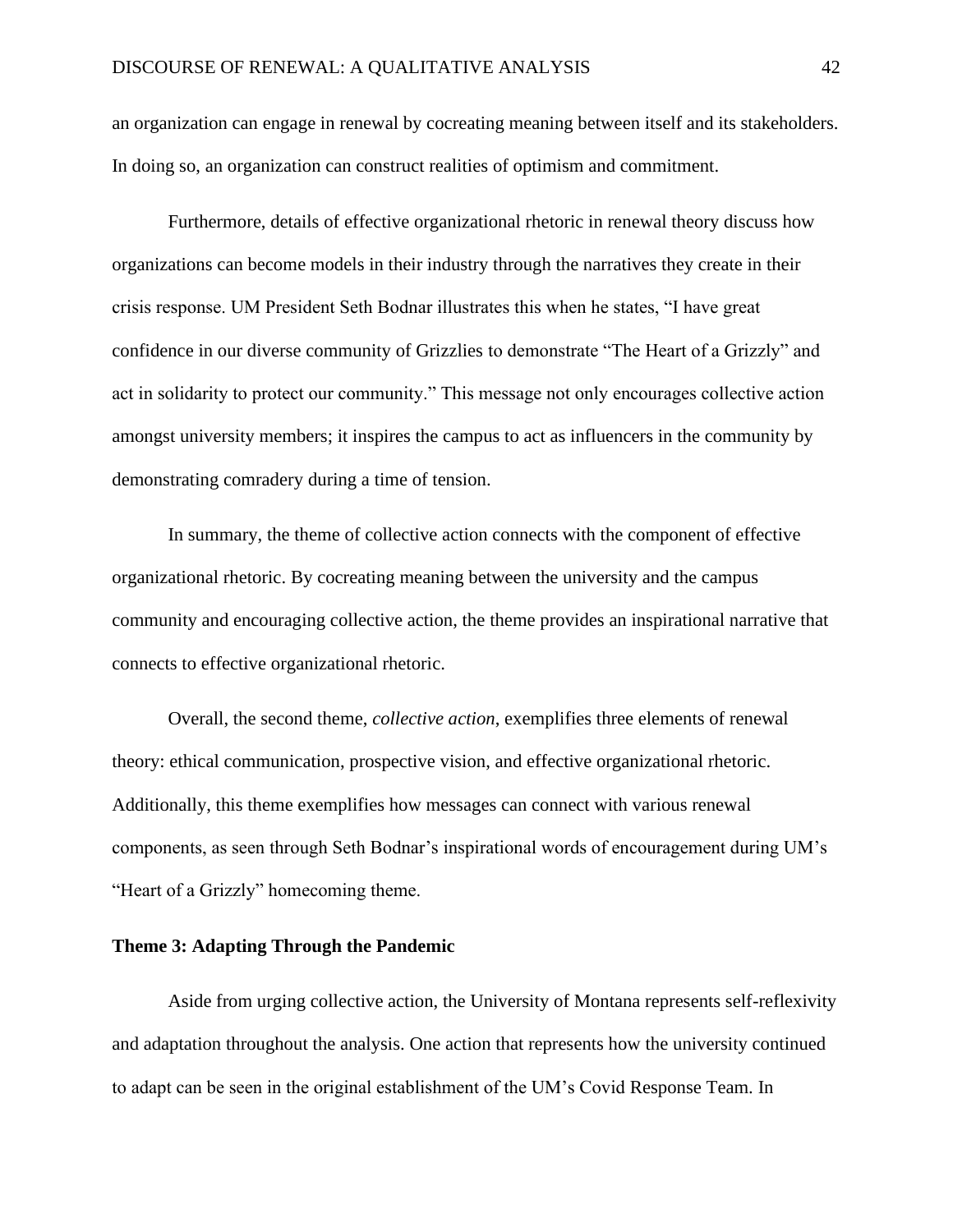February 2021, the university initiated and assigned a particular group of individuals to study the current COVID-19 trends and meet on a consistent basis to assess the information and make decisions. UM's covid response team is responsible for monitoring trends and new data and for recommending changes or enhancements to university policies. The team consists of professionals from a wide variety of fields that all play important roles in managing a health crisis: risk management, human resources, health, epidemiology, student success, and more.

Although the response team was initiated prior to the timeline studied in this analysis, the decision to assign a specific group to the important task of crisis management demonstrates how the university remained adaptable during the ever-changing pandemic. After more than one year of managing the COVID-19 crisis, UM recognized the need to formulate a distinguished task force to study and address the crisis. Furthermore, it's important to introduce and explain the response team, as the group was the primary messenger throughout this analysis.

During the timeframe analyzed, mask mandates and recommendations on campus were updated or changed three different times. These shifts constitute and continue the third theme discussed here.

Not only did UM change its mask recommendations and policies in response to shifts in the COVID-19 situation; it made these decisions based on facts and statistics regarding the pandemic and communicated this to its audience.

In mid-May 2021, Missoula County changed the mask mandate to a recommendation. In response, UM changed its campus mask mandate to a recommendation, while suggesting that unvaccinated individuals continue to mask. In this communication, the university mentions that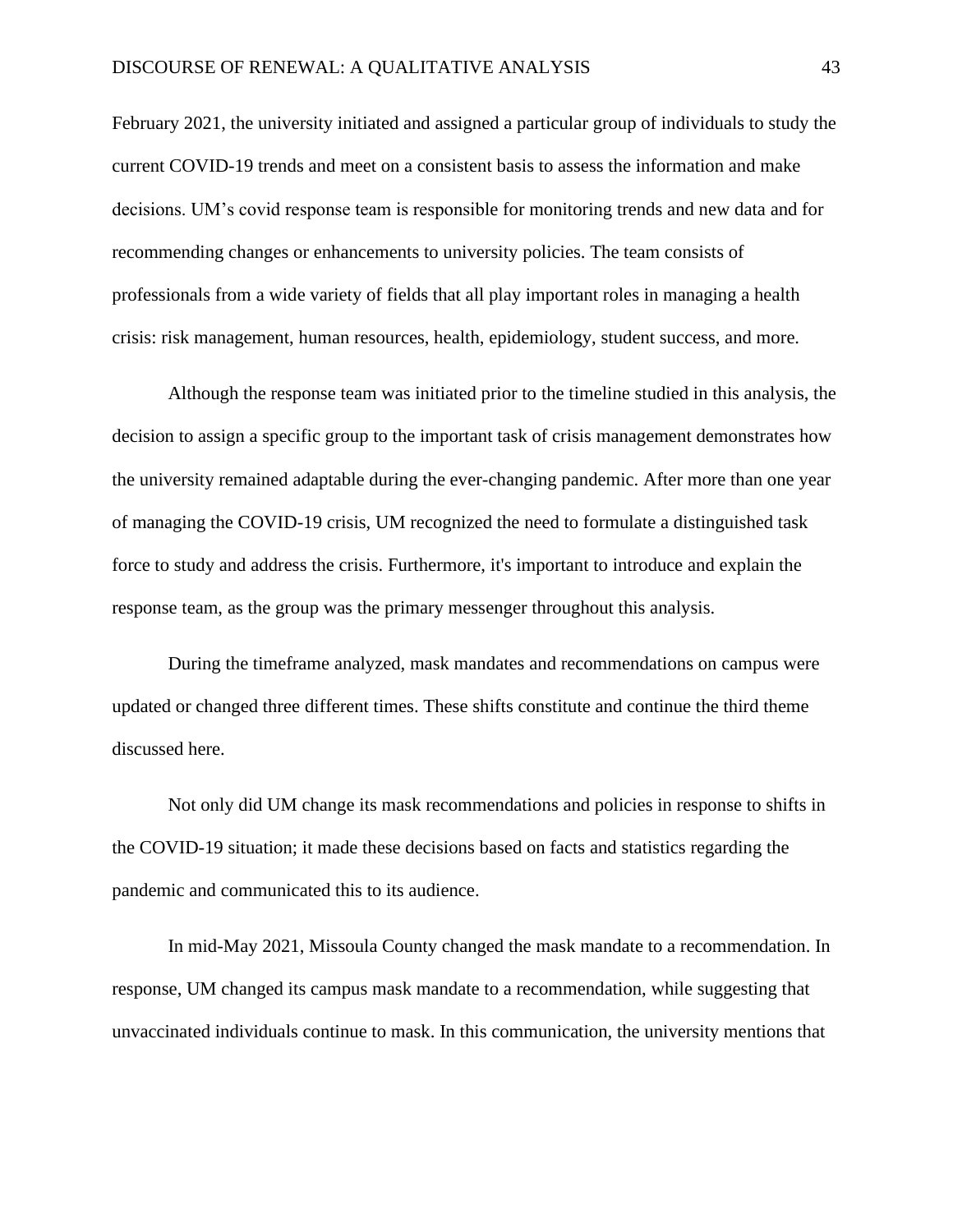those decisions were based upon factors of low case rates in Missoula and a high vaccination rate in Missoula County.

Unfortunately, by July, the COVID-19 situation in Missoula County began to drastically change. The university's response to this shift in cases states, "The Missoula City-County Health Department has reported increased COVID-19 infections and hospitalizations in our county, including the presence of the Delta variant, and is encouraging indoor mask use for all." Cases in the county began to rise; in response to the uptick in cases, and with a new variant of the disease spreading, the university changed its mask recommendation on campus to suggest masks for everyone, regardless of vaccination status.

Throughout the summer, cases in Missoula County, and around the nation, continued to rise. On September 17<sup>th,</sup> UM's COVID response team responded, stating, "Over the course of this past week, Missoula County surpassed previous records for COVID-19 hospitalizations, total daily new cases and average daily new COVID-19 cases." This message informed campus members that on September 20<sup>th</sup>, the mask recommendation would change to a requirement for all indoor spaces on campus.

As crises are unpredictable, it is important for organizations to continuously process new information and remain self-aware and adaptable. Discourse of renewal theory recommends that organizations remain open to change and new ideas during a crisis, as doing so can increase stakeholder support and help increase confidence in the organization's ability to handle a future crisis.

The University of Montana must continuously take in new information, process it, and determine actions based on current case trends. Messages throughout the time frame analyzed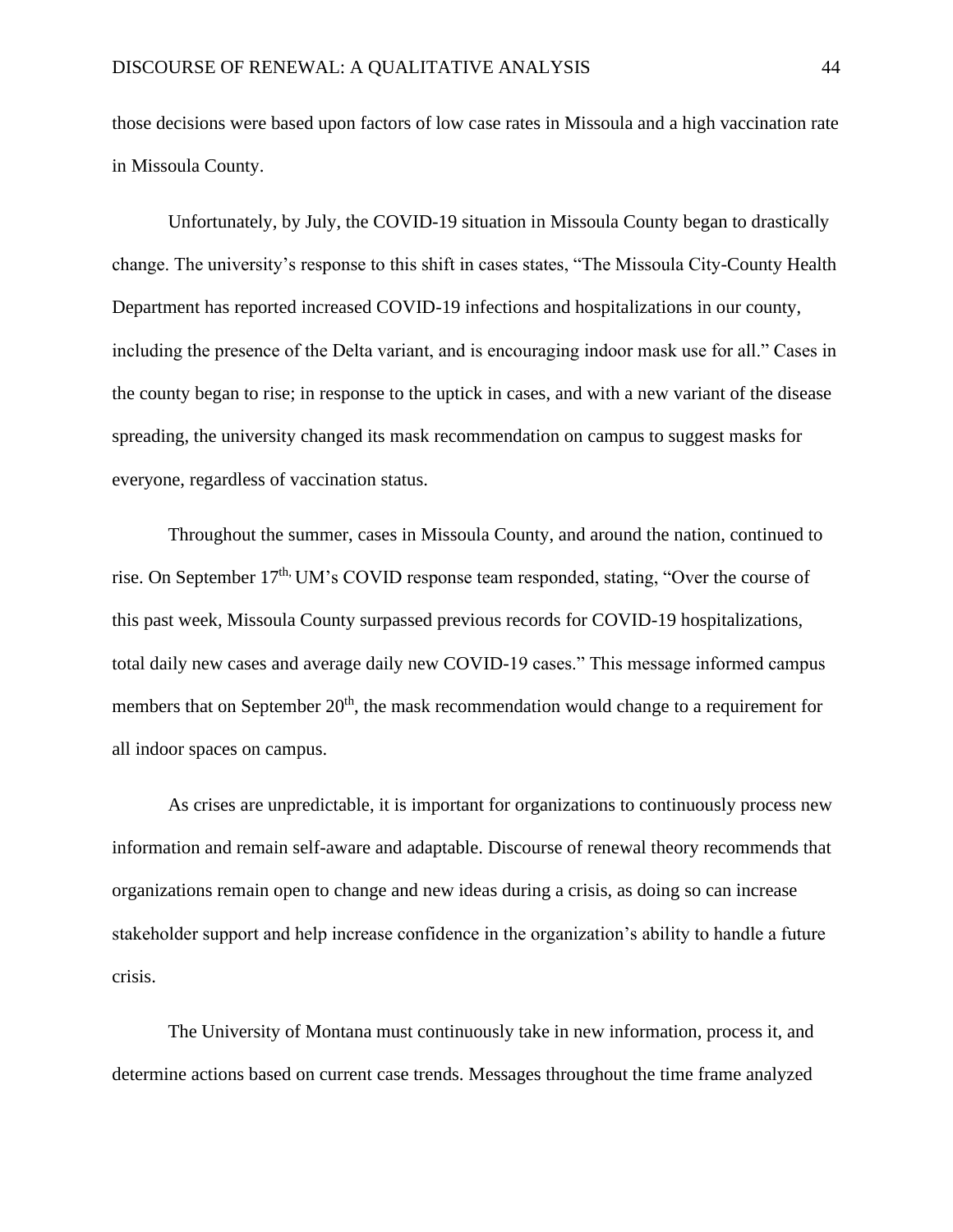consistently provide evidence of how the university continuously adapts throughout the pandemic to make decisions that are in the best interest of the campus community, as well as the general public.

Just as the first two themes discussed connect with multiple features of renewal, the third theme, *adapting through the pandemic*, also ties with multiple renewal elements: organizational learning and ethical communication.

#### *Organizational Learning*

One example of organizational learning is that the university formed a specific covid response team in the first place. Although the group was created in February 2021, and not within the timeframe analyzed, it's important to recognize how this adaptation represents one way the university engaged in organizational learning. The university initiated and assigned a particular group of individuals from various fields to assess the evolving COVID-19 situation. The response team was not instituted until more than one year after the pandemic began. This demonstrates how the university recognized the need for designing a specific team to handle the evolving pandemic; therefore, the mere creation of the covid response team reflects how the university represented learning.

Furthermore, after the response team began, the team continued to meet on a consistent basis throughout the analysis. Assigning a group to repeatedly address the evolving pandemic information allows for continuous organizational learning, as renewal theory argues that organizational change can happen when organizations consistently take in new information, process it, and evolve based on learned information.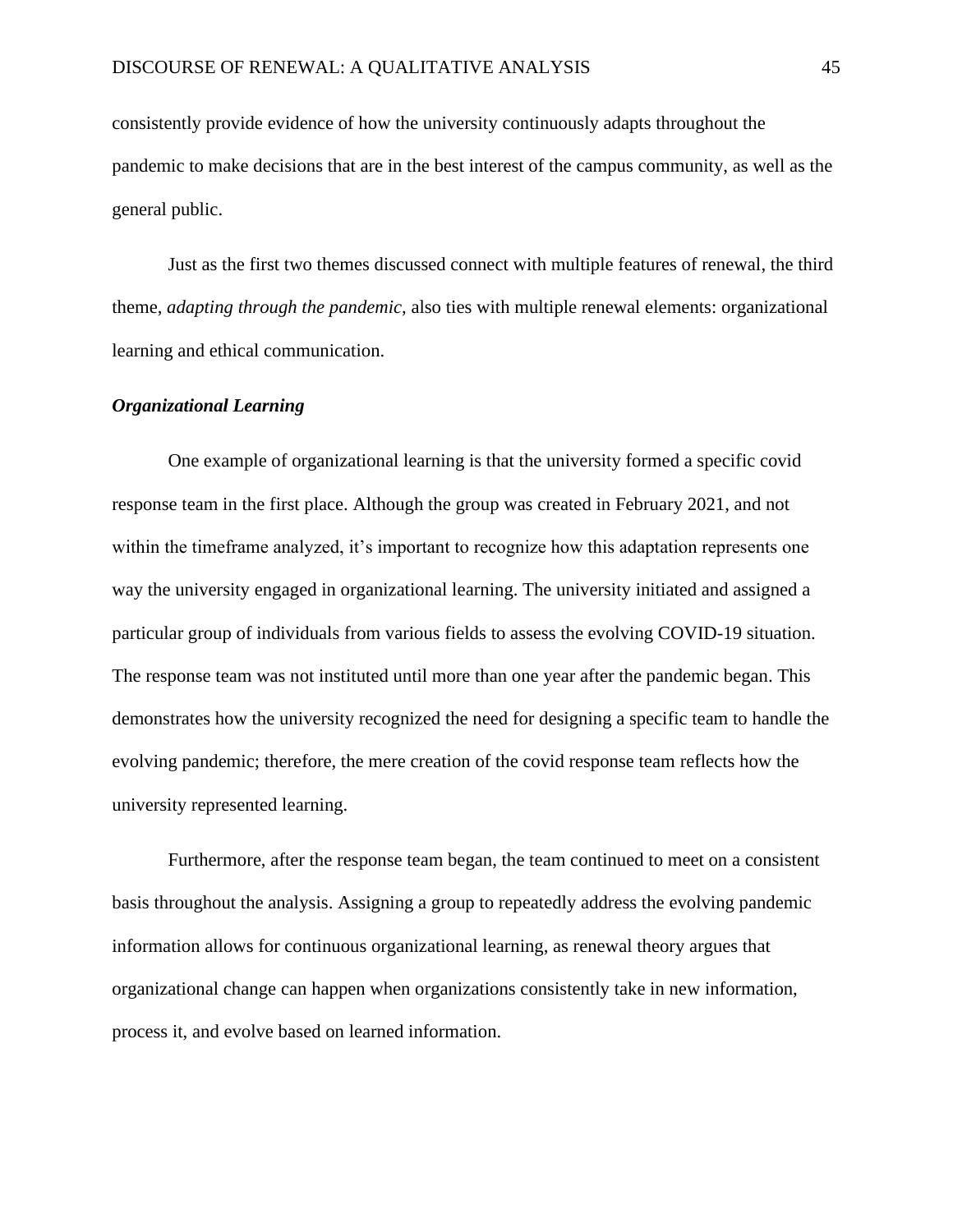Evidence of organizational learning can be further exemplified through how the university continued to evolve and change policies throughout the analysis. During the fivemonth period analyzed, mask mandates and recommendations for campus were updated or changed three different times.

Not only did UM change campus masking recommendations in response to shifts in the COVID-19 situation; it made these decisions based on facts and statistics regarding the pandemic and communicated this to its audience.

In mid-May, Missoula County changed the county-wide mask mandate to a recommendation. In response, UM changed its campus mask mandate to a recommendation, while suggesting that unvaccinated individuals still continue to mask. In this communication, the university mentions how those decisions were based upon current factors of low case rates, and high vaccination rates, in Missoula County; however, by July, COVID cases again rose in the county. As such, the university began to recommend masks for everyone, regardless of vaccination status. As cases continued to rise, on September  $20<sup>th</sup>$ , the mask recommendation was changed to a requirement for all indoor spaces on campus.

The University of Montana continuously had to take in new information, process it, and determine actions based on current case trends in the community. A September  $17<sup>th</sup>$  email explains that "The COVID Response Team continues to assess daily the COVID-19 landscape in Missoula and on campus, as well as the emerging science regarding the COVID-19 Delta variant." This message assures the reader that UM's COVID Response Team is closely monitoring the ever-changing pandemic situation, and that the university is, in turn, making informed decisions based on the emerging data.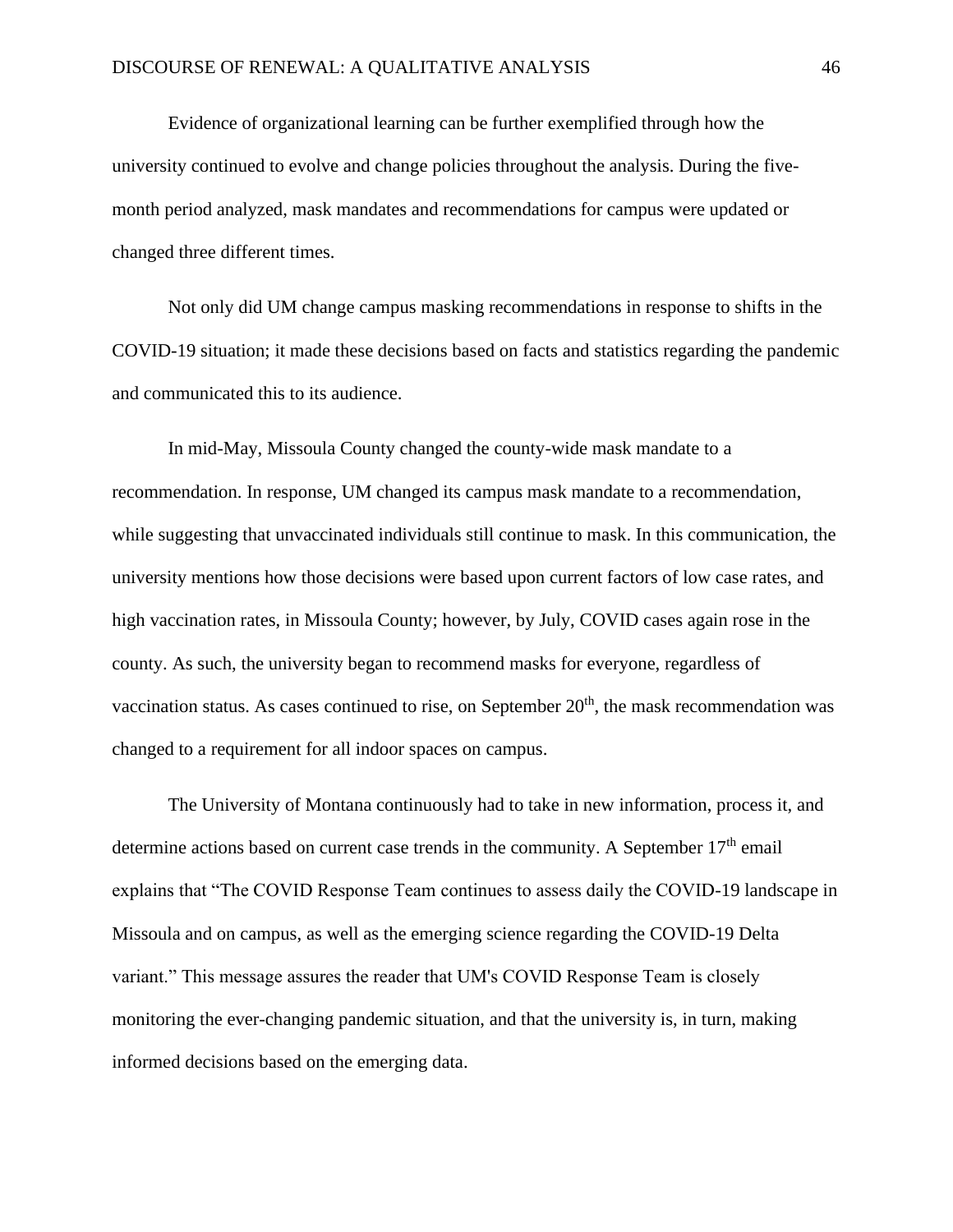The process of seeking, analyzing, processing, and relaying new information represents one way the university utilized organizational memory, which is one component of organizational learning. Furthermore, the university showing willingness and ability to adapt in response to shifts in the current pandemic trends is representative of unlearning; old guidance on masking was updated based on what emerging data was showing and suggesting.

## *Ethical Communication*

By processing information and adapting mask recommendations through organizational learning, the university communicated ethically about those changes. In order to achieve a renewing response through ethical communication, an organization must communicate its values by being honest and open.

Within the theme of adaptation, the University of Montana exemplified ethical communication by being honest and open with members regarding the changing pandemic. The university based current masking recommendations around current trends in the pandemic and admits multiple times that the COVID-19 situation on campus, and in the community, has changed.

One such example states, "One key component in COVID-19 case management that is substantially different than last year is the average number of close contacts reported during case investigation." This message demonstrates openness; the organization is willing to admit that the pandemic looks worse than it did the previous year, citing an increase in case numbers. The email goes on to explain that the average number of close contacts per person increased from 5-7 people to 20-30 people. A separate email states, "Unfortunately, the COVID-19 situation in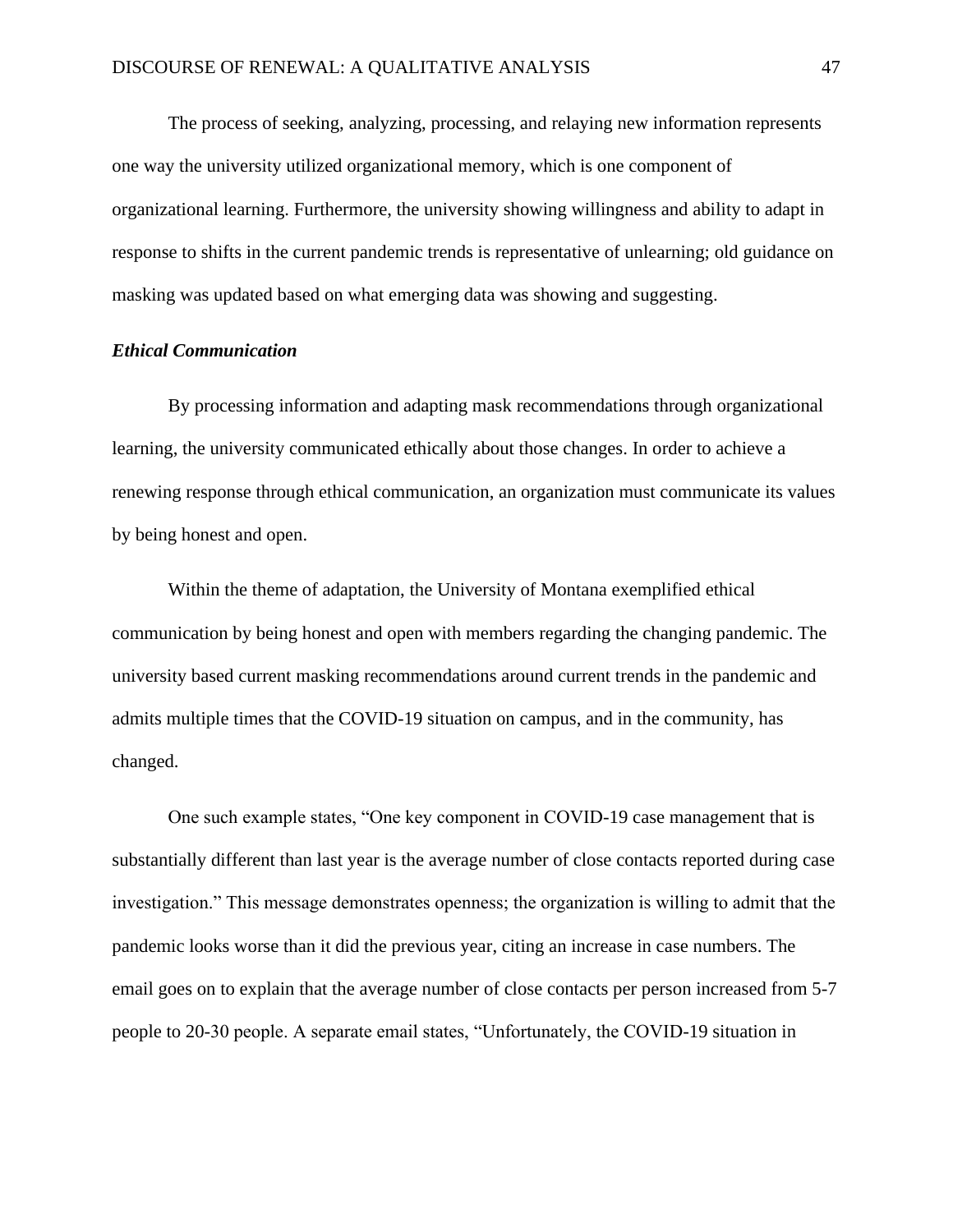Missoula County has rapidly changed since the beginning of the school year," noting that Missoula County hospitalizations and cases reached an all-time pandemic high.

Admitting that the current circumstances have changed represents the university's ability to be open and honest when communicating with its members. Furthermore, using reliable evidence and statistics to explain why the university made those decisions further demonstrates ethical communication.

In summary, the third theme connects to two of the four renewal components: organizational learning and ethical communication. No evidence of prospective vision or effective organizational rhetoric was alluded to within this theme.

Overall, themes that emerged from the analysis show consistent attempts at engaging in renewal theory. Although the components of DRT did not always show up explicitly in the messages, messages do connect with separate elements of renewal theory through each identified theme.

**Research Question 2:** Moving forward, what recommendations can be made for the University of Montana to engage in discourse of renewal post-COVID-19 crisis?

There were many ways the university's messaging about the COVID-19 pandemic reflected a discourse of renewal through connecting with each of the four components; however, this analysis provides some recommendations for how it could improve further crisis communication to better engage in renewal theory.

The most prevalent component revealed throughout the themes was ethical communication; it was demonstrated within each of the 3 themes. The remaining components all tied for occurrences within the themes; organizational learning, prospective vision, and effective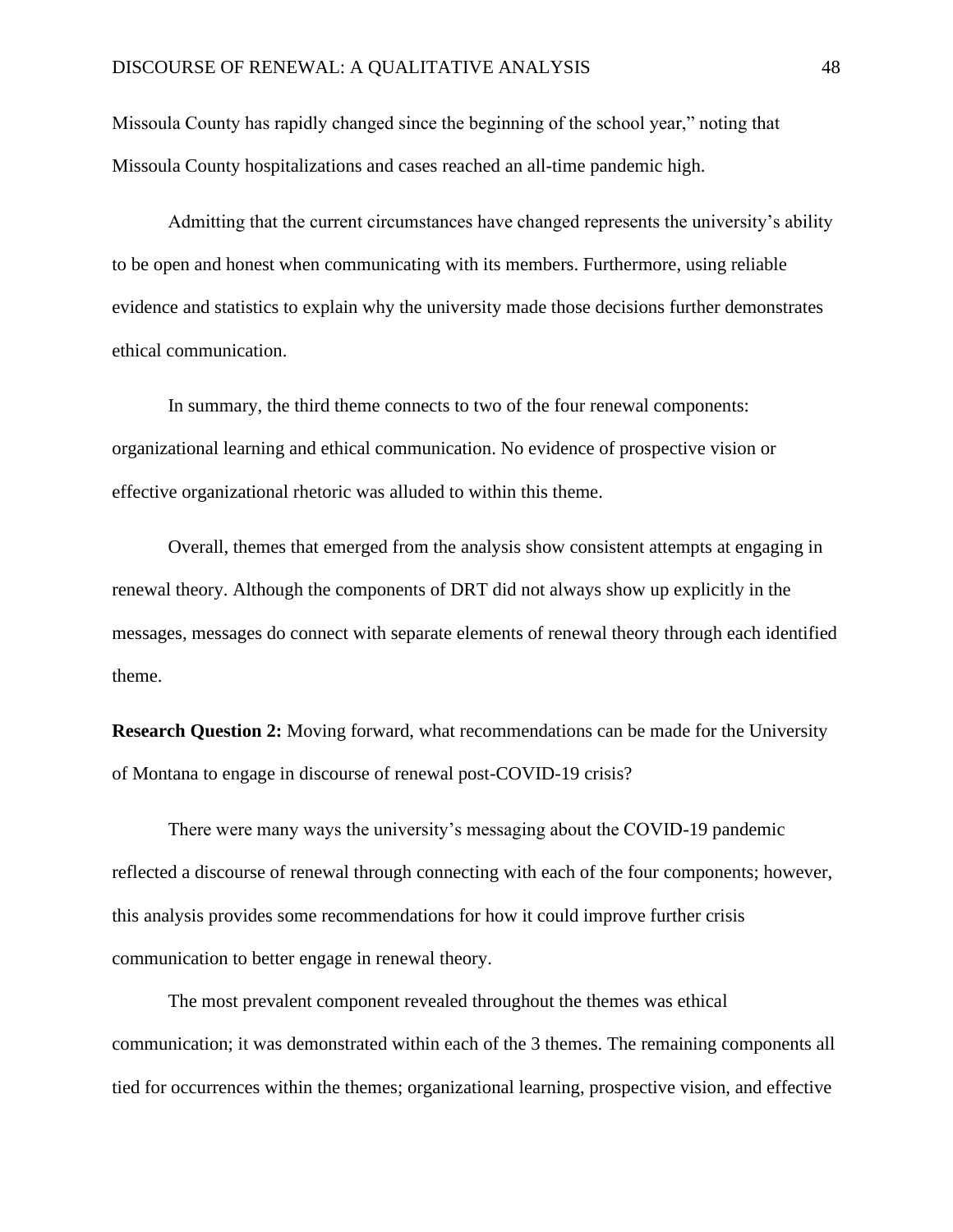organizational rhetoric were each addressed within two of the three themes. While the first theme of vaccine incentivization addressed all four components of renewal theory, the remaining two themes did not demonstrate all components. The second theme demonstrated three of the four elements of renewal, while the third theme demonstrated the least number of components, with only two of the four.

## *Ethical Communication*

Overall, the most prevalent component of renewal theory revealed through the themes was ethical communication. Each of the three themes connected with ethical communication, although there was stronger evidence in the first and third theme than there was in the second theme.

To summarize, within the first theme of vaccine incentivization, the university exemplified ethical communication in multiple ways. It showed strong evidence of ethical communication by providing up-to-date, reliable, clear and honest information regarding the COVID-19 vaccines. Messaging encouraging COVID-19 vaccines were backed by science-based evidence and provided sources for the data from websites such as the WHO and CDC. Aside from demonstrating ethical behavior by giving trustworthy information in its attempts to encourage vaccination, the university's messaging was clear. Information provided made it easy for campus members to understand resources helpful to finding out more information or where to go to schedule an appointment to get vaccinated. Furthermore, the university was honest in admitting the weaknesses of the vaccines.

There were also indications of ethical communication revealed through the second theme of collective action. The theme of collective action emphasizes the importance of acting together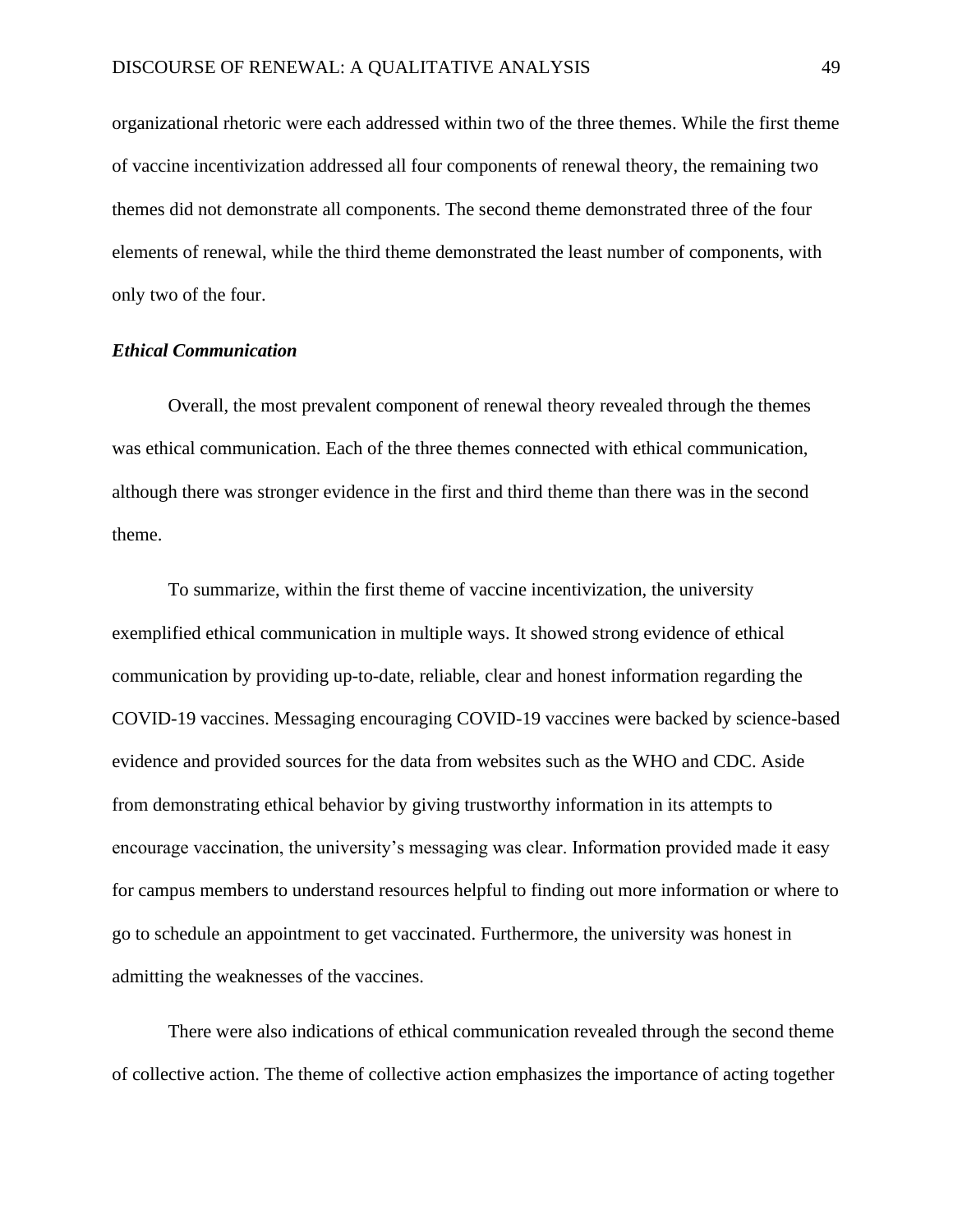during the pandemic and urges campus members to act in solidarity to move forward in hopes of overcoming the crisis. These messages suggest values of being together for the common good; the action of acting in unity can be ethical in nature. Although messages within this theme didn't explicitly communicate ethics, the overall theme of encouraging practicing collective action alludes to behavior that can be ethical.

Much like the first theme, the third theme of adaptation proves strong evidence of how the university communicated ethically about the COVID-19 pandemic to its audience. Messages within this theme more explicitly indicated ethics, as was the case in the first theme of vaccine incentivization. While navigating through the evolving pandemic, the university made informed choices about changes to policies and recommendations. Throughout its communication regarding these changes, the university remained honest and open, admitting multiple times that the current COVID-19 situation had changed. Messaging specifically states that the current situation is different than last years, which changes the essence of crisis management. As a crisis evolves, remaining self-reflexive allows for an organization to participate in organizational renewal; moreover, when the organization is able to communicate openly and honestly about its modifications in its crisis response, the organization practices ethical communication.

Ethical communication is one component of renewal theory, and its implications have a substantial impact on an organization's ability to overcome a crisis and gain trust from stakeholders. During crises, which are times of great uncertainty, communicating ethically requires that an organization remains honest and open, and that information provided is clear and unbiased. Doing so can increase stakeholder confidence, trust, and support. Public health crises can be terrifyingly unpredictable; in these situations where the community's safety is at risk, members of an organization rely heavily on receiving information that is ethical. The University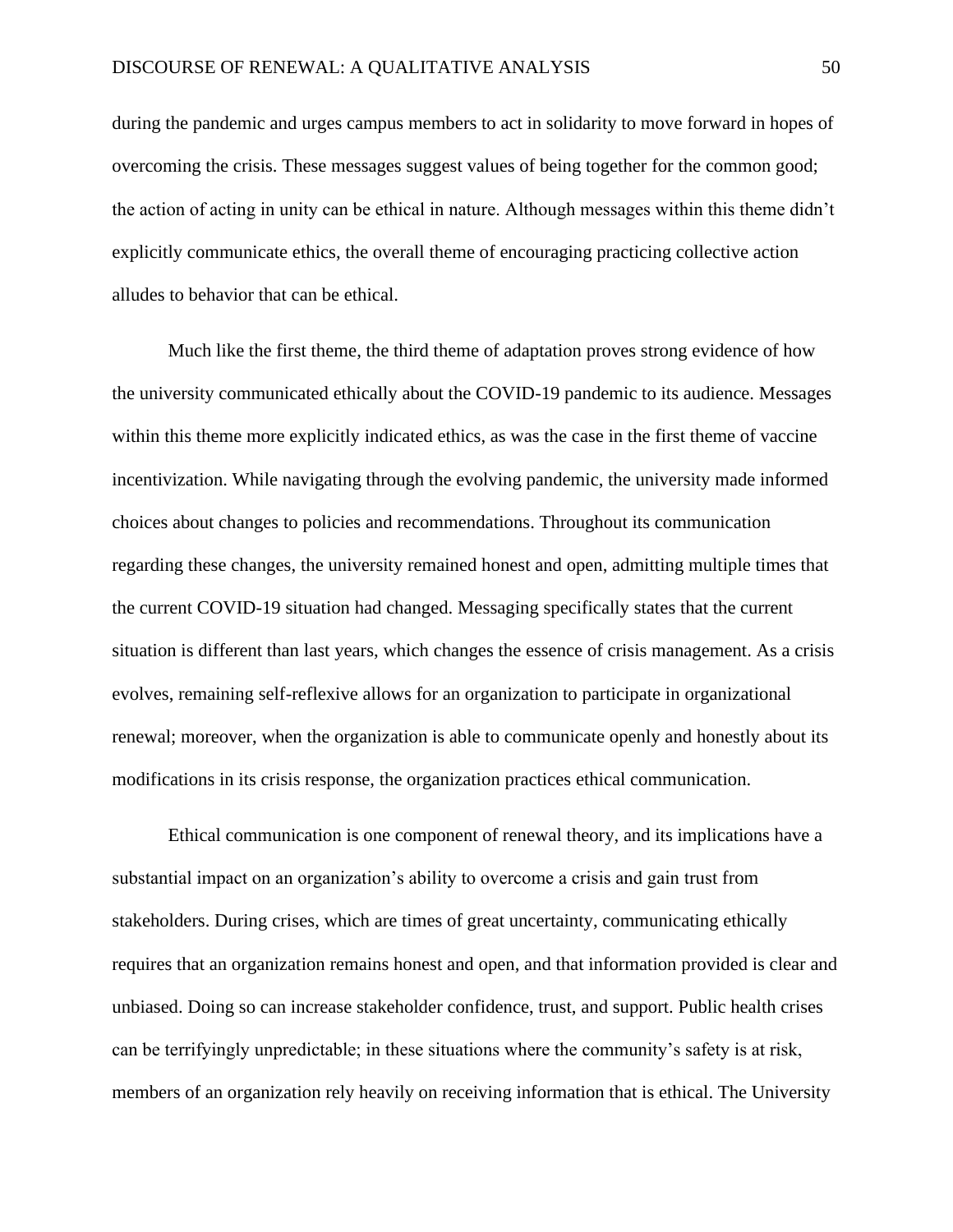of Montana provided strong evidence of engaging in ethical communication throughout this analysis.

**Values: Commitment to Health and Safety.** Another finding that deserves attention was the overall allusion of being committed to the health and safety of the community. The university's messages demonstrate its dedication to the safety of not only the immediate campus, but to the Missoula community, local health offices, and the greater healthcare system and general population.

The university does have an obligation to keep its community safe; however, messages succeeded in consistently communicating that the university is committed to ensuring the health and safety of its community. Messages urge readers to "take it seriously" to "protect yourself" and "protect others." The university consistently sent out reminders to wear masks, imploring campus members to "do their part."

Multiple messages also recognize the strain the pandemic is placing on the healthcare system and address the importance of protecting the local hospitals and clinics, as well as the greater healthcare system, from further strain. For example, when UM made the decision to expand its mask requirement to all indoor spaces on campus, its communication states, "as result of this troubling data, and to protect our local hospitals and clinics from further strain..." A separate email acknowledges the pandemic is "placing great strain on our health care system and threatening our hospitals' ability to care for patients, including those with non-COVID-related illnesses or injuries."

These messages showcase the university's inherent value systems by reflecting how the university cares about people and systems outside of its own immediate campus and community.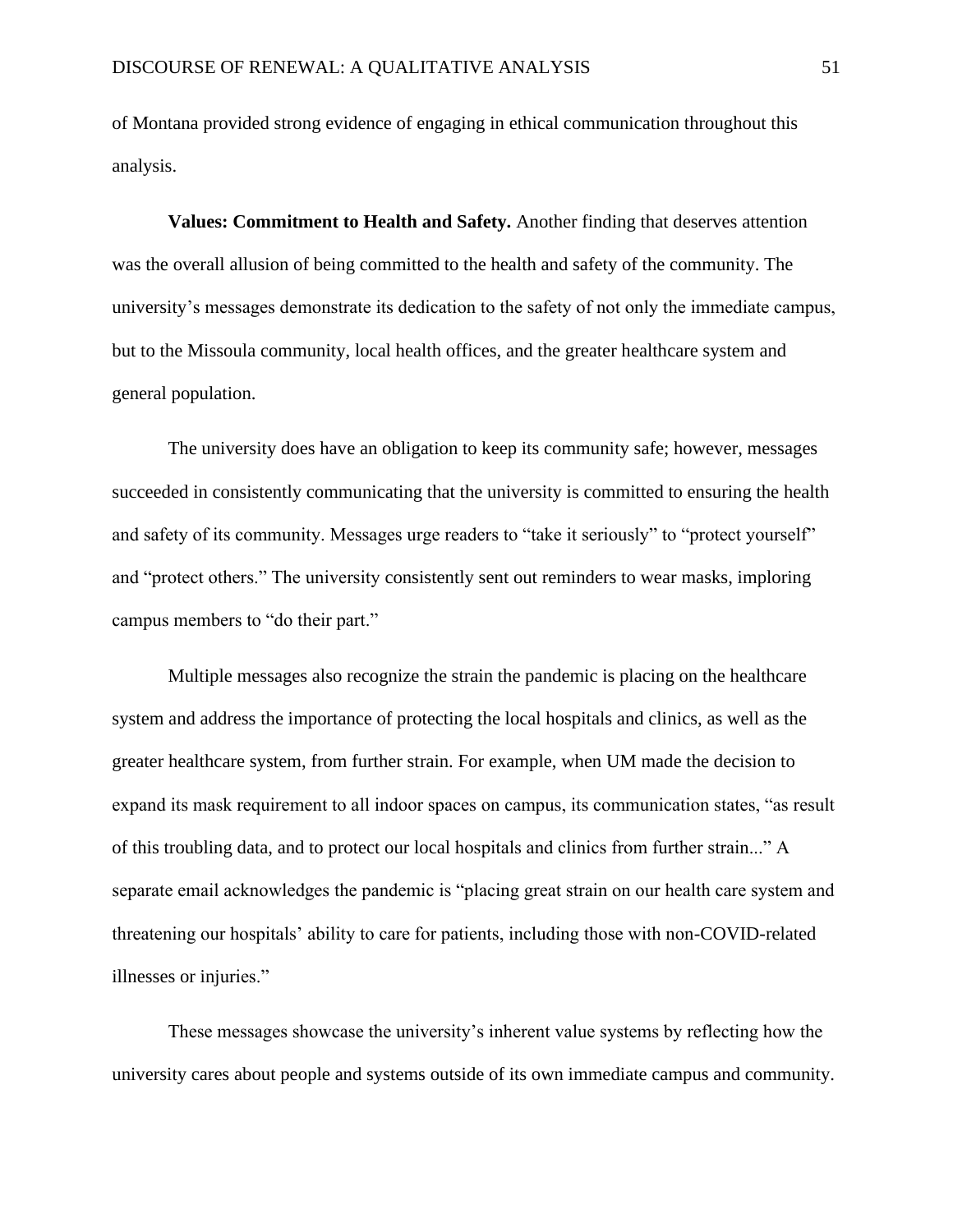Remaining committed to stakeholders is at the forefront of renewal theory recommendations, and acknowledging how a crisis can affect the greater population, as well as the healthcare system, speaks to the university's organizational values. Having inherently strong organizational values to help guide a crisis response can increase an organization's ability to engage in ethical communication, as an organization grounded in ethics can more easily respond with moral principles and ideas.

## *Organizational Learning*

Two of the three identified in this analysis connected to the renewal component of organizational learning.

To summarize, within theme one, *vaccinations as a path to renewal*, the University of Montana emphasized vaccination as the best way to prevent COVID-19 and progress towards renewal. The university represented organizational learning through how it continued to study evolving vaccine data and took vaccine emphasis into its rhetorical strategy.

In theme three, *adapting through the pandemic* the university represented learning through a continuous process of interpreting new information, processing it, and evolving based on learned information. Furthermore, the university's messages within this theme indirectly represented the learning process by discussing how COVID response team is closely monitoring the changing trends and making decisions based upon newly acquired information.

Within the legal constraints, the University of Montana did effectively engage in learning overall. While the university's messages didn't explicitly detail the process of learning, messages did articulate learning through their meaning. Although the university didn't particularly frame its messages in terms of learning, learning was reflected in the messages.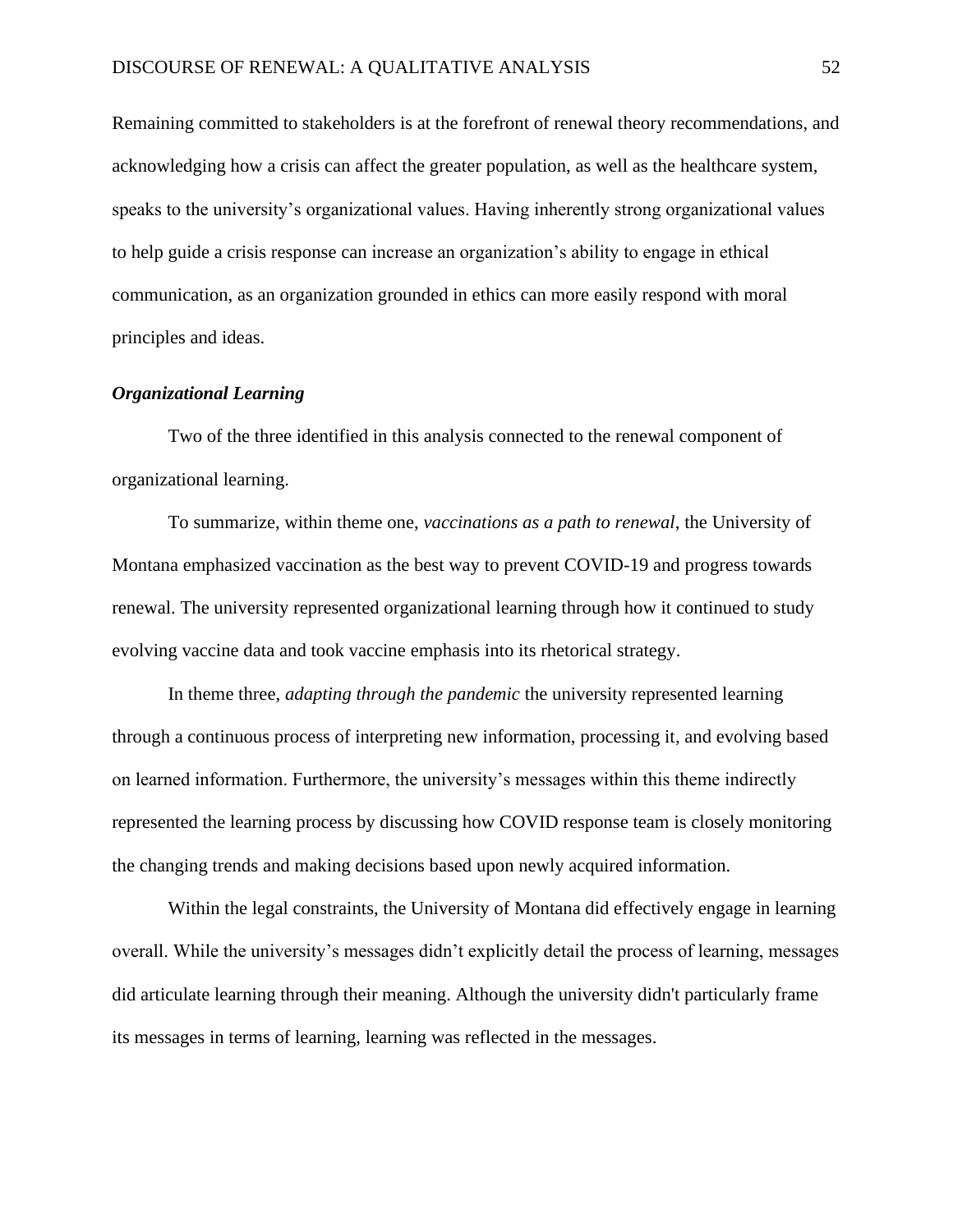University messages could more clearly represent organizational learning by explicitly describing the learning process. Merely mentioning the word "learning" would provide more concrete depictions of learning. For example, messages could have addressed the misinformation about vaccines and how studying vaccine information led to the approach of promoting vaccines. In the third theme, messages could articulate that "learned" information influenced modifications in the crisis response.

#### *Prospective vision*

Themes one and two connected with the element of prospective vision. In the first theme, the university encourages vaccination, providing messages of optimism that vaccines will help to "defeat" and "get through" the pandemic. This theme represents a future-based orientation that represents prospective vision.

In theme two, messages were not entirely overt, but provided a compelling, prospective outlook focused on moving forward together to overcome the crisis.

Overall, university messages connected with prospective vision by placing strong emphasis on optimism and moving forward. Two of the three themes provided compelling and optimistic narratives. The university's messages did not reflect on the past and remained focused on the future; however, messages did not provide a vision of what a renewed University of Montana would look like once overcoming the crisis.

While prospective vision in renewal rhetoric should be future-oriented and optimistic in nature, this component also argues that organizations should provide stakeholders with a renewed vision of how it will rebuild and grow from the crisis. Therefore, a suggestion within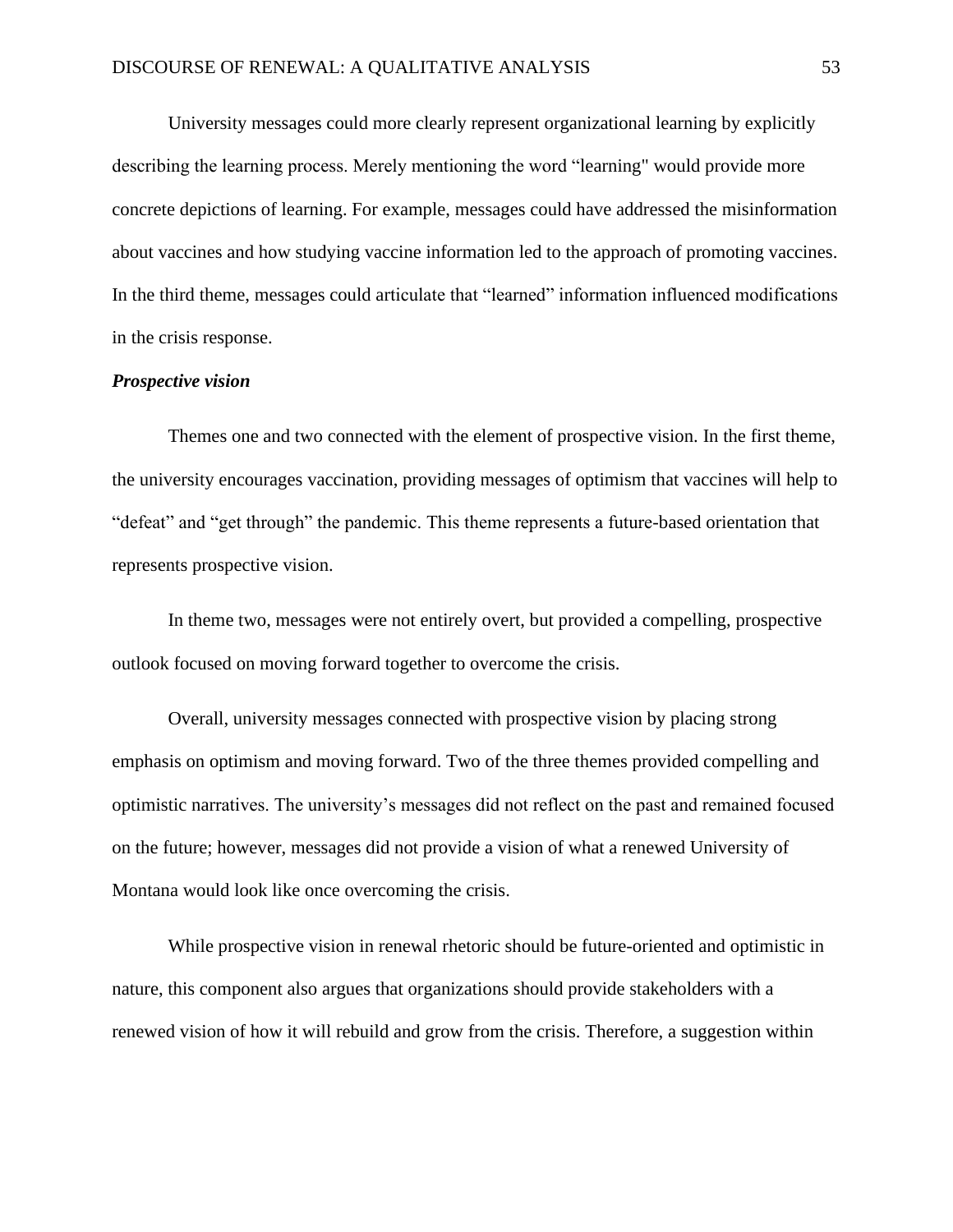this component is for messages to address an overall ambition and design for the university after the pandemic.

## *Effective Organizational Rhetoric*

Theme one and theme two connected with the renewal component of effective organizational rhetoric. Within theme one, the university showed care for the community by taking vaccination into its rhetorical approach and made it clear to the audience that vaccinations are a part of its crisis response, while setting a tone that was inspirational and optimistic in nature. In theme two, the university constructed a reality of optimism by encouraging collective action and inspiring the campus community to set a good example for the community.

While the university strongly represented some notions of effective organizational rhetoric, I found this component more difficult to evaluate than the other three renewal components. Effective organizational rhetoric can be used to judge whether an organization achieved renewal; therefore, this renewal component seems most effectively evaluated by the overall outcome of a crisis. Evaluating overall effectiveness of the communication would be more easily assessed after the crisis; examining how confident messages made members feel during the pandemic, as well as evaluating university members' satisfaction in UM's crisis response after the pandemic, would make effective organizational rhetoric easier to evaluate.

Although university messages connected to some suggestions for engaging in effective rhetoric (keeping the public informed about the response, remaining optimistic, and responding in line with stakeholder needs), it's difficult to gauge whether the communication was effective overall, since the crisis is still ongoing.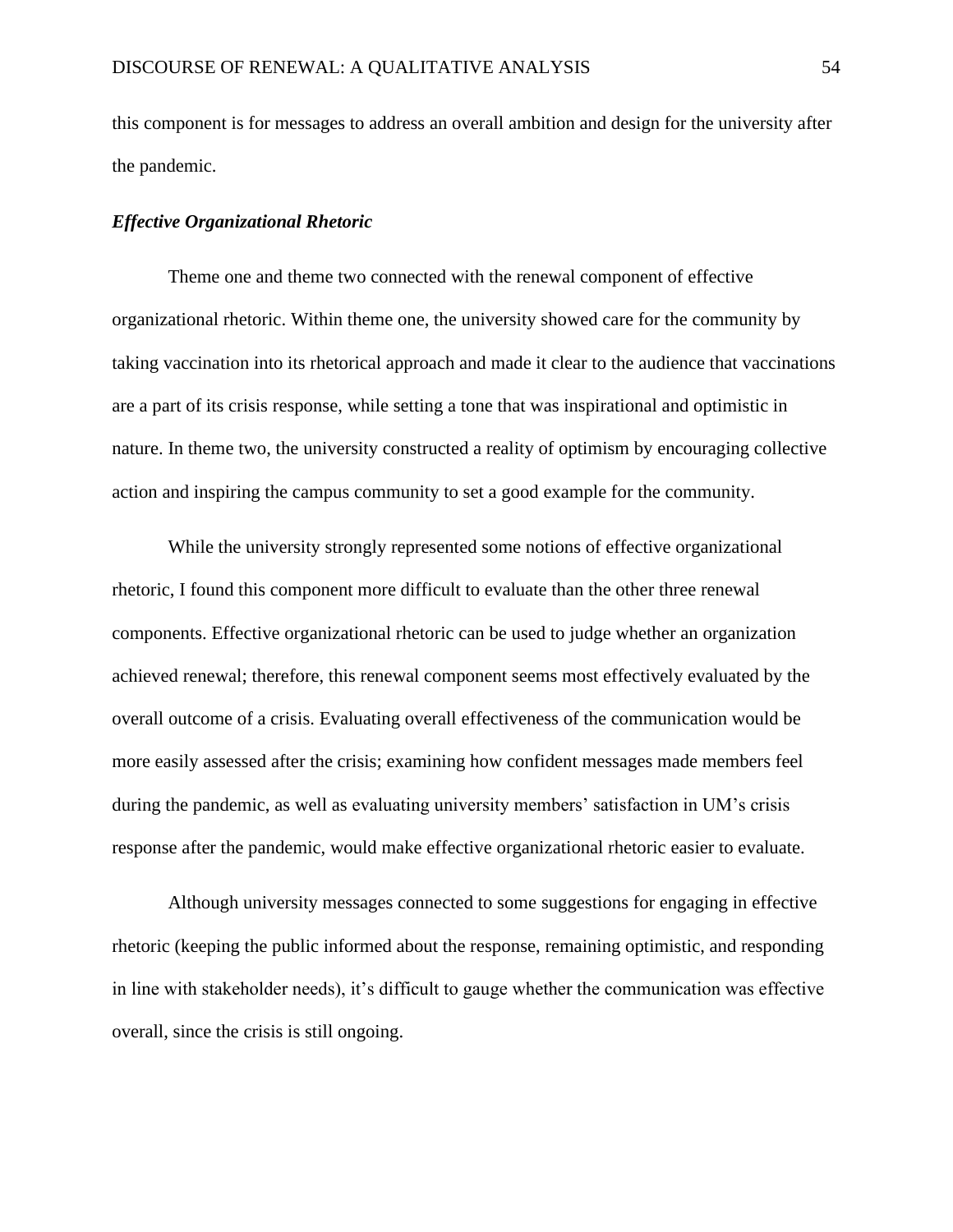Overall, the University of Montana engaged in renewal theory in various ways throughout this analysis, and messages provide suggestions for improving its crisis response. In addition, there is one significant finding that represents how the university messages opposed renewal theory recommendations.

## *Suggestion: Leader-Based Communication*

A large area of attention is the fact that the university's messaging was lacking in terms of being leader-based. Renewal relies heavily on the leader, and the theory discerns that leaders play an important role in setting the climate before, during, and after the crisis.

Discourse of renewal is inherently a leader-based communication strategy, arguing that leaders are an instrumental force in encouraging renewal, as an organization's leader is in the spotlight, embodies the organization, and best represents its organizational values. Furthermore, leaders can effectively demonstrate prospective vision by setting optimistic tones throughout an organization's crisis response. Because their distinguished role places them in the public eye, they also play a powerful role in effective organizational rhetoric and setting the tone before, during, and after a crisis. As such, the organization's most senior member should be the primary source of communication.

While the university engaged in renewal theory in many aspects, little communication was leader-based. Through all the messages analyzed, only one message came from Seth Bodnar, the university president. This message was sent on September 23<sup>rd</sup>, toward the end of the fivemonth analysis. Instead of stemming from a leader, most of the messages came from the university's COVID Response Team.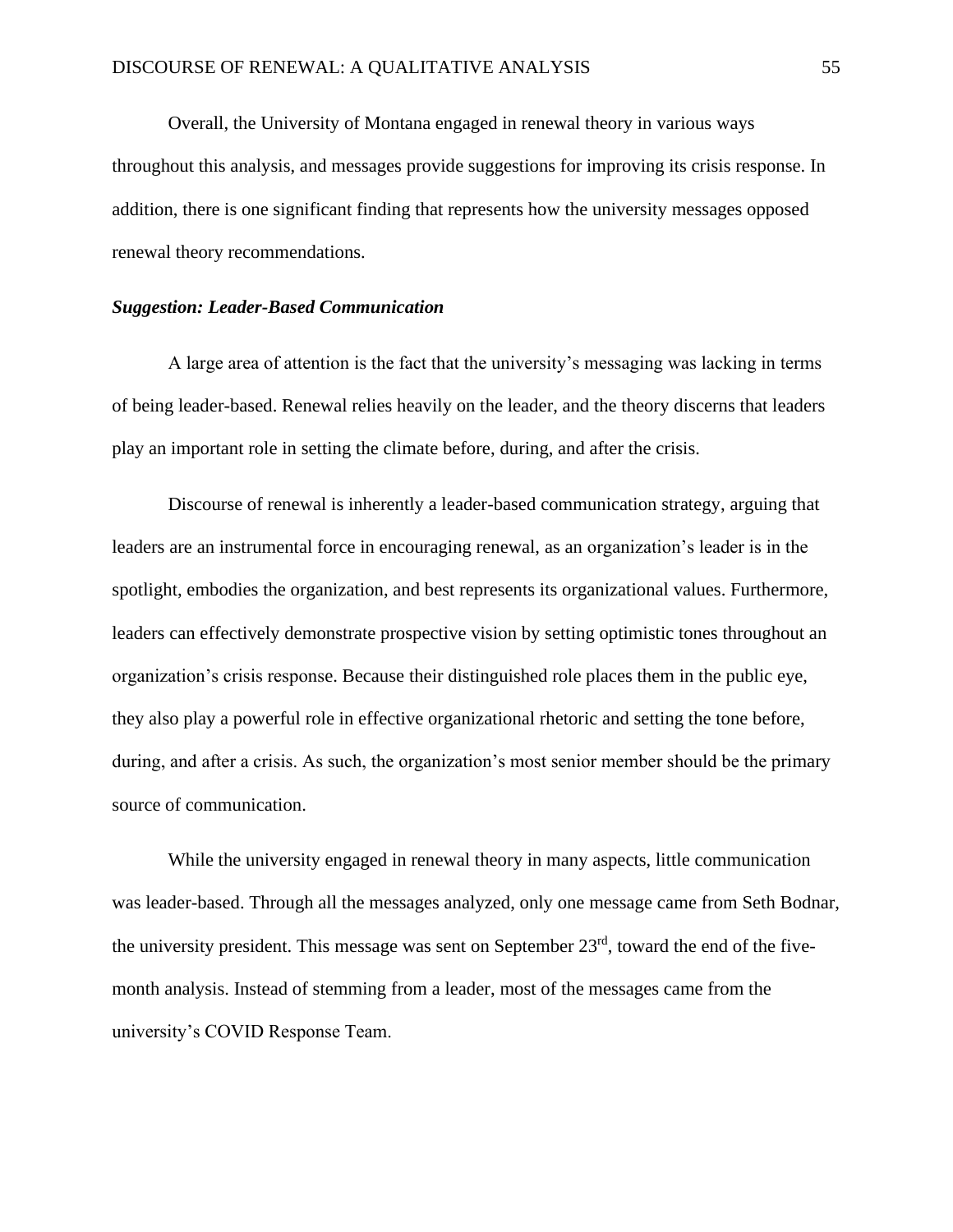A lack of leader autonomy is in opposition to DRT assumptions. A university leader, such as the president, was not the main messenger during the crisis within the timeframe studied. Although UM did still provide evidence of engaging in renewal theory through the four components, leader-based communication is at the forefront of renewal theory recommendations; therefore, more communication coming from university leaders, such as the president, would strengthen the university's attempts at engaging in renewal theory during the COVID-19 pandemic.

#### **Limitations**

This analysis offers several insights and provides multiple suggestions for further research. There are a couple of limitations to this study that can provide some suggestions for further research: small sample size and limited access to data.

Firstly, this analysis contained a small sample size, both in terms of timeline and the organization studied. This examination of the University of Montana's communication about the COVID-19 crisis only looked at five months' worth of the continuously ongoing pandemic. Furthermore, this study only looked at communication from one college regarding the pandemic. A broader sample examining more than one university (urban vs rural vs suburban campus; Predominantly White Institutions (PWIs) vs. Historically Black Colleges or Universities (HBCUs), etc.) could potentially bring out more nuances.

Secondly, I had limited access to data for which to conduct my research. I only had access to a student email account; therefore, the only emails I could analyze were ones sent to specifically students. UM faculty and staff members may have received more information, or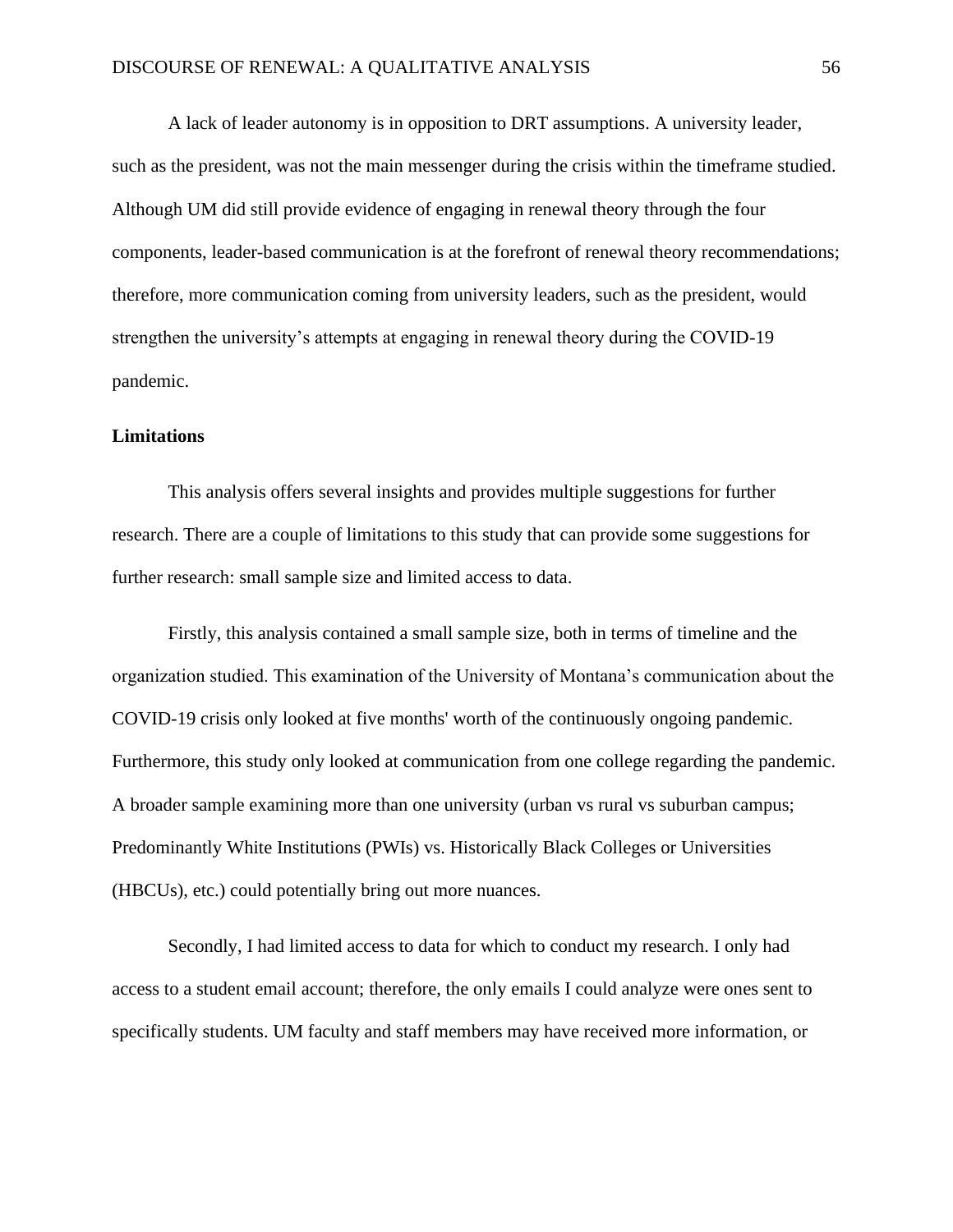perhaps more nuanced messages. Furthermore, the only further data I could analyze was university-issued documents that were posted on UM's public website.

Although this project provided a good view of how the University of Montana's crisis communication coincided with renewal theory, perhaps a larger data set could provide an even broader, more in-depth picture of the university's response to the COVID-19 pandemic.

#### **Future Research Directions**

Overall, each element of DRT has been found within the data analyzed, although limited in relation to collective action and adaptation, so future research should look for the themes in other organizational discourse. Since this project was conducted during an ongoing pandemic, perhaps other lengthy crises could be examined for the presence of renewal discourse and examine how it changes over time.

Further, the limitations discussed above provide some direction for further research regarding universities and renewal messaging pertaining to the COVID-19 pandemic. When considering this study's limited sample size, the first recommendation for further research would be to include a larger sample size, both in terms of the timeline and number of colleges examined. Five months is only a small fraction of the length of the ongoing pandemic; perhaps an expanded timeline could provide a more in-depth overview of how the University of Montana's communication regarding COVID-19 was in line with recommendations put forth by renewal theory.

Aside from examining a lengthened timeframe, it would be useful to research communication from multiple colleges/universities. Including more schools into future analysis could provide insight into how different colleges responded to the pandemic with renewal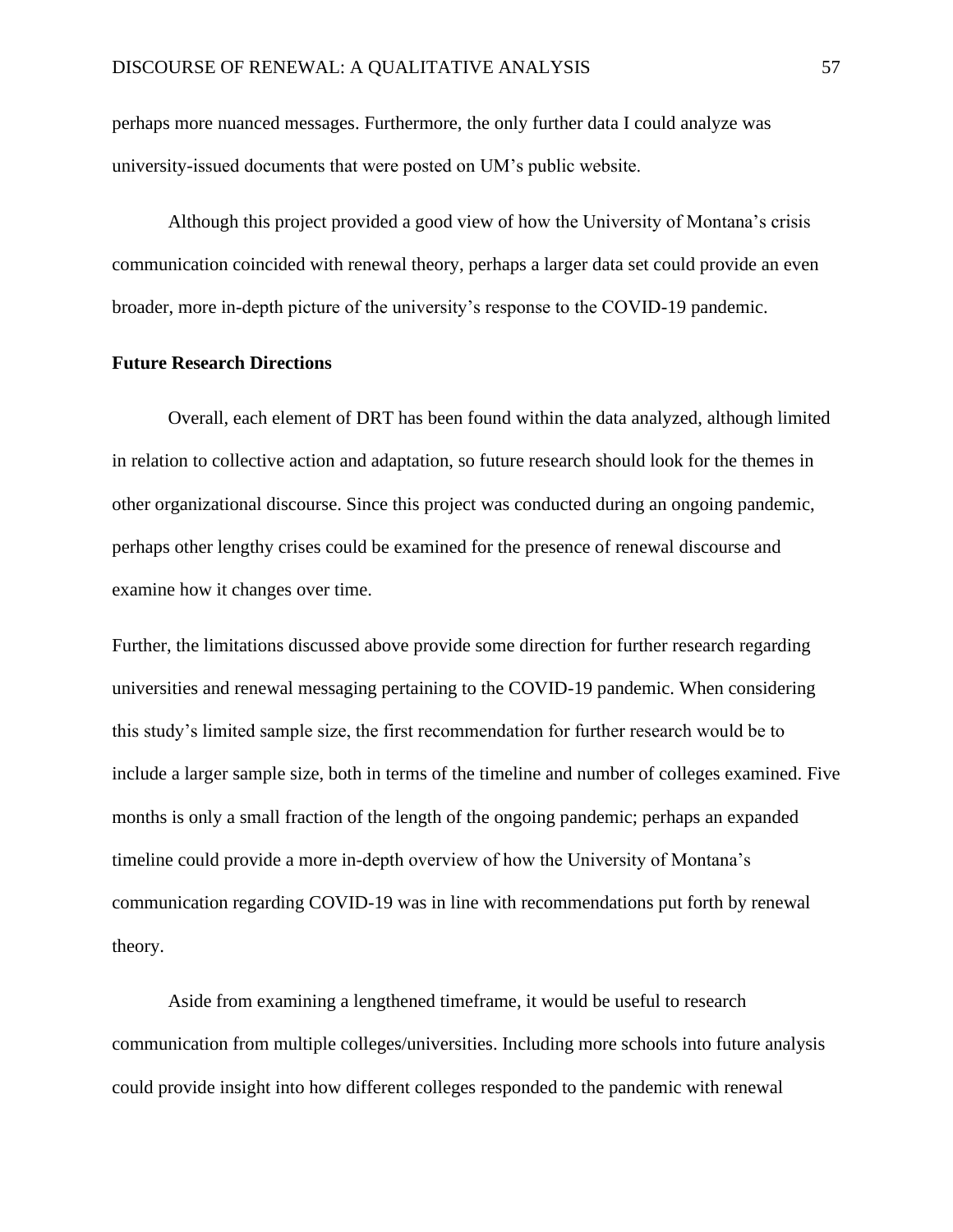messages. One might find distinctions between universities of conflicting geographics, cultures, or ethnicities. For example, communication may be different among rural vs. urban colleges; comparing messages from Predominantly White Institutions (PWIs) vs. Historically Black Colleges or Universities (HBCUs) may yield important distinctions about how different colleges communicate about crises.

The second suggestion for training consideration is to expand to analyze more than just university-issued documents. Speaking to administrators, for example, while simultaneously analyzing public documents, could help to identify possible gaps that may exist between administrators' intentions and the documents released to the institution's community. In addition, one could consider student thoughts and intentions. Identifying these possible gaps could provide insight into if stakeholder needs are being met. Furthermore, broadening the data set could also allow the researcher to see the gaps between the communication conceptualization vs the implementation of the university's communication plan.

## **Conclusion**

Overall, this research project analyzes how the University of Montana's messages about the COVID-19 crisis communicated within the four elements of renewal theory and offers suggestions for how the university can improve its future crisis communication to better reflect the discourse of renewal theory. By applying discourse of renewal theory to that communication, three themes emerged. First, the vaccine was presented as a path to recovery and included all four elements of DRT. Second, collective action was emphasized but only with three of the four components, missing only organizational learning. Finally, adapting through the pandemic focuses on learning and ethics as the two elements of DRT. The presence of renewal discourse during the ongoing pandemic is of interest and encourages more work in this area.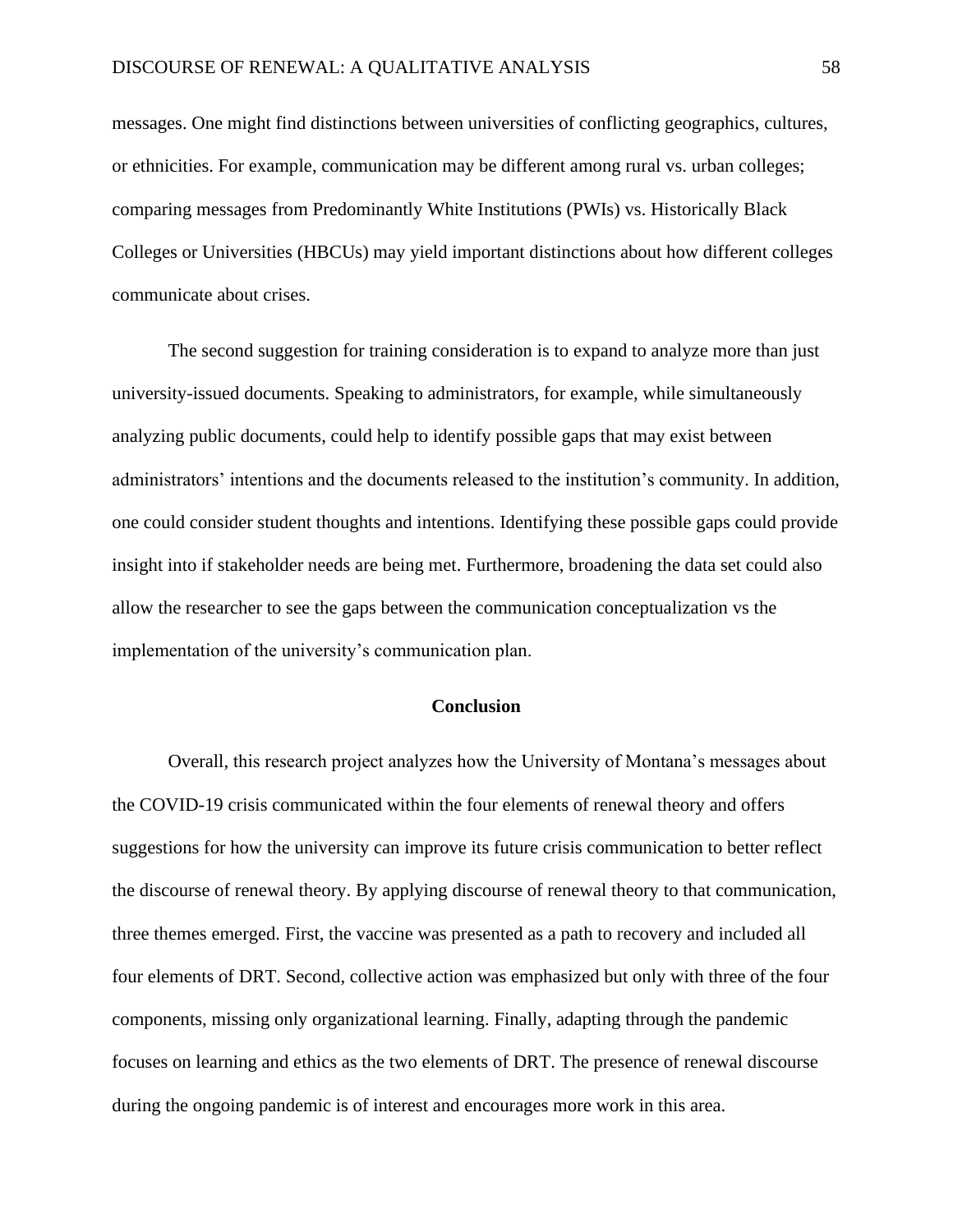The analysis reveals that messages are not always easily categorized by renewal. While messages do not always explicitly represent renewal components, their meaning can connect with elements of renewal. Ultimately, the themes developed through the university's messaging implied attempts at engaging in renewal theory, and the communication provided some recommendations for improving its future crisis communication. Messages did not overtly categorize renewal, but instead constituted themes that spoke to renewal elements. While the university represented strong evidence of renewal messages, it could improve future crisis communication by producing more leader-based communication, providing more distinct illustrations of the organizational learning process, and providing a clear vision of rebuilding and revitalizing after the crisis.

Surely, the COVID-19 pandemic is not the only health risk that is going to hit universities (i.e., the meningitis issue at Princeton). As such, universities need to be prepared to communicate about crises on their campus. More overt communication of the four elements of DRT should be considered within each theme of the messaging. Messages such as this should be tested with audiences to better evaluate this recommendation.

For renewal, DRT needs further development in order to provide directions for organizations to engage in effective rhetoric possibly during a crisis in order to establish the directions for renewal. Additionally, DRT in this sense should be evaluated as part of the best practices (Seeger, 2006). While the best practices discuss open and consistent communication, they are broad, varied, and not explicit. DRT can offer direction for communicating about the future after the crisis and how to improve during the crisis.

COVID-19 has produced a significant crisis for the University of Montana as well as many other organizations. Communication from the university did engage in renewal while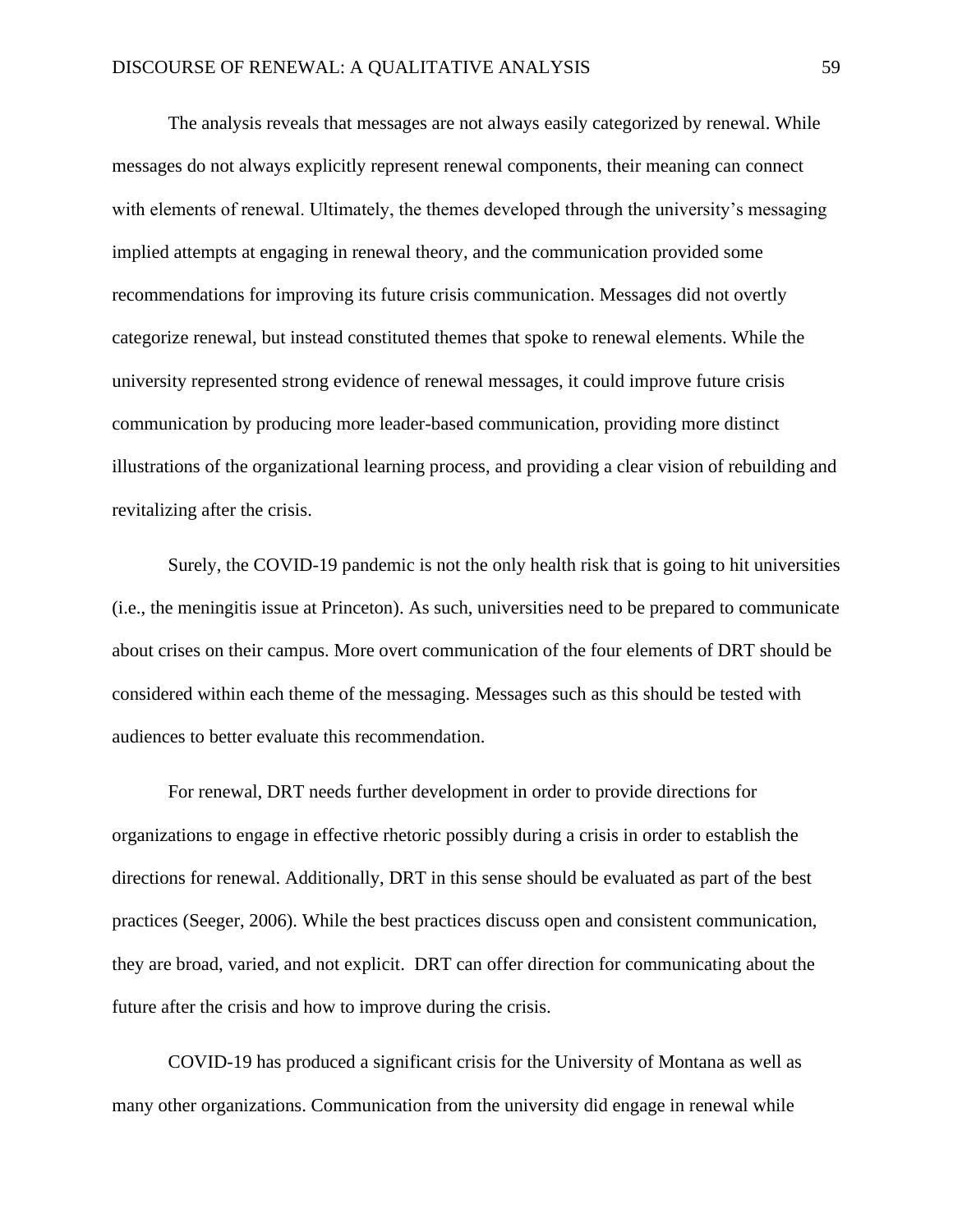attempting to remain open and improve through the time studied. Using notions of renewal as learning, ethical communication and a prospective vision has been utilized by the university. This research suggests that while they provide strong messages of a future, the application of DRT could improve their communication as well.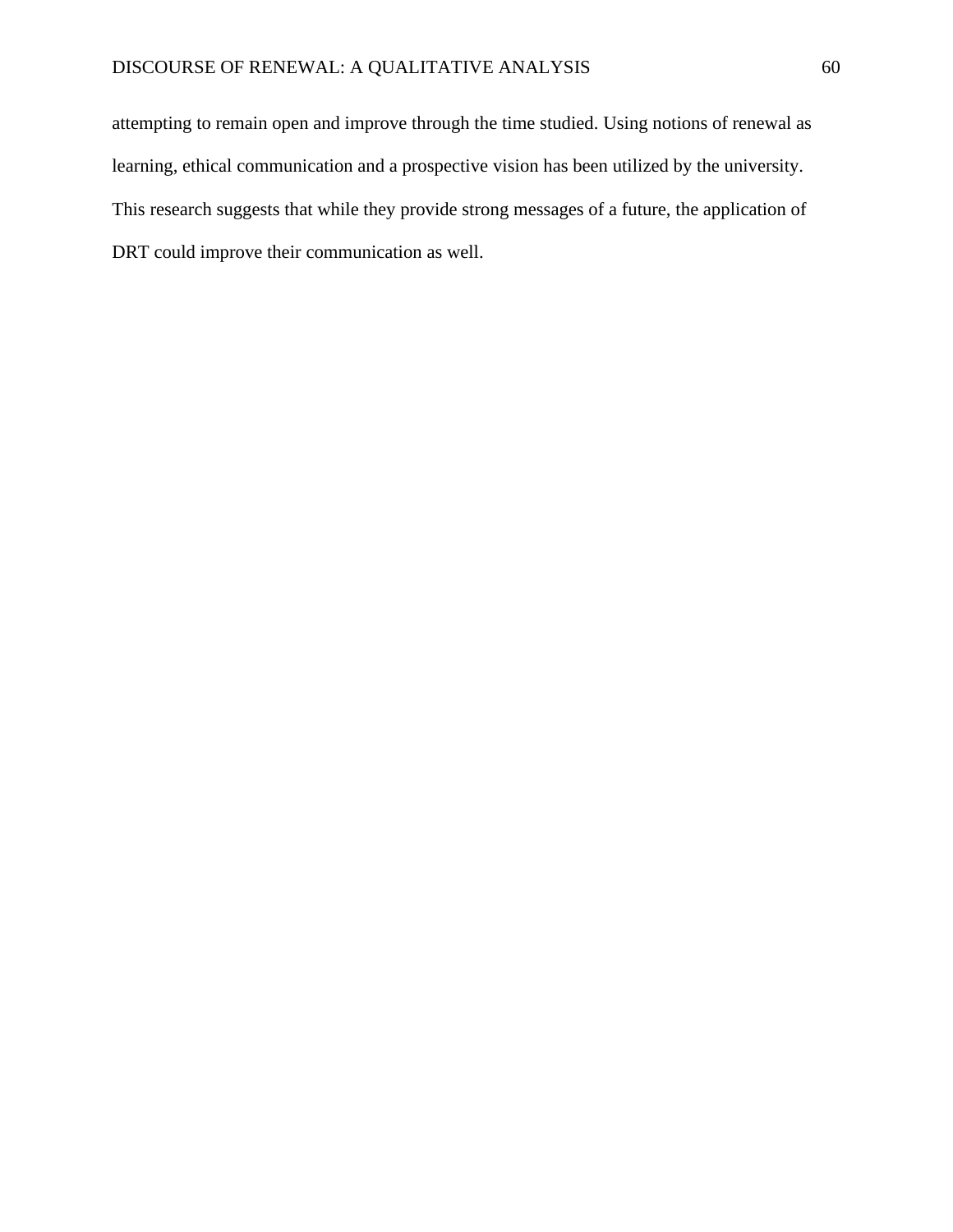#### **References**

- Anderson, L. B., & Guo, J. (2020). Paradoxical timeliness in wells fargo's crisis discourse: Expanding the discourse of renewal theory. *International Journal of Business Communication, 57*(2), 212-226.
- Anderson, J., Rainie, L., & Vogels, E. A. (2021, February 18). *Experts Say the 'New Normal' in 2025 Will Be Far More Tech-Driven, Presenting More Big Challenges*. Pew Research Center. [https://www.pewresearch.org/internet/2021/02/18/experts-say-the-new-normal-in-](https://www.pewresearch.org/internet/2021/02/18/experts-say-the-new-normal-in-2025-will-be-far-more-tech-driven-presenting-more-big-challenges/)[2025-will-be-far-more-tech-driven-presenting-more-big-challenges/](https://www.pewresearch.org/internet/2021/02/18/experts-say-the-new-normal-in-2025-will-be-far-more-tech-driven-presenting-more-big-challenges/)
- American Journal of Medical Care (2021, January 1). *A Timeline of COVID-19 Developments in 2020*. [https://www.ajmc.com/view/a-timeline-of-covid19-developments-in-2020.](https://www.ajmc.com/view/a-timeline-of-covid19-developments-in-2020)
- Bazerman, M. H., & Watkins, M. D. (2004). *Predictable surprises.* Boston: Harvard Business School Press.
- Benoit, W. L. (1997). Image repair discourse and crisis communication. *Public Relations Review, 23*(2), 177-186.
- Booker Jr, L. (2014). Crisis management: Changing times for colleges. *The Journal of College Admissions,* (222), 16.
- Cardoza, K. (2020, December 2). Enrollment By International Students In U.S. Colleges Plummets*. NPR*. [https://www.npr.org/2020/12/02/912669406/enrollment-by](https://www.npr.org/2020/12/02/912669406/enrollment-by-international-students-in-u-s-colleges-plummets)[international-students-in-u-s-colleges-plummets](https://www.npr.org/2020/12/02/912669406/enrollment-by-international-students-in-u-s-colleges-plummets)
- CDC COVID-19 Response Team, CDC COVID-19 Response Team, CDC COVID-19 Response Team, Bialek, S., Bowen, V., Chow, N., ... & Wen, J. (2020). Geographic differences in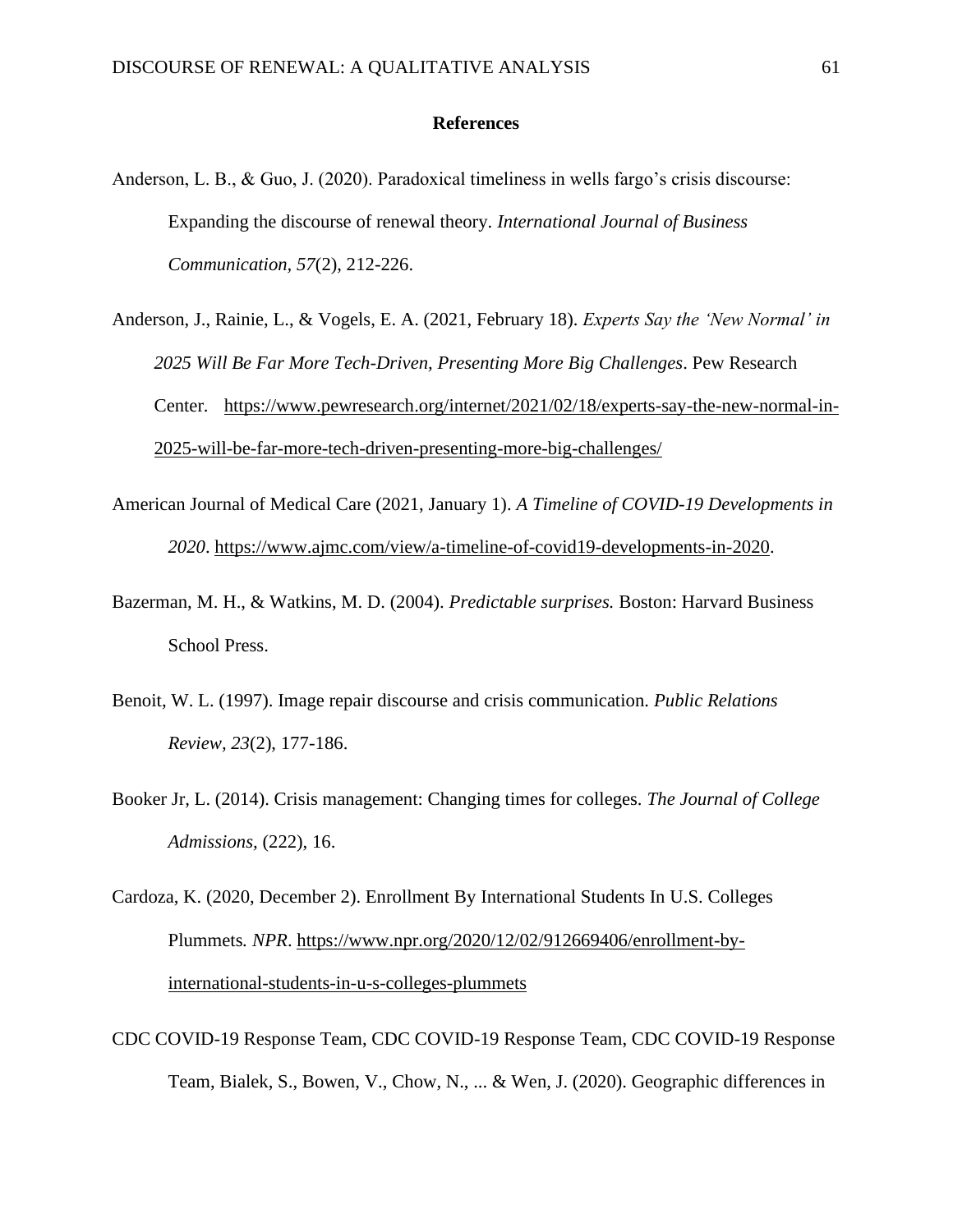COVID-19 cases, deaths, and incidence—United States, February 12–April 7, 2020. *Morbidity and Mortality Weekly Report*, *69*(15), 465-471.

- Centers for Disease Control & Prevention [CDC]. (2021a, February 5). *Community, Work, and School*.<https://www.cdc.gov/coronavirus/2019-ncov/community/index.html>
- Centers for Disease Control and Prevention. (2021b, March 29). *People with Certain Medical Conditions.* [https://www.cdc.gov/coronavirus/2019-ncov/need-extra-precautions/people](https://www.cdc.gov/coronavirus/2019-ncov/need-extra-precautions/people-with-medical-conditions.html)[with-medical-conditions.html](https://www.cdc.gov/coronavirus/2019-ncov/need-extra-precautions/people-with-medical-conditions.html)
- Centers for Disease Control & Prevention. (2021c, April 16). *COVID Data Tracker Weekly Review*.<https://www.cdc.gov/coronavirus/2019-ncov/covid-data/covidview/index.html>
- Centers for Disease Control & Prevention. (2021d, April 23). *COVID Mortality Overview.* <https://www.cdc.gov/nchs/covid19/mortality-overview.html>
- Centers for Disease Control and Prevention. (2021e, April 19). *Considerations for Institutions of Higher Education*. [https://www.cdc.gov/coronavirus/2019-ncov/community/colleges](https://www.cdc.gov/coronavirus/2019-ncov/community/colleges-universities/considerations.html)[universities/considerations.html](https://www.cdc.gov/coronavirus/2019-ncov/community/colleges-universities/considerations.html)
- Centers for Disease Control and Prevention. (2021f, November 19). *CDC Expands Eligibility for COVID-19 Booster Shots to All Adults.* [https://www.cdc.gov/media/releases/2021/s1119](https://www.cdc.gov/media/releases/2021/s1119-booster-shots.html) [booster-shots.html](https://www.cdc.gov/media/releases/2021/s1119-booster-shots.html)
- Centers for Disease Control and Prevention. (2021g, December 15). *Myths and Facts about COVID-19 Vaccines.* https://www.cdc.gov/coronavirus/2019 ncov/vaccines/facts.html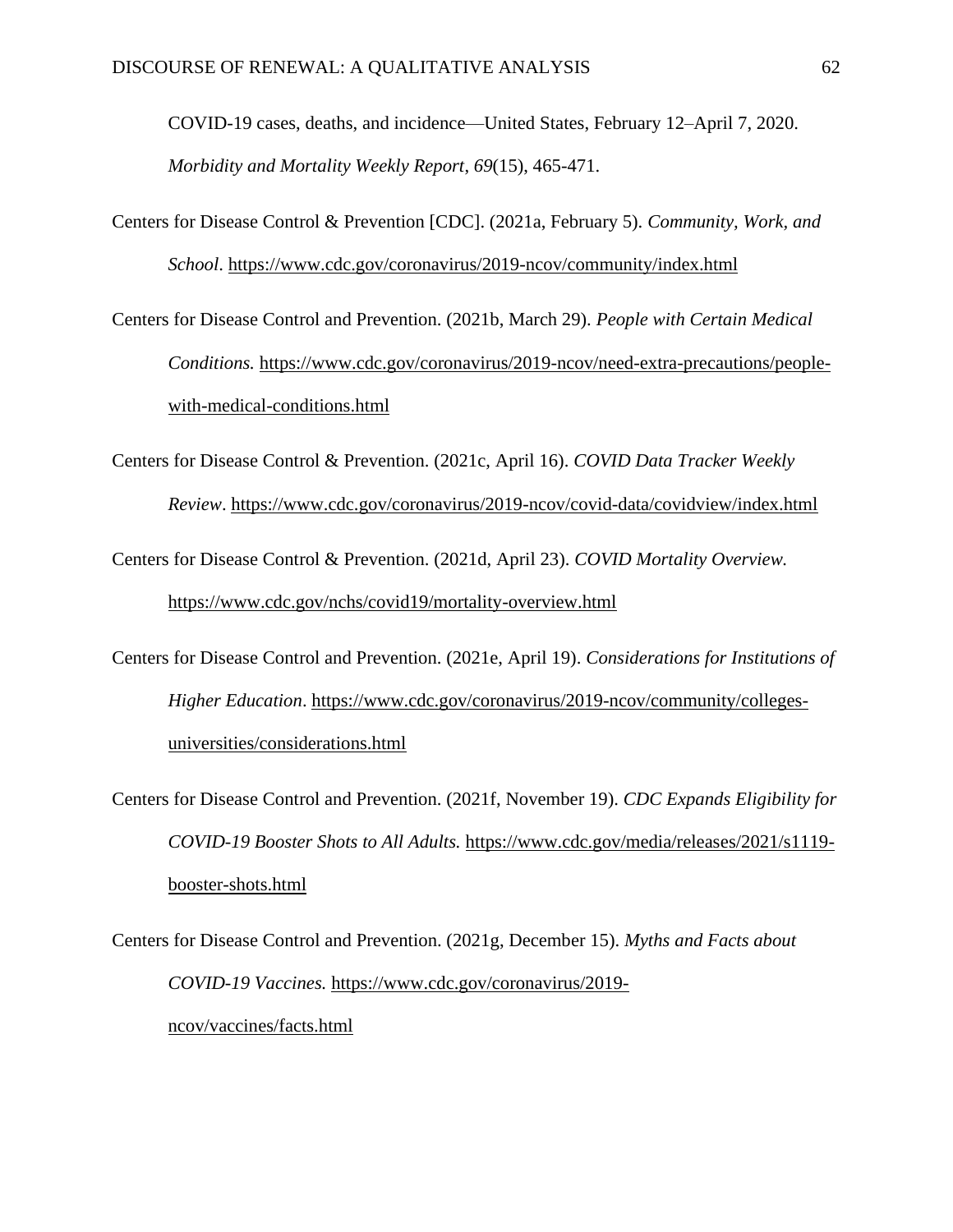- Charmaz, K. (2006). *Constructing grounded theory: A practical guide through qualitative analysis*. Sage Publications.
- Cheney, G., & Lair, D. J. (2005). Theorizing about rhetoric and organizations: Classical, interpretive, and critical aspects. *Engaging organizational communication theory & research: Multiple perspectives.* Thousand Oaks: SAGE Publications, Inc.
- Coombs, W. T. (2007). Protecting organization reputations during a crisis: The development and application of situational crisis communication theory. *Corporate reputation review, 10*(3), 163-175.
- Coombs, W. T. (2012). *Ongoing crisis communication: Planning, managing and responding.* Sage Publications.
- Coombs, W. T., & Holladay, S. J. (2005). An exploratory study of stakeholder emotions: Affect and crises. *The effect of affect in organizational settings*. Emerald Group Publishing Limited.
- Fitzgerald, H. (2020, March 15). What Does "Social Distance" Mean Within a Family? *The Atlantic.* [https://www.theatlantic.com/family/archive/2020/03/what-does-social-distance](https://www.theatlantic.com/family/archive/2020/03/what-does-social-distance-mean-within-a-family/608044/)[mean-within-a-family/608044/](https://www.theatlantic.com/family/archive/2020/03/what-does-social-distance-mean-within-a-family/608044/)
- Fuller, R. P., Ulmer, R. R., McNatt, A., & Ruiz, J. B. (2019). Extending discourse of renewal to preparedness: Construct and scale development of readiness for renewal. *Management Communication Quarterly, 33*(2), 272-301.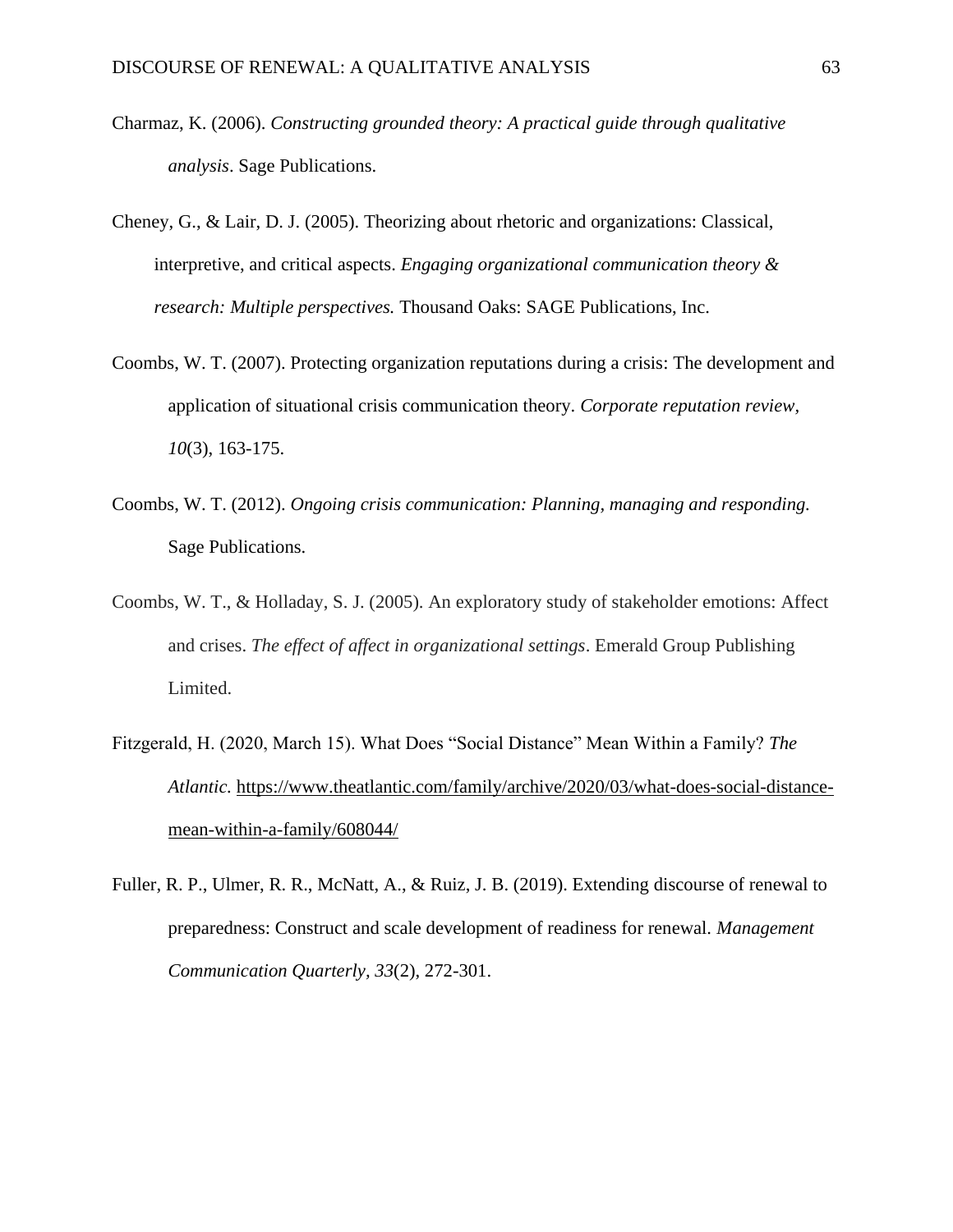- García, E., & Weiss, E. (2020, September 10). COVID-19 and student performance, equity, and U.S. education policy: Lessons from pre-pandemic research to inform relief, recovery, and rebuilding. *Economic Policy Institute.*
- Hartocollis, A. (2020, July 3). Colleges Face Rising Revolt by Professors. *The New York Times.* <https://www.nytimes.com/2020/07/03/us/coronavirus-college-professors.html>
- Hawley, S. R., Thrivikraman, J. K., Noveck, N., Romain, T. S., Ludy, M. J., Barnhart, L., ... & Tucker, R. M. (2021). Concerns of college students during the COVID-19 pandemic: Thematic perspectives from the United States, Asia, and Europe. *Journal of Applied Learning and Teaching, 4*(1).
- Heath, R. L. (2013). *Encyclopedia of public relations* (2nd edition ed.). Sage Publications.
- Hearit, K. M. (2006). *Crisis management by apology: Corporate responses to allegations of wrongdoing.* Routledge.
- Hermann, C. F. (1963). Some Consequences of Crisis Which Limit the Viability of Organizations. *Administrative Science Quarterly* 8. 61-82
- Hidalgo, C. A. (2020, November 6). *How COVID-19 has affected trade, in 8 charts*. World Economic Forum. [https://www.weforum.org/agenda/2020/11/how-covid-19-has](https://www.weforum.org/agenda/2020/11/how-covid-19-has-reshuffled-international-trade/)[reshuffled-international-trade/](https://www.weforum.org/agenda/2020/11/how-covid-19-has-reshuffled-international-trade/)
- Huber, G. P. (1991). Organizational learning: The contributing processes and the literatures. *Organization science*, *2*(1), 88-115. <https://doi.org/10.1287/orsc.2.1.88>
- Inside Higher Education, & Gallup. (2020). *2020 Survey of College and University Business Officers* (pp. 1–26).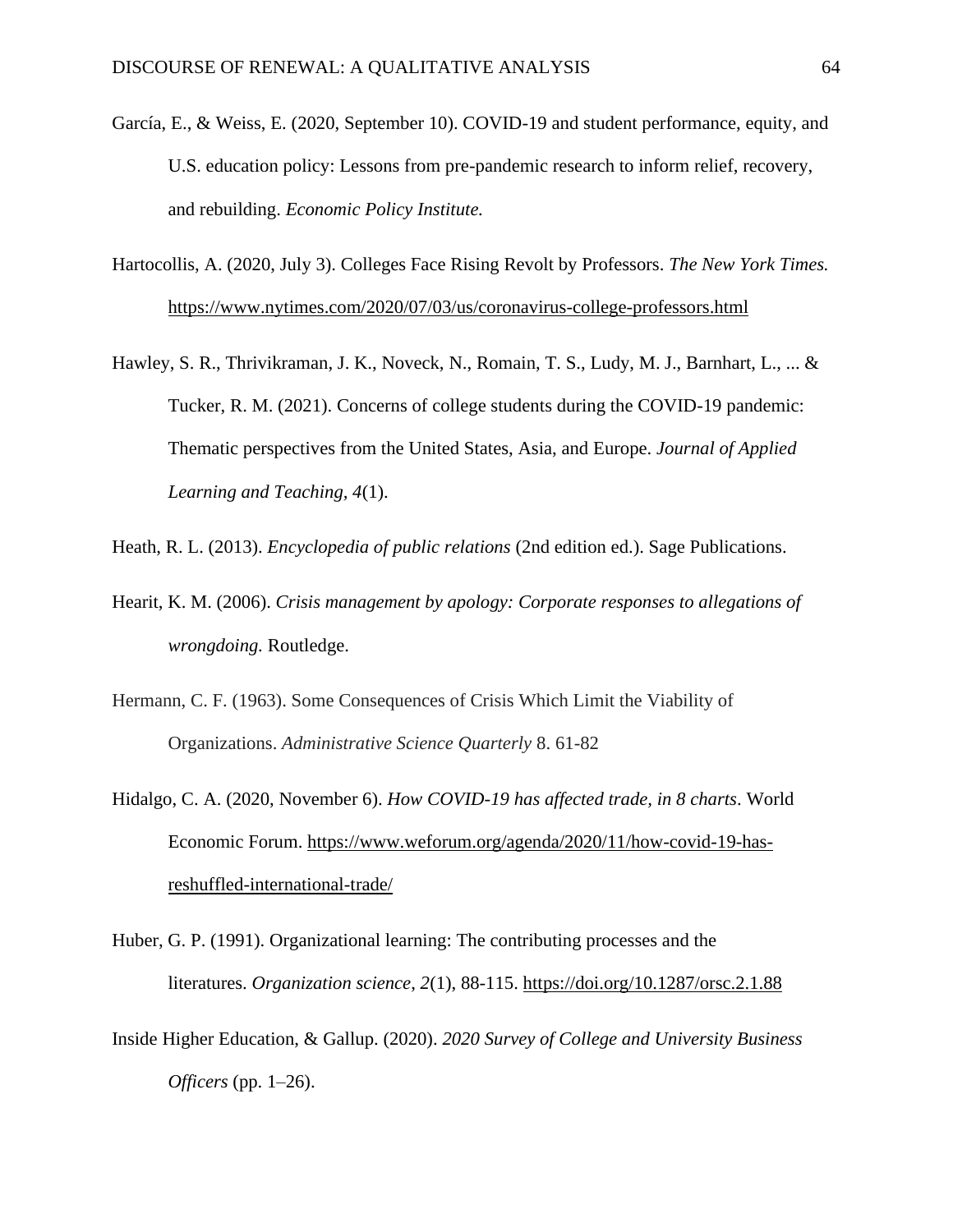Jaques, T. (2014). *Issue and crisis management*. Melbourne: Oxford University Press.

Levenson, M. (2020, January 23). Scale of China's Wuhan Shutdown Is Believed to Be Without Precedent. *The New York Times.*

[https://www.nytimes.com/2020/01/22/world/asia/coronavirus-quarantines-history.html.](https://www.nytimes.com/2020/01/22/world/asia/coronavirus-quarantines-history.html)

Lumpkin, L. (2020, September 13). Unable to return to pre-pandemic normal, immunocompromised students find one another online. *The Washington Post.* [https://www.washingtonpostf.com/road-to-recovery/unable-to-return-to-pre-pandemic](https://www.washingtonpostf.com/road-to-recovery/unable-to-return-to-pre-pandemic-normal-immunocompromised-students-find-each-other-online/2020/09/13/66a9f16a-eeb8-11ea-ab4e-581edb849379_story.html)[normal-immunocompromised-students-find-each-other-online/2020/09/13/66a9f16a](https://www.washingtonpostf.com/road-to-recovery/unable-to-return-to-pre-pandemic-normal-immunocompromised-students-find-each-other-online/2020/09/13/66a9f16a-eeb8-11ea-ab4e-581edb849379_story.html)[eeb8-11ea-ab4e-581edb849379\\_story.html](https://www.washingtonpostf.com/road-to-recovery/unable-to-return-to-pre-pandemic-normal-immunocompromised-students-find-each-other-online/2020/09/13/66a9f16a-eeb8-11ea-ab4e-581edb849379_story.html)

Maragakis, L., M.D. (2021, July 29). *COVID-19 vs. the Flu.* Johns Hopkins Medicine. [https://www.hopkinsmedicine.org/health/conditions-and](https://www.hopkinsmedicine.org/health/conditions-and-diseases/coronavirus/coronavirus-disease-2019-vs-the-flu)[diseases/coronavirus/coronavirus-disease-2019-vs-the-flu](https://www.hopkinsmedicine.org/health/conditions-and-diseases/coronavirus/coronavirus-disease-2019-vs-the-flu)

Martel, M. (2020). *COVID-19 effects on US higher education campuses*. From Emergency Response to Planning for Future Student Mobility. [https://cbie.ca/wp](https://cbie.ca/wp-content/uploads/2020/04/IIE-COVID%E2%80%9019-Effects-on-US-Higher-Education-Campuses.pdf)[content/uploads/2020/04/IIE-COVID%E2%80%9019-Effects-on-US-Higher-Education-](https://cbie.ca/wp-content/uploads/2020/04/IIE-COVID%E2%80%9019-Effects-on-US-Higher-Education-Campuses.pdf)[Campuses.pdf](https://cbie.ca/wp-content/uploads/2020/04/IIE-COVID%E2%80%9019-Effects-on-US-Higher-Education-Campuses.pdf)

Montana State News Bureau. (2021, Dec 2). *MT hospital association: State's ban on vax mandates is now the law of the land*. Montana Right Now. [https://www.montanarightnow.com/news/state/mt-hospital-association-states-ban-on](https://www.montanarightnow.com/news/state/mt-hospital-association-states-ban-on-vax-mandates-is-now-the-law-of-the-land/article_83b03829-5d53-512b-9ba8-b2c894253923.html)[vax-mandates-is-now-the-law-of-the-land/article\\_83b03829-5d53-512b-9ba8](https://www.montanarightnow.com/news/state/mt-hospital-association-states-ban-on-vax-mandates-is-now-the-law-of-the-land/article_83b03829-5d53-512b-9ba8-b2c894253923.html) [b2c894253923.html](https://www.montanarightnow.com/news/state/mt-hospital-association-states-ban-on-vax-mandates-is-now-the-law-of-the-land/article_83b03829-5d53-512b-9ba8-b2c894253923.html)

Nathan, M. (2000). The paradoxical nature of crisis. *Review of Business*.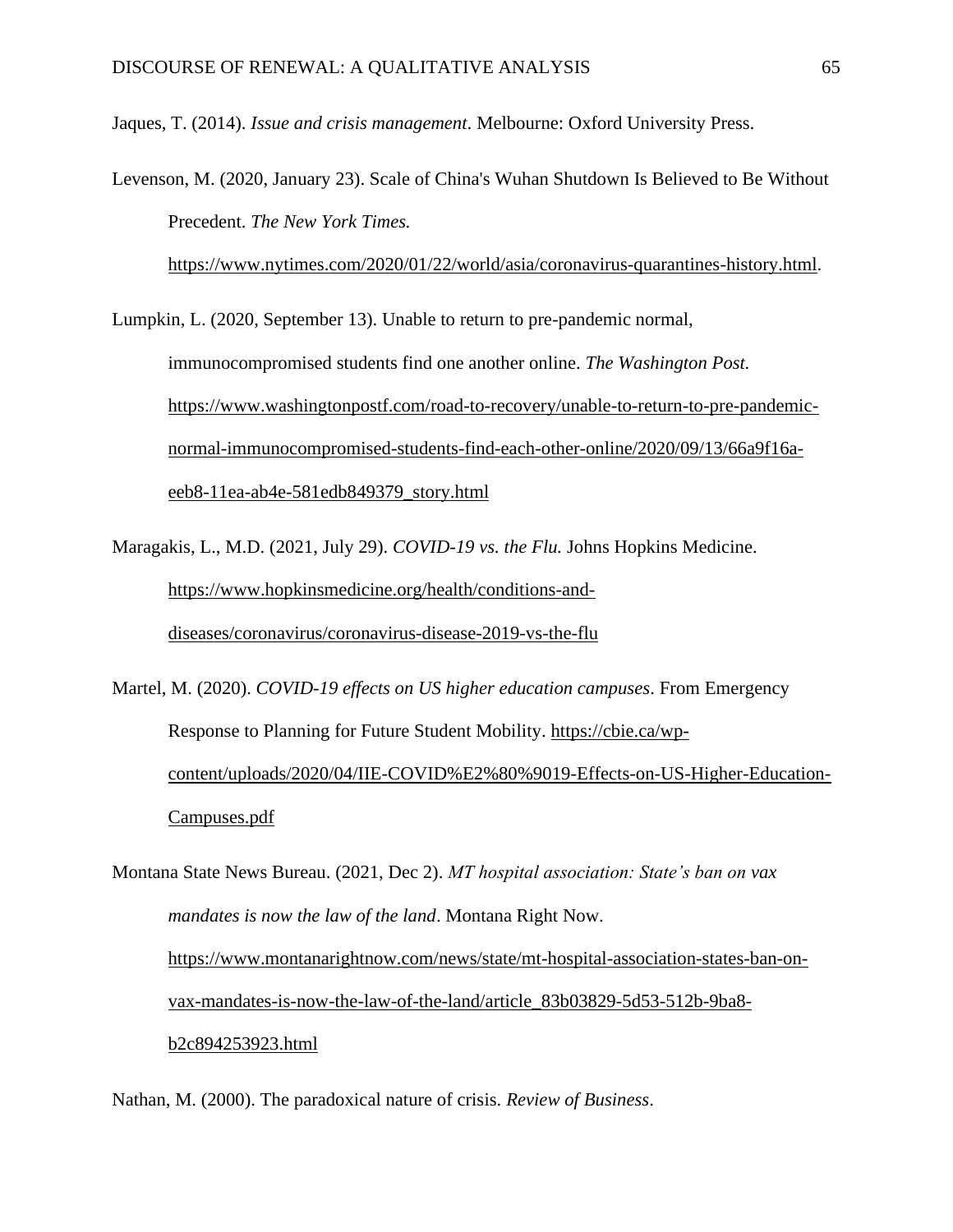- NBC Montana. (2021, November 16). *Gianforte: Vaccine mandates illegal in Montana.*  [https://nbcmontana.com/news/coronavirus/gianforte-vaccine-mandates-illegal-in](https://nbcmontana.com/news/coronavirus/gianforte-vaccine-mandates-illegal-in-montana)[montana](https://nbcmontana.com/news/coronavirus/gianforte-vaccine-mandates-illegal-in-montana)
- Nicola, M., Alsafi, Z., Sohrabi, C., Kerwan, A., Al-Jabir, A., Iosifidis, C., . . . Agha, R. (2020). The socio-economic implications of the coronavirus pandemic (COVID-19): A review. *International Journal of Surgery (London, England), 78*, 185-193. doi:10.1016/j.ijsu.2020.04.018
- Nietzel, M. T. (2021, March 4). Scores Of Colleges Announce Plans For Near-Normal Fall Semesters. *Forbes*. [https://www.forbes.com/sites/michaeltnietzel/2021/03/04/scores-of](https://www.forbes.com/sites/michaeltnietzel/2021/03/04/scores-of-colleges-announce-pl)[colleges-announce-pl](https://www.forbes.com/sites/michaeltnietzel/2021/03/04/scores-of-colleges-announce-pl)
- Nilsen, T. R. (1974). *Ethics of speech communication* (2. ed. ed.). Indianapolis, IN: Bobbs-Merrill.
- Neuman, M. (2020, March 24). Coronavirus to cost Montana universities millions in losses, extra costs. *Missoulian*. [https://missoulian.com/news/local/coronavirus-to-cost-montana](https://missoulian.com/news/local/coronavirus-to-cost-montana-universities-millions-in-losses-extra-costs/article_93af0d49-1144-5395-93c8-c2d085e4c0cf.html)[universities-millions-in-losses-extra-costs/article\\_93af0d49-1144-5395-93c8](https://missoulian.com/news/local/coronavirus-to-cost-montana-universities-millions-in-losses-extra-costs/article_93af0d49-1144-5395-93c8-c2d085e4c0cf.html) [c2d085e4c0cf.html](https://missoulian.com/news/local/coronavirus-to-cost-montana-universities-millions-in-losses-extra-costs/article_93af0d49-1144-5395-93c8-c2d085e4c0cf.html)
- Novak, J. M., & Sellnow, T. L. (2009). Reducing organizational risk through participatory communication. *Journal of Applied Communication Research*, *37*(4), 349-373.

```
Polikoff, M., Silver, D., & Korn, S. (2020, August 4). What's the Likely Impact of COVID-19 on 
Higher Ed? Inside Higher Ed. 
https://www.insidehighered.com/views/2020/08/04/analysis-data-national-survey-impact-
pandemic-higher-ed-opinion
```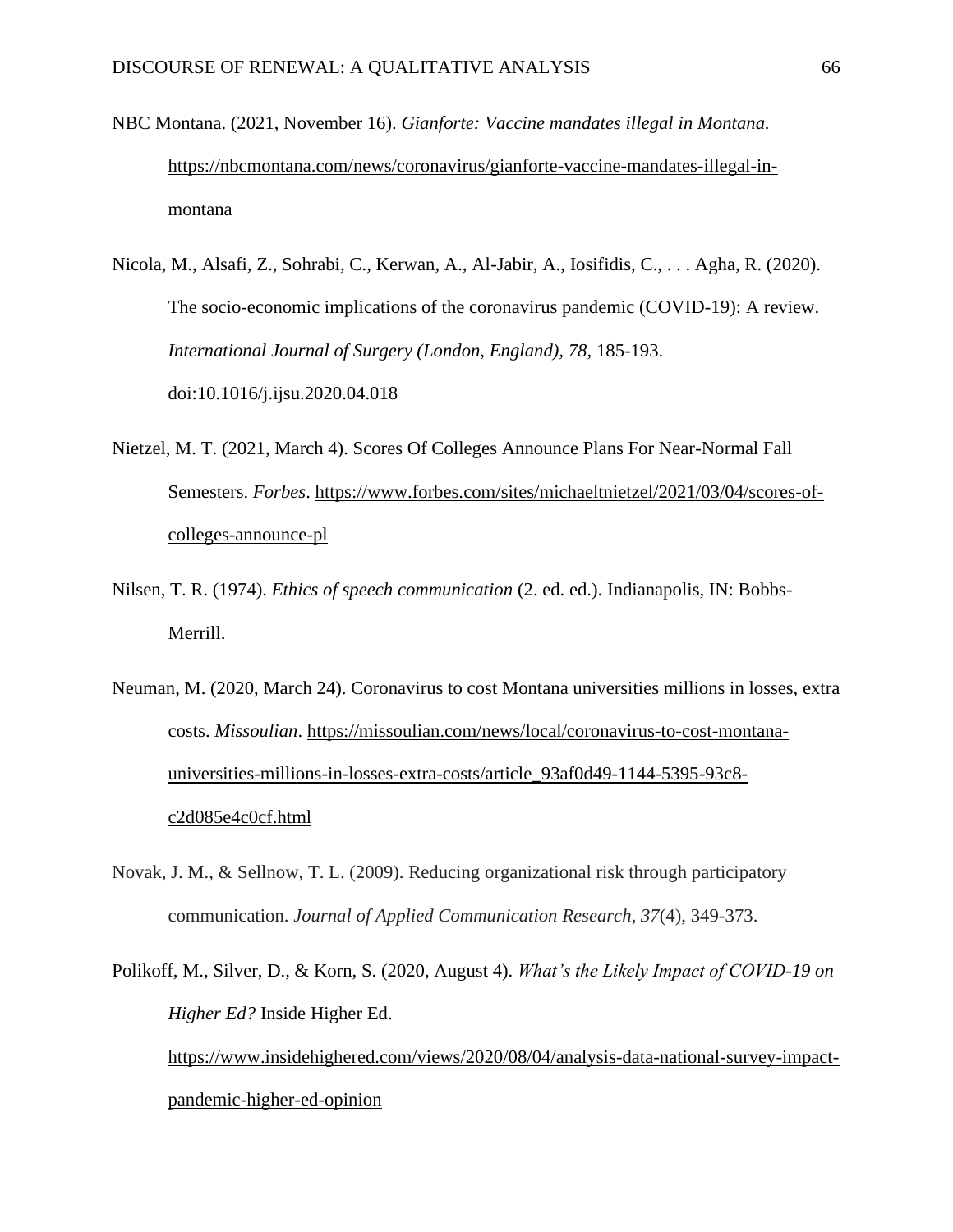Littlefield, R.S., Reierson, J., Cowden, K., Stowman, S. & Feather, C.L. (2009, September 15), A Case Study of the Red Lake, Minnesota, School Shooting: Intercultural Learning in the Renewal Process. *Communication, Culture & Critique, 2*(3), 361-383. https://doi.org/10.1111/j.1753-9137.2009.01043.x

- Sahu, P. (2020, April 4) Closure of Universities Due to Coronavirus Disease 2019 (COVID-19): Impact on Education and Mental Health of Students and Academic Staff. *Cureus Journal of Medical Science 12(*4): e7541. doi:10.7759/cureus.7541
- Samuels, I. (2021, August 20). *Montana only state to ban vaccine requirements for employees.* AP News. [https://apnews.com/article/business-health-coronavirus-pandemic-montana-](https://apnews.com/article/business-health-coronavirus-pandemic-montana-8c47ca9308494b678f41f41764094800)[8c47ca9308494b678f41f41764094800](https://apnews.com/article/business-health-coronavirus-pandemic-montana-8c47ca9308494b678f41f41764094800)
- Sedmak, T. (2020, December 17). *Fall 2020 College Enrollment Declines 2.5%: Nearly Twice the Rate of Decline of Fall 2019*. National Student Clearinghouse. [https://www.studentclearinghouse.org/blog/fall-2020-college-enrollment-declines-2-5](https://www.studentclearinghouse.org/blog/fall-2020-college-enrollment-declines-2-5-nearly-twice-the-rate-of-decline-of-fall-2019/) [nearly-twice-the-rate-of-decline-of-fall-2019/.](https://www.studentclearinghouse.org/blog/fall-2020-college-enrollment-declines-2-5-nearly-twice-the-rate-of-decline-of-fall-2019/)
- Seeger, M. W. (2006). Best practices in crisis communication: An expert panel process. *Journal of applied communication research*, *34*(3), 232-244.
- Seeger, M., & Griffin Padgett, D. (2010). From Image Restoration to Renewal: Approaches to Understanding Postcrisis Communication. *Review of Communication, 10*(2), 127–141.
- Seeger, M. W., Sellnow, T. L., & Ulmer, R. (1998) Communication, Organization, and Crisis. A*nnals of the International Communication Association, 21*(1), 231-276.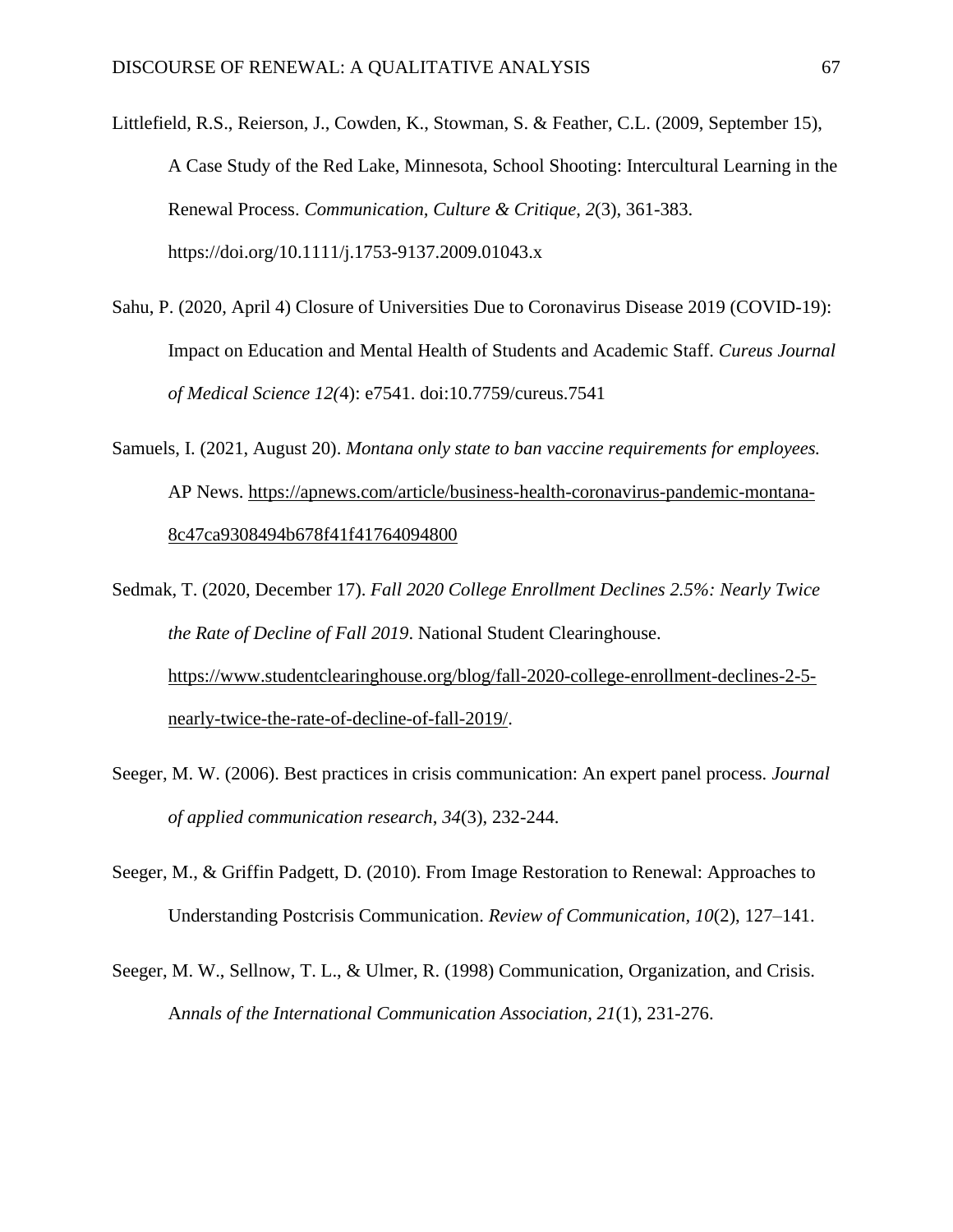- Seeger, M. W., Sellnow, T. L., & Ulmer, R. R. (2003). *Communication and organizational crisis.* Westport, CT: Greenwood Publishing Group.
- Seeger, M., & Ulmer, R. (2002). A post-crisis discourse of renewal: The cases of malden mills and cole hardwoods*. Journal of Applied Communication Research, 30*(2), 126-142. doi:10.1080/00909880216578
- Simon, L., & Pauchant, T. C. (2000). Developing the three levels of learning in crisis management: A case study of the hagersville tire fire*. Review of Business, 21*(3), 6.
- Smalley, A. (2021, March 22). Higher Education Responses to Coronavirus (COVID-19). *National Conference of State Legislatures.* [https://www.ncsl.org/research/education/higher-education-responses-to-coronavirus-](https://www.ncsl.org/research/education/higher-education-responses-to-coronavirus-covid-19.aspx)

[covid-19.aspx](https://www.ncsl.org/research/education/higher-education-responses-to-coronavirus-covid-19.aspx)

- Tracy, S. J. (2013). Qualitative research methods. Oxford, England: Wiley-Blackwell.
- Ulmer, R. R. (2001). Effective Crisis Management through Established Stakeholder Relationships: Malden Mills as a Case Study. *Management Communication Quarterly*, *14*(4), 590–615.
- Ulmer, R. R. (2012). Increasing the impact of thought leadership in crisis communication. *Management Communication Quarterly, 26*(4), 523-542.
- Ulmer, R. R., Seeger, M. W., & Sellnow, T. L. (2007). Post-crisis communication and renewal: Expanding the parameters of post-crisis discourse. *Public Relations Review, 33*(2), 130- 134).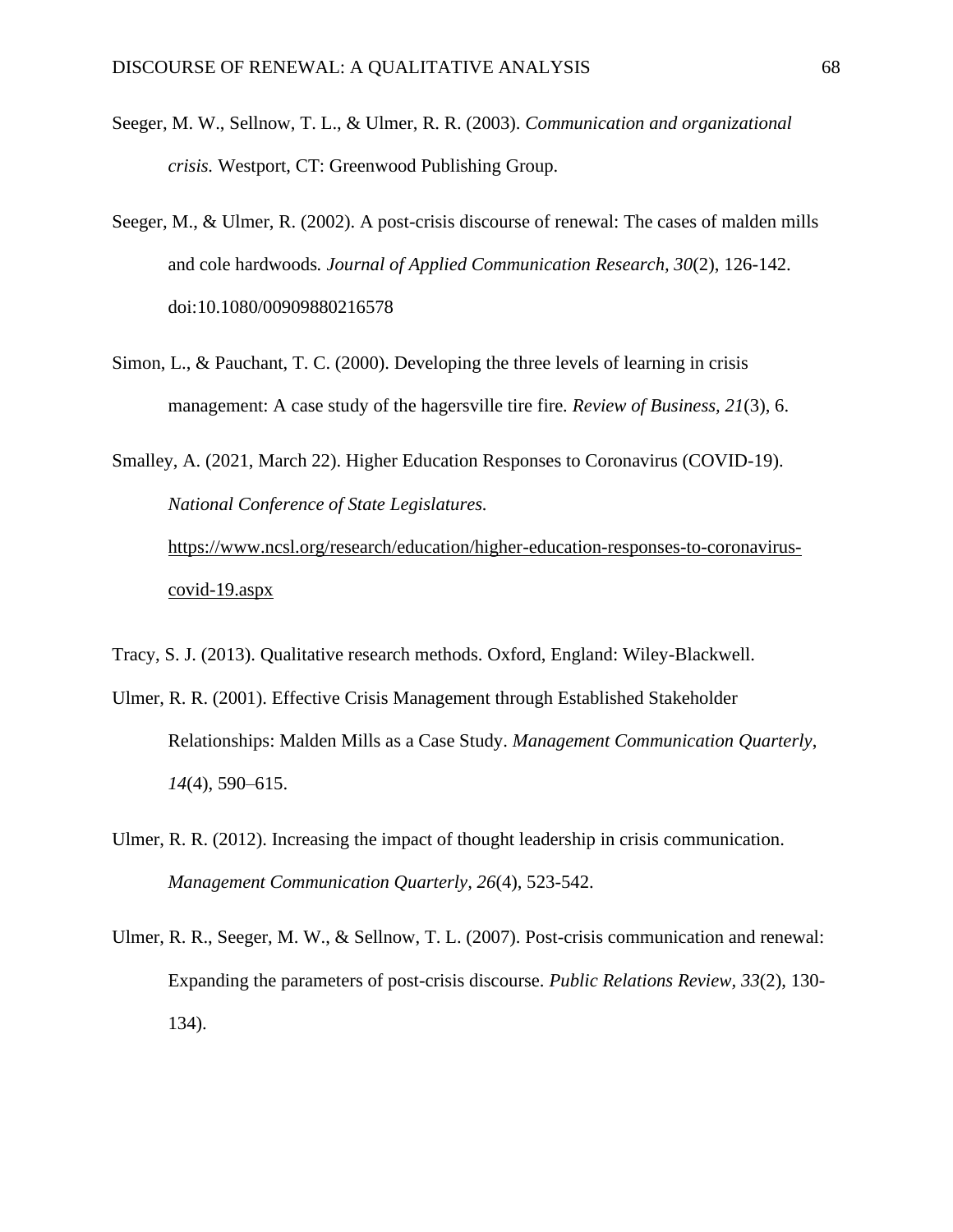- Ulmer, R. R., & Sellnow, T. L. (2020). Discourse of renewal: Understanding the theory's implications for the field of crisis communication. *Crisis Communication.*
- Ulmer, R. R., Sellnow, T. L., & Seeger, M. W. (2015). *Effective Crisis Communication: Moving From Crisis to Opportunity.* Sage Publications.
- Ulmer, R. R., & Pyle, A. S. (2021b). Finding renewal in the midst of disaster: The case of the deepwater horizon oil spill. *Public Relations Review.*
- U.S. Department of Health and Human Services. (2021, March 26). *Coronaviruses*. National Institute of Allergy and Infectious Diseases. [https://www.niaid.nih.gov/diseases](https://www.niaid.nih.gov/diseases-conditions/coronaviruses)[conditions/coronaviruses.](https://www.niaid.nih.gov/diseases-conditions/coronaviruses)
- U.S. Food & Drug Administration. (2021a, December 15). *COVID-19 Frequently Asked Questions.* [https://www.fda.gov/emergency-preparedness-and-response/coronavirus](https://www.fda.gov/emergency-preparedness-and-response/coronavirus-disease-2019-covid-19/covid-19-frequently-asked-questions#:~:text=On%252520December%25252011%25252C%2525202020,)%252520of%252520a%252520vaccine)[disease-2019-covid-19/covid-19-frequently-asked](https://www.fda.gov/emergency-preparedness-and-response/coronavirus-disease-2019-covid-19/covid-19-frequently-asked-questions#:~:text=On%252520December%25252011%25252C%2525202020,)%252520of%252520a%252520vaccine)[questions#:~:text=On%20December%2011%2C%202020,\)%20of%20a%20vaccine.](https://www.fda.gov/emergency-preparedness-and-response/coronavirus-disease-2019-covid-19/covid-19-frequently-asked-questions#:~:text=On%252520December%25252011%25252C%2525202020,)%252520of%252520a%252520vaccine)
- U.S. Food & Drug Administration. (2021b, May 10). *Coronavirus (COVID-19) Update: FDA Authorizes Pfizer-BioNTech COVID-19 Vaccine for Emergency Use in Adolescents in Another Important Action in Fight Against Pandemic.* [https://www.fda.gov/news](https://www.fda.gov/news-events/press-announcements/coronavirus-covid-19-update-fda-authorizes-pfizer-biontech-covid-19-vaccine-emergency-use)[events/press-announcements/coronavirus-covid-19-update-fda-authorizes-pfizer](https://www.fda.gov/news-events/press-announcements/coronavirus-covid-19-update-fda-authorizes-pfizer-biontech-covid-19-vaccine-emergency-use)[biontech-covid-19-vaccine-emergency-use](https://www.fda.gov/news-events/press-announcements/coronavirus-covid-19-update-fda-authorizes-pfizer-biontech-covid-19-vaccine-emergency-use)
- U.S. Food & Drug Administration. (2021c, August 23. *FDA Approves First COVID-19 Vaccine.*  [https://www.fda.gov/news-events/press-announcements/fda-approves-first-covid-19](https://www.fda.gov/news-events/press-announcements/fda-approves-first-covid-19-vaccine) [vaccine](https://www.fda.gov/news-events/press-announcements/fda-approves-first-covid-19-vaccine)